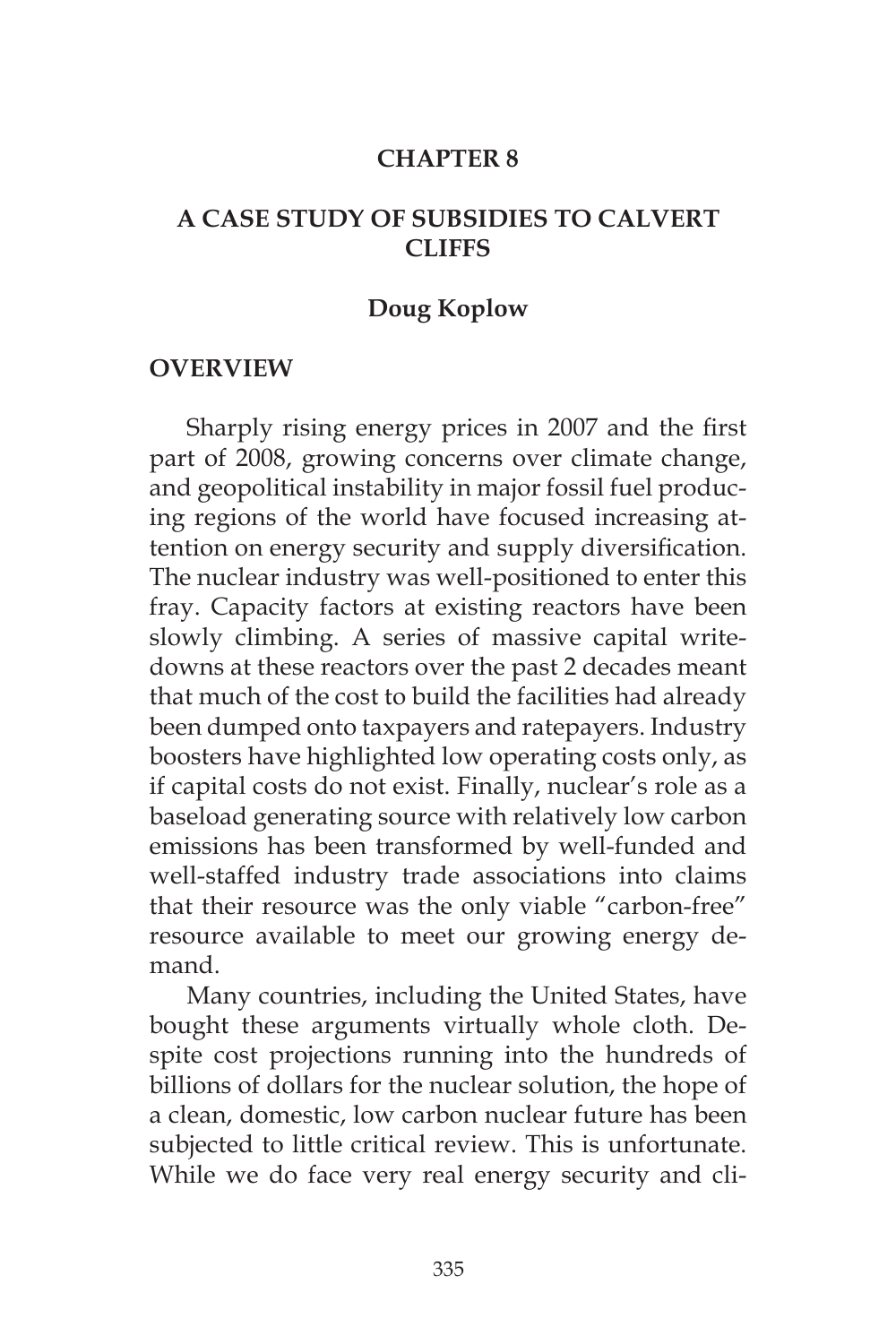mate change challenges, transforming our economy will require thousands of small actions and a heightened level of market transparency and accountability.

The economics of nuclear power are far from transparent. The technology is riddled with complex public subsidies to new reactors that are both opaque and quite difficult to value. Industry sound bites mask key information so that public subsidies for the sector will likely exceed the private capital put at risk, hardly a formula for sound financial decisionmaking. These taxpayer "investments" are really highly concentrated, politically-targeted bets on a narrow set of technologies and management teams.

Choosing who to subsidize with billions in public largesse does not encourage the rational, technical evaluations needed to maximize success rates. Instead, the recipients of this support are at least as likely to be determined based on their political connections and the sophistication of their lobbying as they are on the large scale market viability of their approach.

A case study of the proposed new reactor at Calvert Cliffs in Lusby, Maryland, provides a useful window into the dynamics and implications of federal nuclear policy today. The analysis demonstrates not only that the taxpayer ends up as the largest de facto investor in this project, but also that, while we bear most of the downside risk, we share little of the upside benefits should the plant ultimately be successful. The data also highlight that despite nuclear's relatively low carbon footprint, the cost per unit of greenhouse gas avoided is far more expensive than many other alternatives.

This chapter begins with some historical context on the role of government subsidies for nuclear power in the United States. It then shifts to the specific case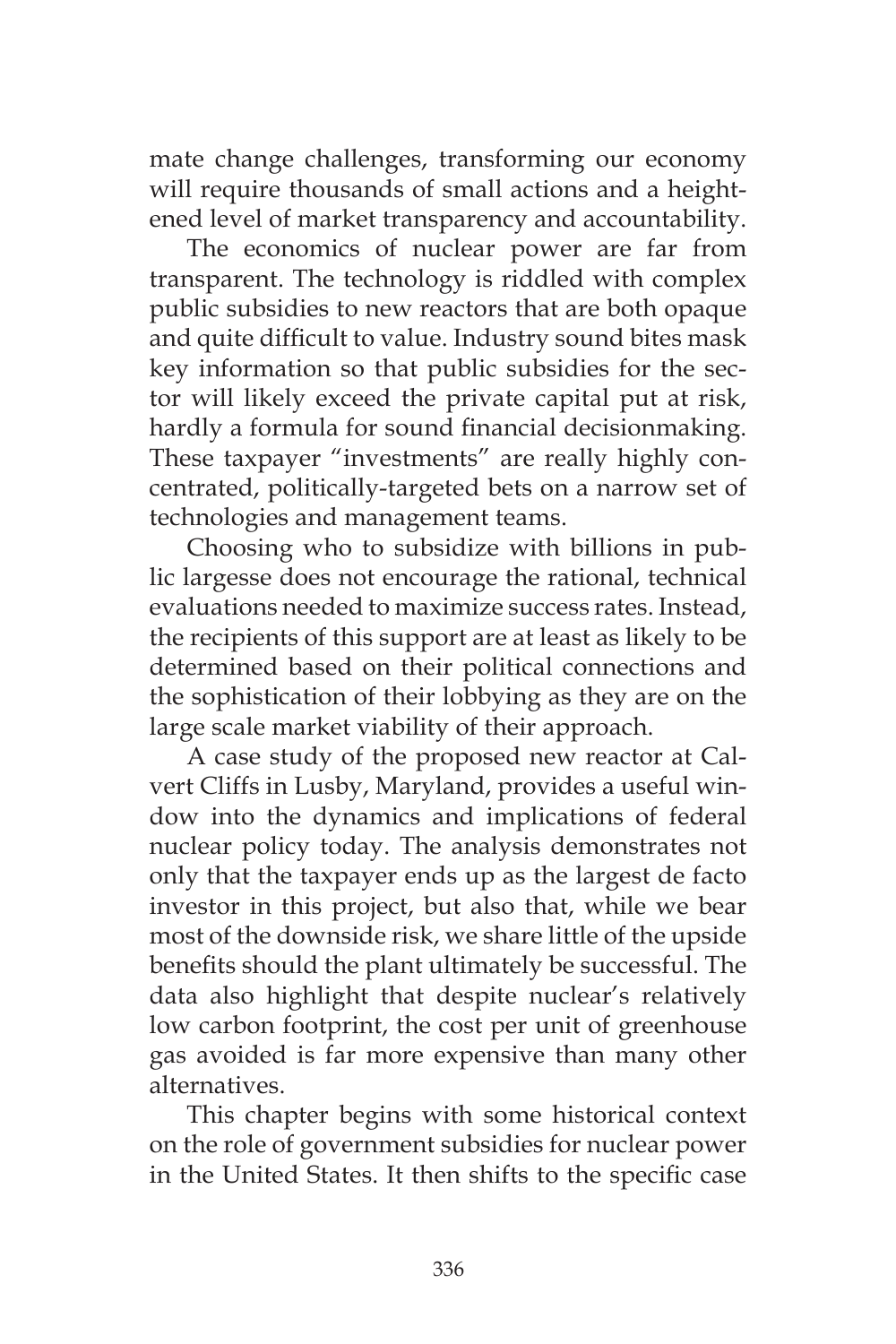of Calvert Cliffs, including the venture structure, projected costs, and acknowledged or embedded subsidies. The final sections of the chapter evaluate the cost-efficiency of a nuclear power option to address energy security and global warming concerns.

### **NUCLEAR VIABILITY: RELIANT ON SUBSIDIES FOR MORE THAN A HALF-CENTURY**

Despite industry efforts to frame nuclear energy as the cheapest option, the reality is that nuclear power's very survival has required large and continuous government support. The industry routinely argues that subsidies are transitional, needed only for a short time to gain operational experience with new reactor designs. After these "first of a kind" costs have been amortized, the argument goes, the industry will be self-reliant.

All sorts of industries are challenged by the need to invest in continuous technical improvements to remain competitive. Unlike most industries that rely on private capital for this need, the nuclear power sector has been making the transitional support argument since the earliest civilian reactors. A 1954 advertisement from the General Electric civilian reactor program notes this clearly:

We already know the kinds of plants which will be feasible, how they will operate, and we can estimate what their expenses will be. In 5 years—certainly within 10—a number of them will be operating at about the same cost as those using coal. They will be privately financed, built without government subsidy.1

Clearly, 5 or 10 years were not enough. If fact, more than 50 years later, almost identical claims are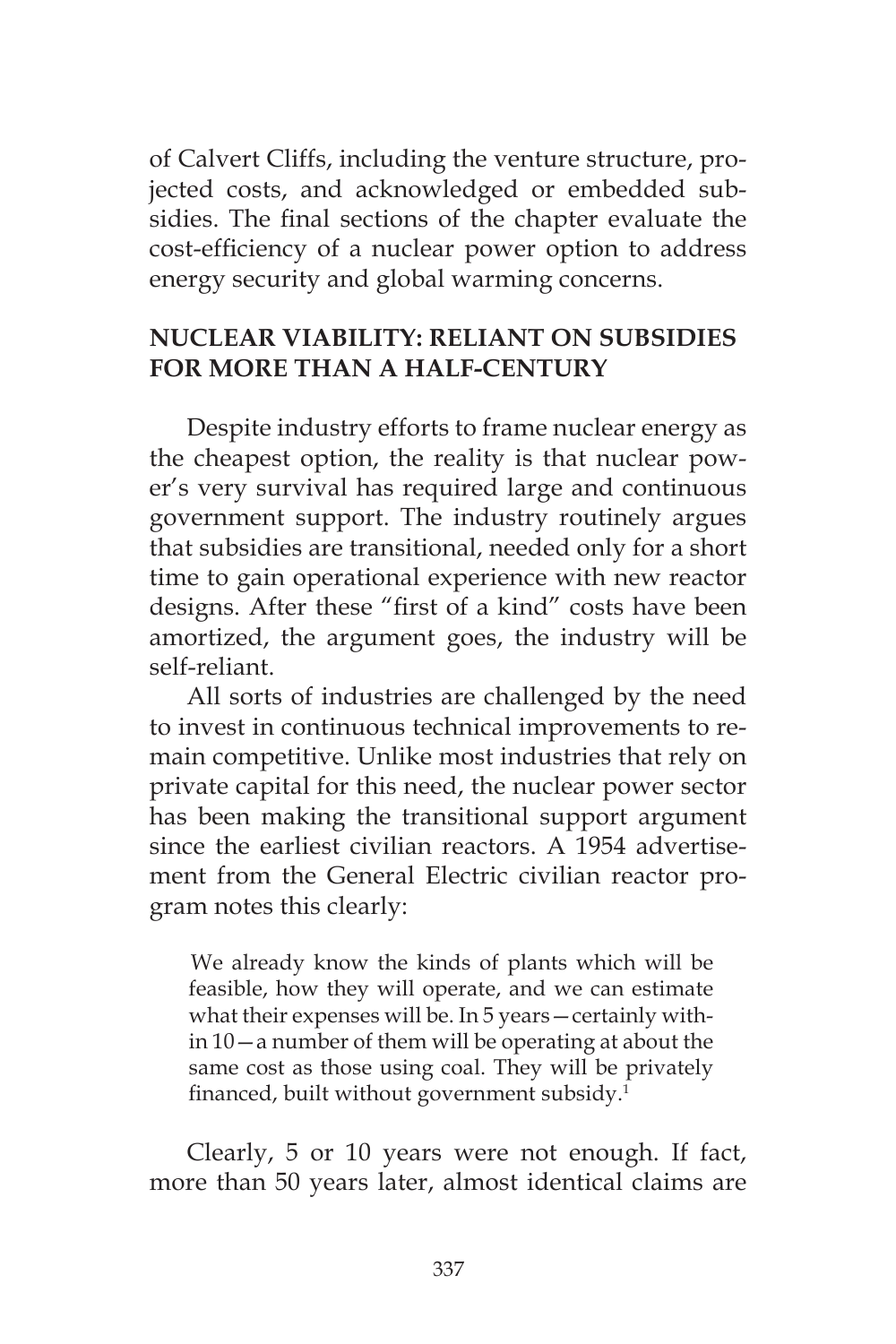still being made by the industry. Yet, in the intervening half-century of "transitional" support, the federal government has provided a growing array of subsidies to bolster nearly every step in the nuclear fuel cycle. Some of these programs have fed the industry for virtually its entire existence.

Of greatest importance to nuclear viability have been the subsidies that effectively socialize the most intractable risks of nuclear energy: damages from accidents (capped via the Price-Anderson Act first passed in 1957) and management of extremely long-lived radioactive wastes (where the federal government has guaranteed ultimate responsibility for management in return for a small variable surcharge per unit of power sold).

Uranium enrichment services are another example, because the complexity and scale of operations early in the industry's evolution would have made them costprohibitive. In the United States, these facilities were historically government-owned and remain so in a number of other countries. U.S. enrichment operations were privatized in 1998, though not before providing decades of large subsidies to civilian reactor customers. The U.S. Enrichment Corporation (USEC), as the privatized organization is known, inherited key assets of its public predecessor, while leaving the cleanup of contaminated sites a taxpayer liability.

Not every energy technology has these types of impairments. As a result, the more the federal government does to shift the costs and risks of dealing with these issues away from investors, the more harm is done to the competitive position of alternative energy resources.

Subsidies for capital formation have also been extremely important to nuclear energy, because the re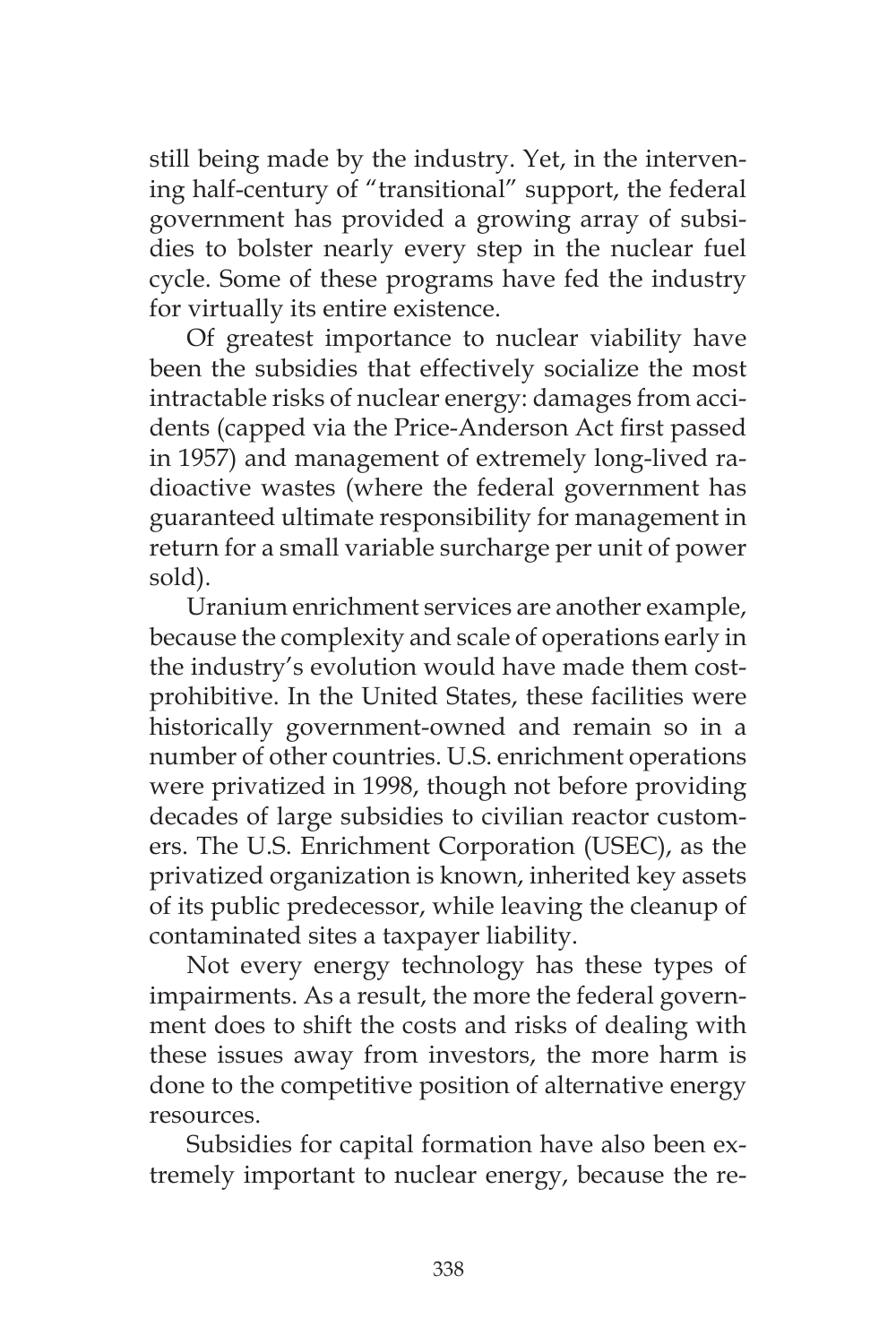source is perhaps the most sensitive of all energy technologies to the cost of capital. Large, complex plants that take many years to build carry inherent risks of significant shifts in market conditions before the plants come on line. Their technical rigidity precludes mid-course corrections (other than delay or abandonment), yet their scale requires high capacity utilization for them to be efficient. Invested funds can be tied up for years, accruing substantial financing costs as well. Finally, the need to pre-sell power via advance power contracts, while mitigating the market risk upon completion, also opens the facility to large financial obligations to meet these contracts via power purchases if the start of operations of the nuclear plant is delayed.

A common theme in government support for the sector has been to bring down capital and financing costs, either through direct subsidies (accelerated depreciation and various tax credits) or by shifting risks to rate payers (such as by including project and interest costs in a regulated utility rate base during the period of construction). These interventions are sold as being low- or no-cost to the government. The idea that providing large amounts of credits and guarantees is somehow costless to the provider is pure fantasy, as the recent financial meltdown so clearly illustrates.

Other subsidies involved support for uranium mining and stockpiling; a half-century of government-financed research and development into reactor technologies, waste management and cleanup, and enrichment technologies; and special tax breaks for plant decommissioning.

Although there is no comprehensive record of historical subsidies for nuclear power since inception, a review of a number of studies that have been done over the years demonstrates government's central role in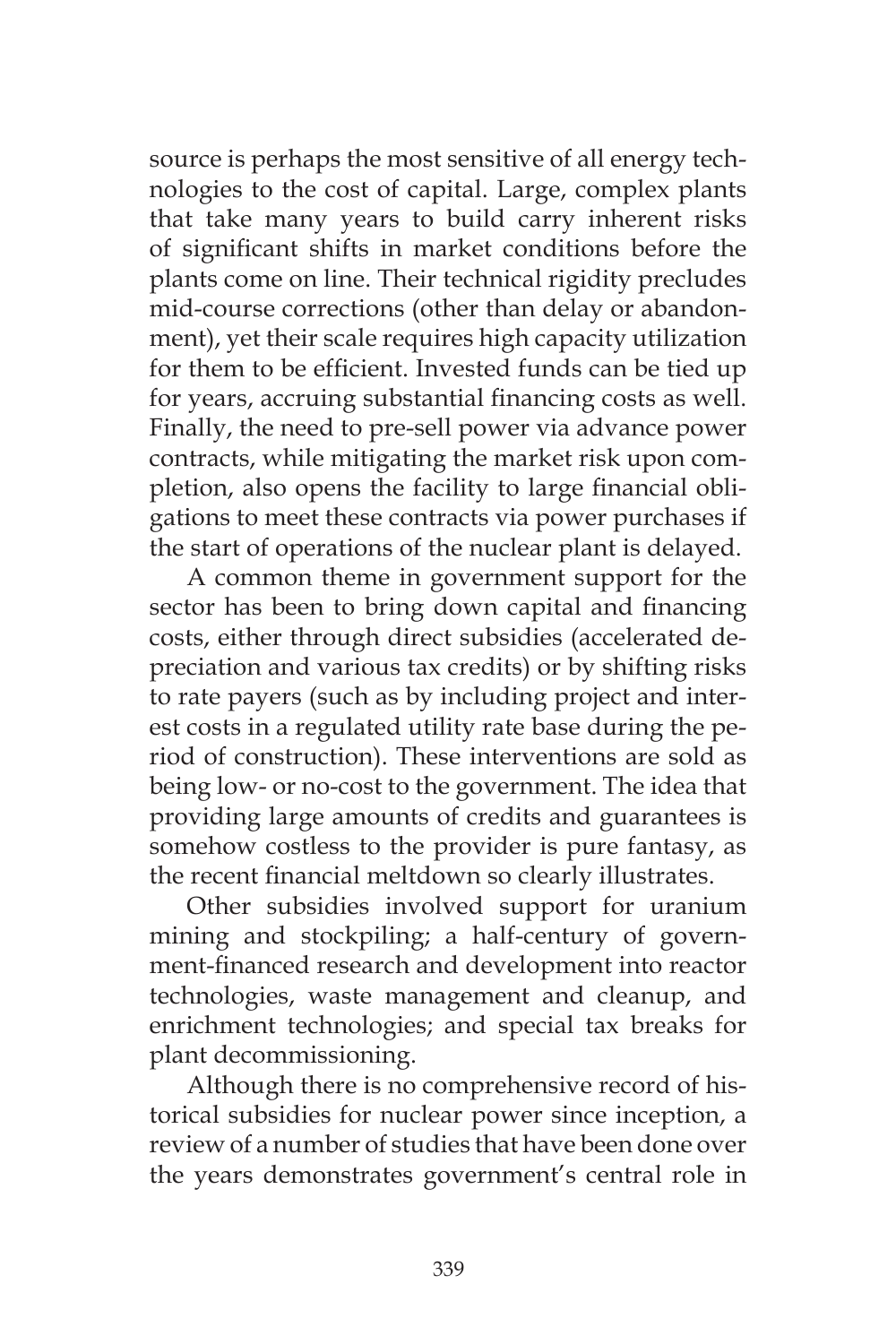the sector's market viability. Table 8-1 illustrates that subsidies were generally equal to one-third or more of the value of the power produced. While such levels of support may not be surprising for very new industries with little installed base, to see subsidy levels so high over the course of 5 decades is quite striking.

| Period of<br><b>Analysis</b> | <b>Federal Subsidy,</b><br><b><i>SBillions</i></b> |      | Subsidy, cents/<br>kWh |      | Avg Subsidy as<br>% of Industrial | <b>Analysis</b>                                                         | <b>Notes</b>                                             |  |
|------------------------------|----------------------------------------------------|------|------------------------|------|-----------------------------------|-------------------------------------------------------------------------|----------------------------------------------------------|--|
|                              | Low                                                | High | Low                    | Hiah | Price                             |                                                                         |                                                          |  |
| 2008                         |                                                    | ä,   | 5.0                    | 8.3  | 113-189%                          | Koplow/Earth<br>Track calcula-<br>tions - subsidies<br>to a new reactor | Share of national<br>average wholesale<br>rates, 2002-06 |  |
| 1947-99                      | 178.0                                              |      | 1.5                    |      | <b>NA</b>                         | Goldberg/Re-<br>newable Energy<br>Porfolio Project<br>(2000)            | P-A not estimated.                                       |  |
| 1968-90                      | 122.3                                              |      | 2.3                    |      | 33%                               | Komanoff/<br>Greenpeace<br>(1992)                                       | P-A not estimated.                                       |  |
| 1950-90                      | 142.4                                              | ä,   | 2.6                    |      | <b>NA</b>                         | Komanoff/<br>Greenpeace<br>(1992)                                       |                                                          |  |
| 1989                         | 7.6                                                | 16.2 | 1.4                    | 3.1  | 32%                               | Koplow/Alliance<br>to Save Energy<br>(1993)                             |                                                          |  |
| 1985                         | 26.8                                               | ä,   | 7.0                    |      | 83%                               | Heede, Morgan,<br>Ridley/Center<br>for Renewable<br>Resources<br>(1985) | P-A not estimated.                                       |  |
| 1981                         |                                                    |      | 5.9                    | 12.3 | 105%                              | Chapman et al./<br>US EPA (1981)                                        | Tax expenditures<br>only.                                |  |
| 1950-79                      |                                                    |      | 4.1                    | 6.0  | <b>NA</b>                         | Bowring/En-<br>ergy Information<br>Administration<br>(1980)             | Tax and credit<br>subsidies not<br>estimated.            |  |

Source: Koplow (2009).

## **Table 8-1. Subsidizing Plant Construction and Operation (In 2007 Dollars).**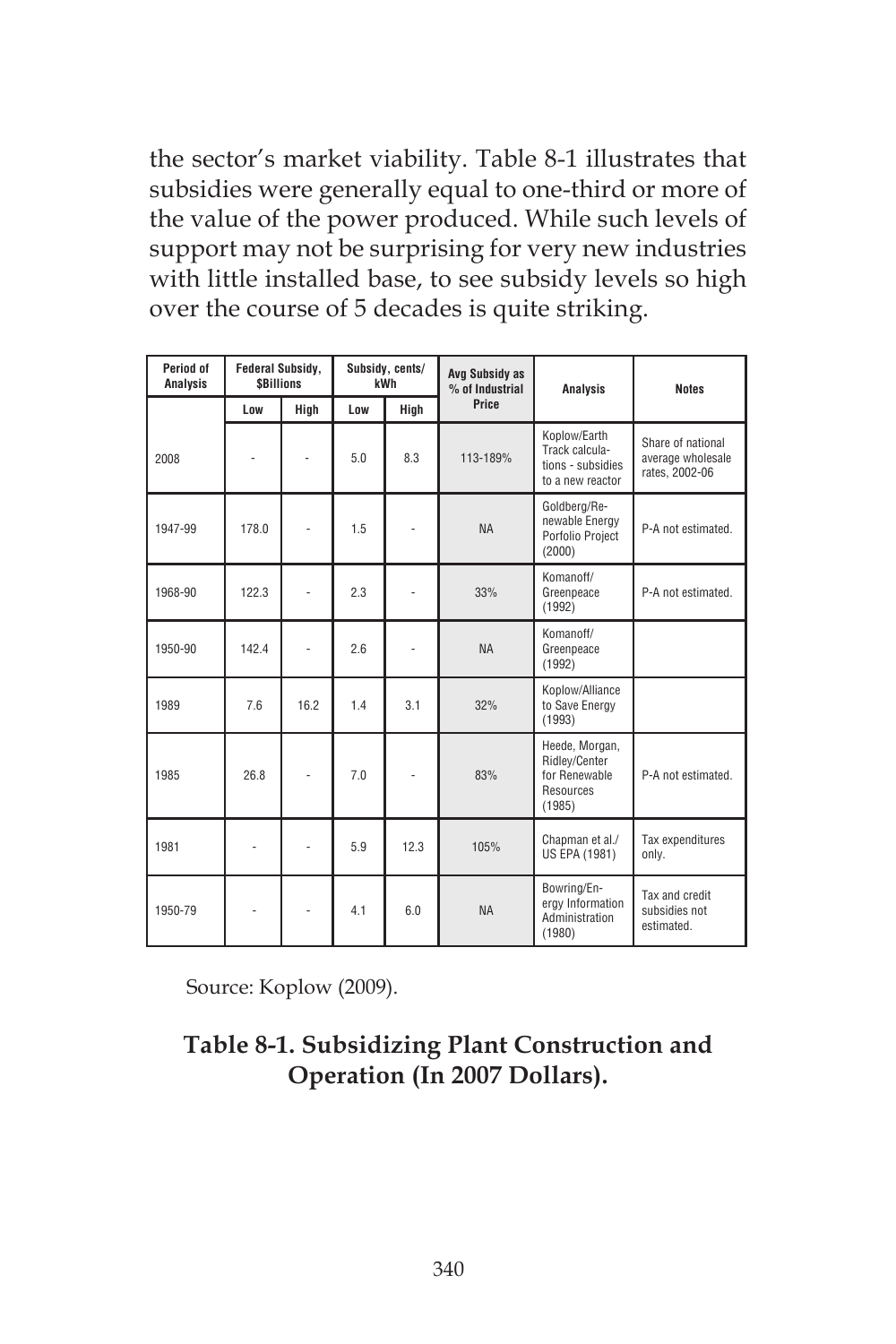### **VENTURE OVERVIEW OF CALVERT CLIFFS 3**

Calvert Cliffs, located in Lusby, MD, already serves as host to two existing nuclear reactors with a total capacity of 1,700 megawatts (MW). These units came online in 1975 and 1977.<sup>2</sup> The reactors are owned by Constellation Energy Group (CEG), a holding company formed in 1999 from the holdings of the Baltimore Gas and Electric Company.

No new nuclear reactors have been built in the United States for decades. Although the industry likes to blame regulatory bureaucracy for the problem, others point out that the majority of reactors were cancelled after license approval on economic grounds.3 It is clear, however, that constructing a new reactor is a far more complicated financial undertaking than buying and operating an existing one.

The corporate structure set up to build new reactors at Calvert Cliffs provides important insights into political and economic strategies Constellation is using to manage risk and boost returns to shareholders. These are important complementary strategies for obtaining very large government subsidies. Constellation and other nuclear firms face successive challenges. After fighting a vigorous political battle to create a new wave of large subsidies that shift risk of new construction away from investors, the firms must now manage the deployment of those subsidies to ensure they support their specific projects. With many of the most lucrative subsidies time- or capacity-limited, Constellation must work to extend expiring policies, and to capture available subsidies instead of having them flow to rivals.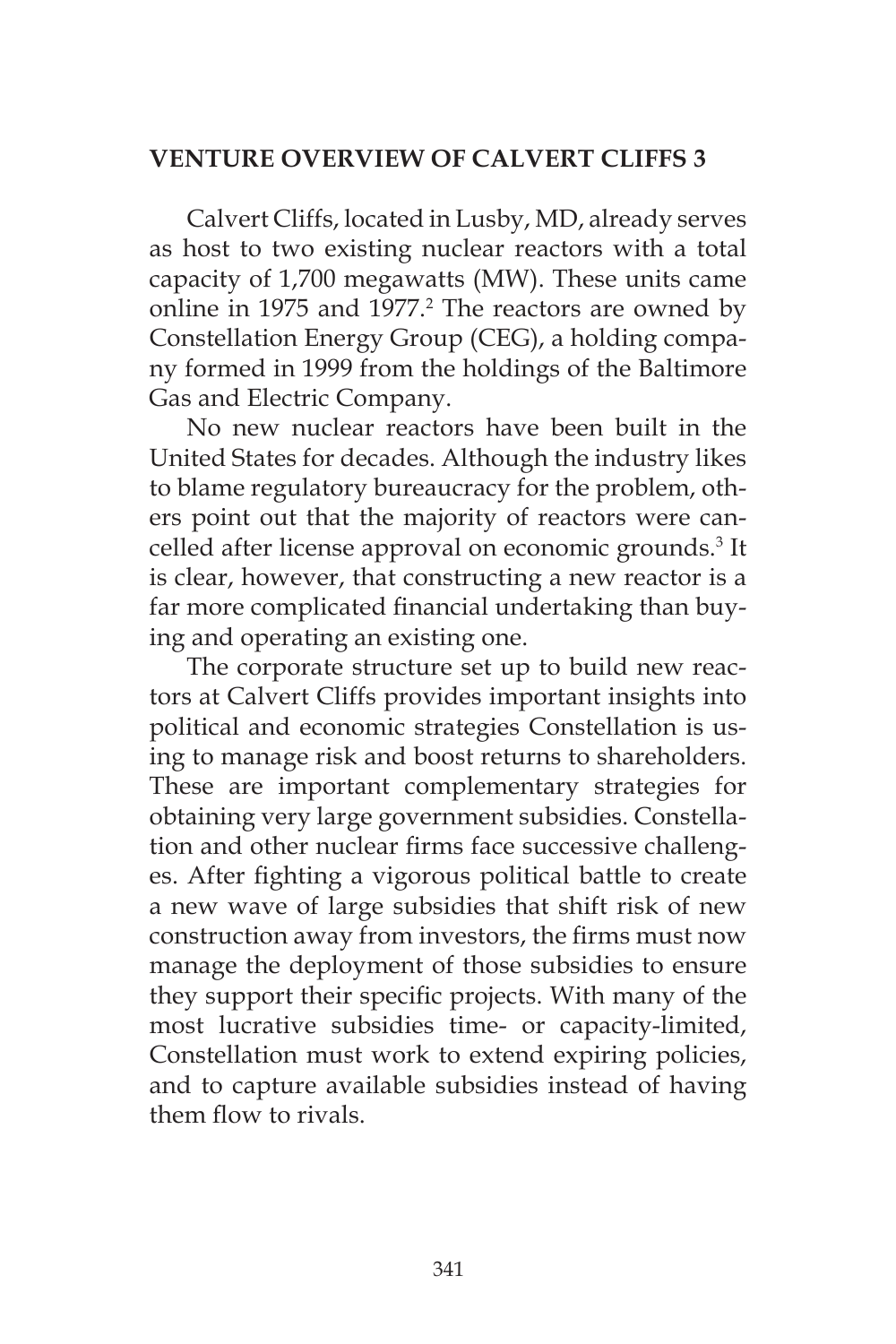#### **CORPORATE STRUCTURE**

The new reactors (Constellation discusses just Calvert Cliffs 3 at the site, but it is clear their plans include a number of additional reactors around the country) are to be developed and built by a new corporate joint venture. Though complicated, getting a picture of the corporate structure is important for providing context to the new reactor plan. Three significant findings are evident. First, the firm has adopted a joint venture approach to building new reactors in order to spread risks. This is a logical structure, one that has been adopted by all of the new-build nuclear projects underway. Second, the corporate structure remains in flux, having already been through a series of important modifications despite the young age of the venture. These shifts are likely to continue in response to significant changes in market conditions or public policy circumstances. Third, the growing role of foreign governments in the U.S. nuclear rennaissance can be seen clearly through the evolution in Constellation's deal structure. This involvement certainly weakens claims that nuclear power boosts domestic energy security.

Also of note is the highly compartmentalized corporate structure adopted for this venture. This compartmentalization may give Constellation greater flexibility to modify parts of their venture as conditions change. A more important goal, however, is probably to control financial and operating risks by isolating the parent firms from the liabilities associated with the new nuclear venture as much as possible. Though this insulation may be good for Constellation shareholders, it may be very bad from the perspective of the taxpayer or surrounding community—the groups who will suffer if the venture does not go as planned.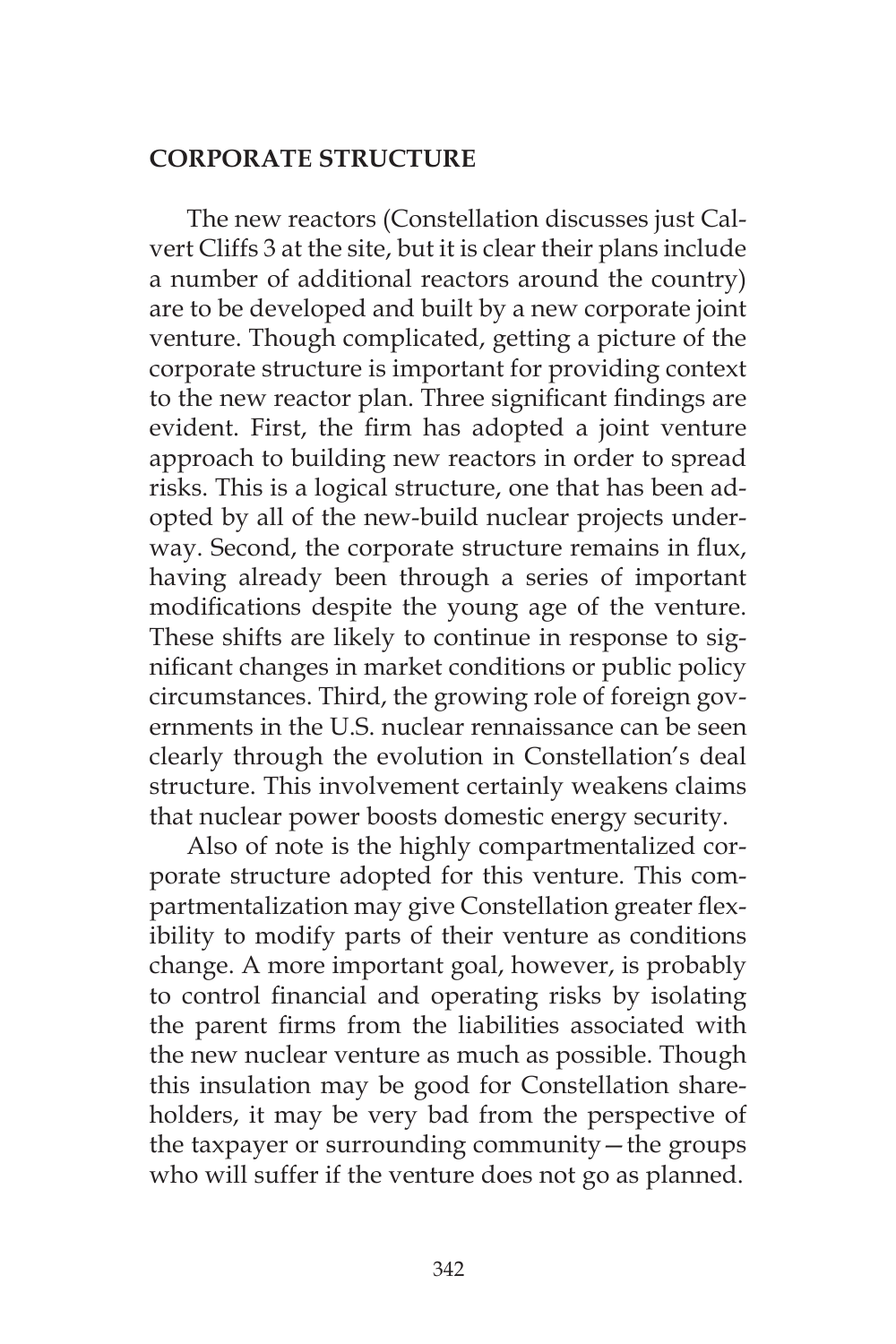The last wave of U.S. reactor construction resulted in massive capital write-offs. Similarly, poor incentive structures within the mortgage and commercial debt were significant factors in the growing losses, and resultant taxpayer bailouts, of financial firms. These examples should underscore how important proper risk management and incentive alignment is with these new-build scenarios. Unfortunately, public policy seems to be moving in the opposite direction with more subsidy programs with complex and opaque rules. Lost in the press to move ahead with new reactors is the fact that proper review and challenge of these programs is most critical at their inception, before taxpayers become contractually obligated to back tens of billions of dollars in new reactor investments.

### **NUCLEAR KEY PARTNERS**

### **UniStar.**

The first formulation of Constellation's joint venture was UniStar Nuclear LLC, launched in 2005. This entity was a partnership between Constellation and Areva. Constellation is the largest seller of wholesale and retail electricity, "[l]arger than maybe the next three competitors combined," according to Joe Turnage, a Senior Vice President in Constellation's Generating Group.<sup>4</sup> The involvement of Areva brought in both the French and German governments. Areva NP, the division of Areva slated to produce the Evolutionary Power Reactor (EPR) to be used at Calvert Cliffs was formed in 2001 by the combination of Siemens (roughly 30 percent owned by the German government) and Framatome (owned by the French government). The role of the German government is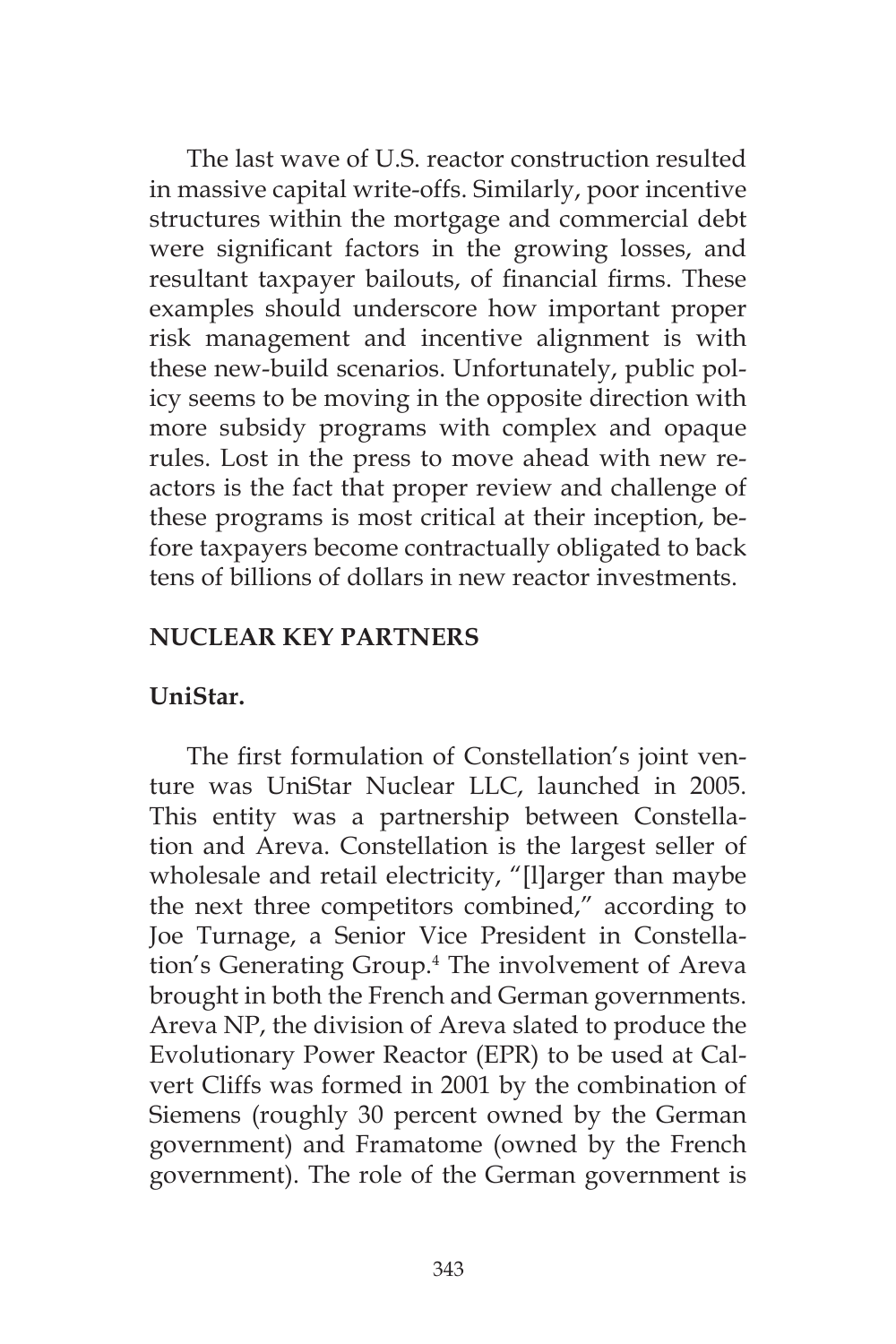diminishing as that of France increases. Siemens announced in January 2009 that it would divest its interest in Areva NP, selling its interest to the Areva parent company, Areva S.A.<sup>5</sup> Areva S.A. is approximately 80 percent owned by the French government.<sup>6</sup>

July 2007 brought significant changes to UniStar Nuclear with the formation of a similarly-named new partnership, UniStar Nuclear Energy LLC (UNE). UNE is owned by Constellation Energy and Electricite de France (EdF), and absorbed the earlier partnership. While the French government was already involved with Calvert Cliffs 3 through Areva S.A., EdF is also 85 percent owned by the French government.<sup>7</sup> This investment also gave EdF roughly 9.5 percent of Constellation Energy, UNE's parent. In December of 2008, EdF significantly upped its ownership of Constellation's nuclear venture, with an additional investment of \$4.5 billion. $8$ 

Foreign ownership brings with it some interesting challenges. Calvert Cliffs will be owned and operated by a firm that has substantial involvement by the French government. The provider of critical heavy forgings will also be non-U.S.—either French or Japanese. Enrichment services, as well, are increasingly being supplied by non-U.S. firms—though USEC remains a U.S. competitor.

One obvious challenge with this situation is its legality. Section 103(d) of the Atomic Energy Act states that "No license may be issued to an alien or any corporation or other entity if the Commission knows or has reason to believe it is owned, controlled, or dominated by an alien, a foreign corporation, or a foreign government."9 An earlier *New York Times* article noted that the purpose of this clause was related to nuclear security, but that relative to U.S. firms "EdF's exper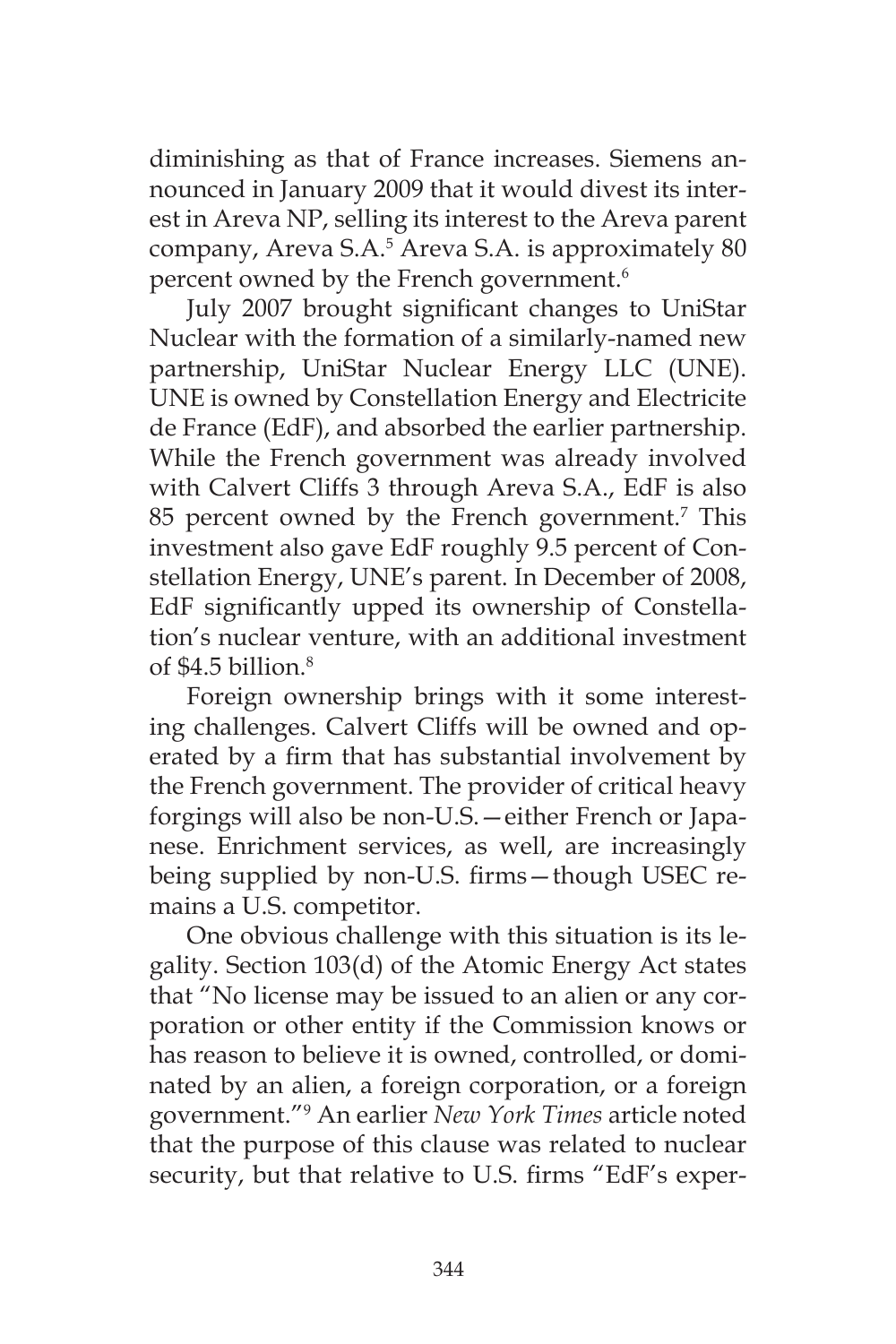tise in power plant construction is far more current."10 FERC's decision to accept the EdF purchase demonstrates their belief that Section 103(d) does not apply in this circumstance, though subsequent challenge seems likely.<sup>11</sup>

Precedent also matters here. Would the involvement of countries such as China or Russia be subjected to greater constraints and review under Section 103(d) than that given to French involvement? Will the rapid acceptance of French government involvement in Calvert Cliffs 3 make it more difficult to argue national security concerns about foreign ownership in other circumstances?

Another important part of the venture structure has been the use of contractual relationships with key suppliers outside of joint venture partners. These include Bechtel (architect, engineer, and builder for the new plants), Accenture (plant-related information technology systems), and Alstom (nuclear turbine generators). Accenture's contractual involvement with the plant is interesting, as the firm recently conducted a global survey of public attitudes to nuclear power that "found that, overall, sentiment has swung in favor of nuclear energy."12 Poll takers normally do not have a financial stake in the outcome of the polls. (See Figure 8-1.)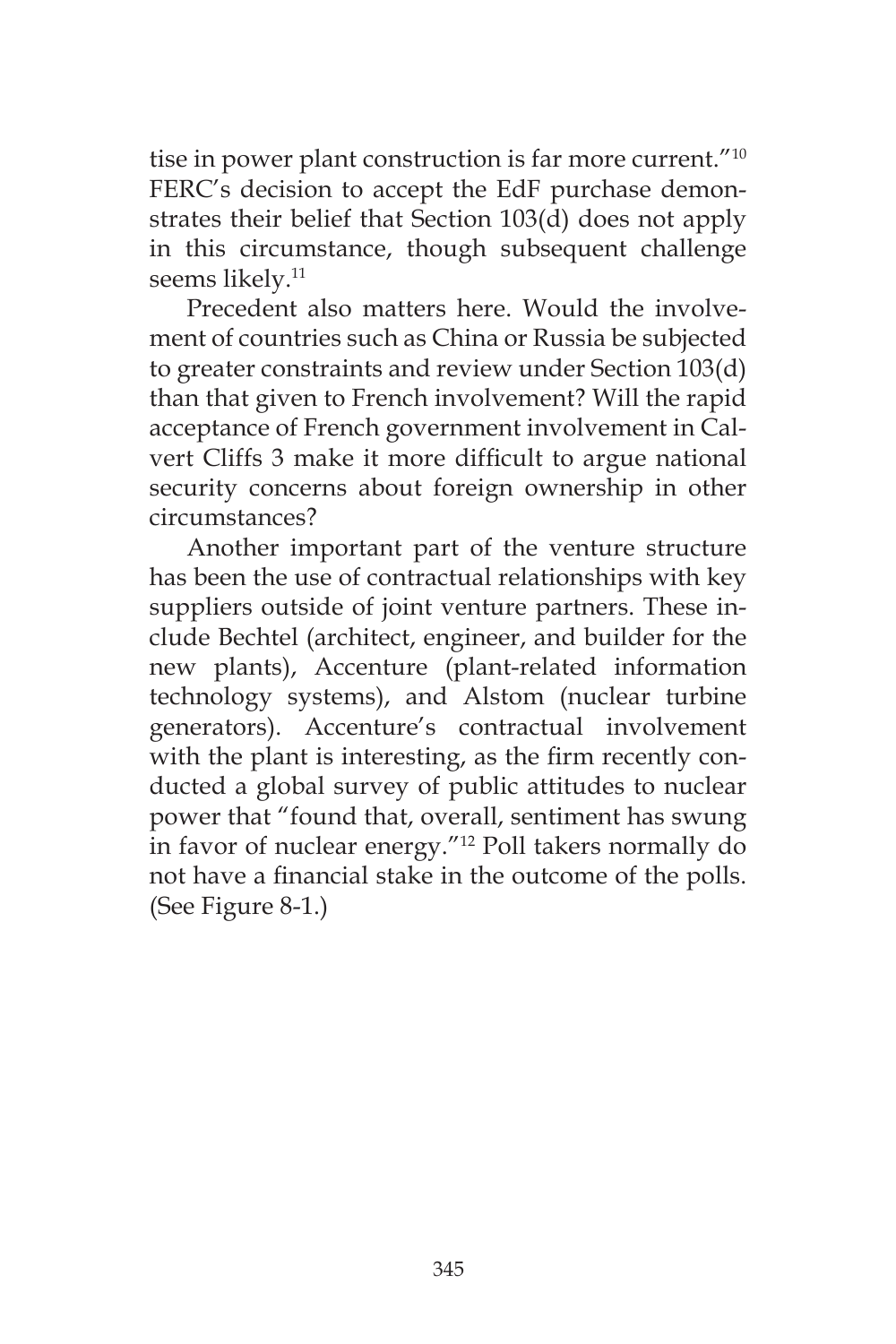

Sources: Basic chart developed by Turnage/Constellation, 2008. Additional material is from Mariotte, 2008; EdF, 2009; Gil/ Reuters, 2009; and FERC, 2009.

### **Figure 8-1. Unistar Nuclear Energy Structure.**

### **Venture Strategy.**

UniStar's venture strategy can be discerned in part from corporate statements and publications, and in part from looking at the decisions they have made thus far. The discussion below addresses both their market strategy and a closely related political strategy.

### **Market Strategy.**

The French model of nuclear plant deployment seems to provide the core framework in UniStar's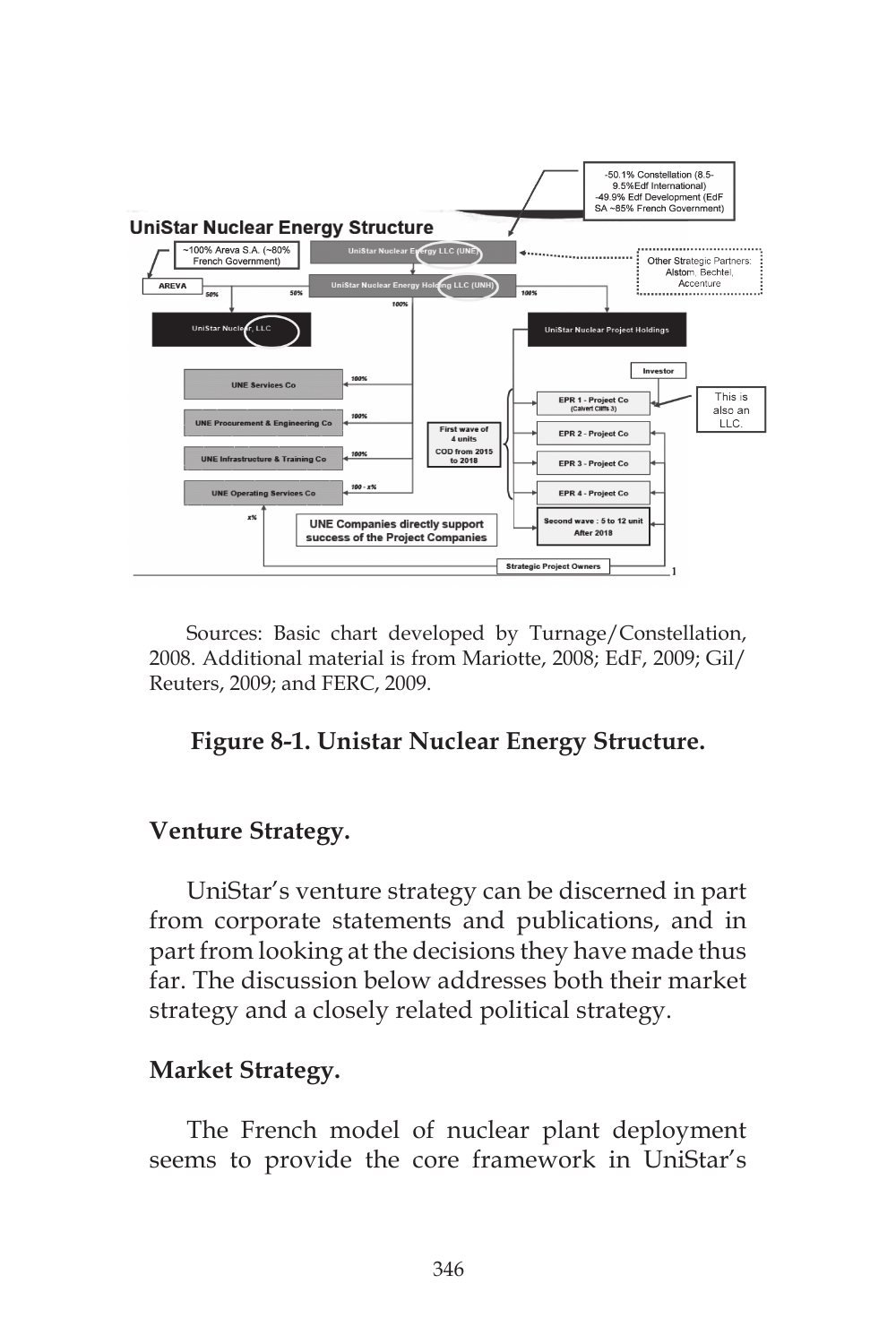strategy: market standardization, close integration with the political system, and achievement of economies of scale. Of particular import is:

- First Mover Advantage. UNE has worked to move early as a new U.S. reactor builder in order to secure critical inputs. Constrained material inputs, such as heavy forgings, are central to this effort, because delivery delays can ripple forward to delay a plant opening and can be extremely costly. However, the first mover advantage is perhaps even more important with respect to securing access to key government subsidies such as loan guarantees, construction delay insurance, and production tax credits that are (at least for now) limited to the first handful of reactors. UNE was the first firm to submit combined operating license (COL) paperwork and to establish contracts on key heavy forgings. They also moved quickly with early standardization of their reactor design, based on a model already being deployed in Europe. This strategy seems to be working: Calvert Cliffs 3 has made the Department of Energy's (DoE) short-list of five projects to receive highly lucrative loan guarantees. Two or three of these projects will be funded under current budget authority.13
- Economies of Scale. Reactor standardization is an oft-listed success factor in the French nuclear power program, and is being replicated in the UniStar venture. Other elements of achieving economies of scale include:
	- Adopting a single design and licensing process to roll out at multiple sites, including provision of contract licensing for other firms using the same Areva reactor.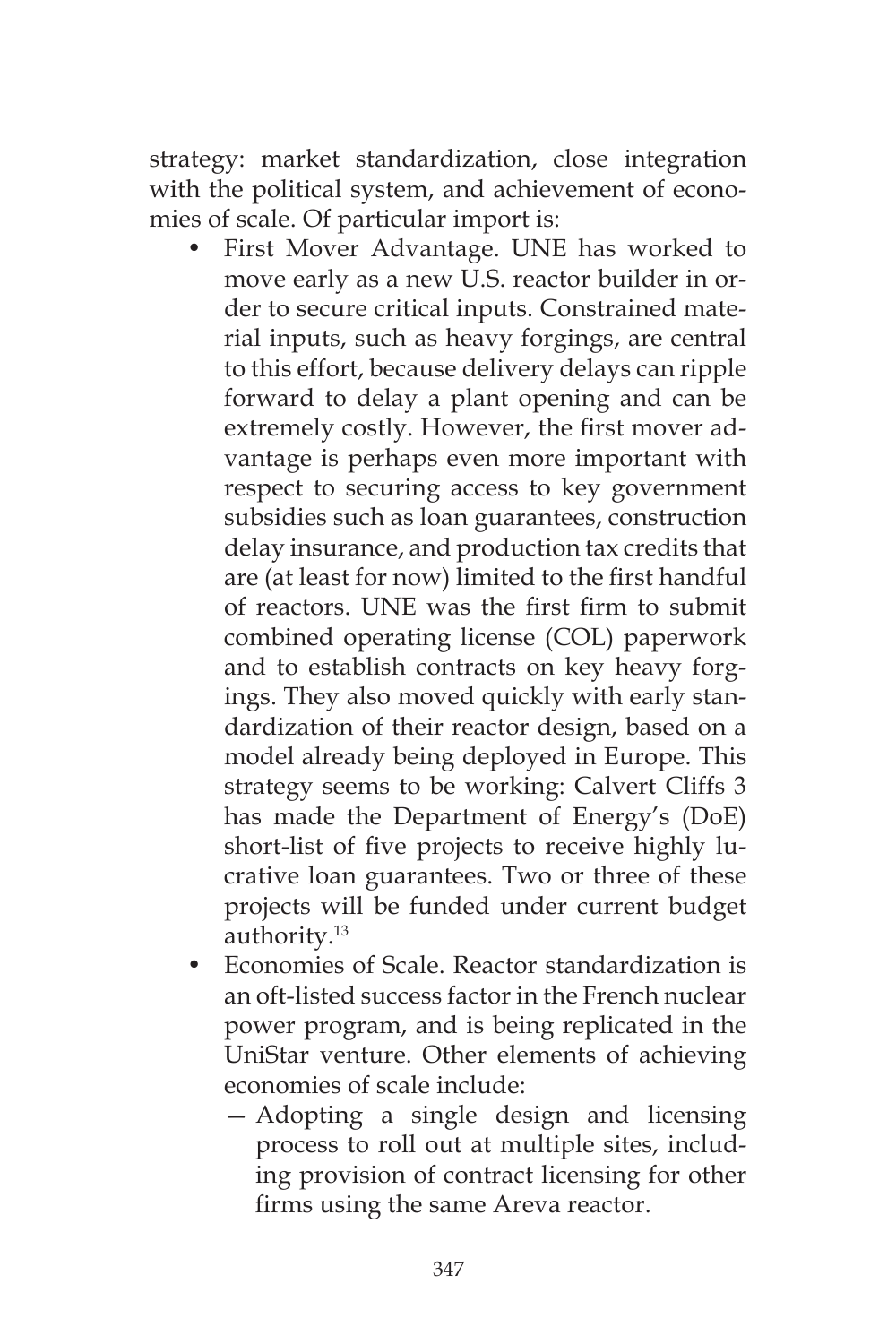- Adopting a single design and licensing process to roll out at multiple sites, including provision of contract licensing for other firms using the same Areva reactor.
- Working with large partner firms with deep pockets and staying power in the market.
- Establishing long-term, stable relationships with a small handful of well connected partner organizations (specifically Alstom, Bechtel, Accenture, and Areva). This allows learning to spread through their broader supply chain. Partner firms are also more willing to incur high initial fixed costs if they are confident they will not be cut out of future developments.

UniStar notes a few related marketplace goals as well. These include achieving a predictable construction and maintenance schedule, streamlined and efficient operations at a high capacity factor, and reduced costs. All of these goals are logical objectives, though it is hard to guess whether they can be met once construction begins. Despite a highly favorable regulatory environment, two current projects for similar Areva reactors in Olkiluoto, Finland, and Flamanville, France, are both way over budget. These delays are indicative of the challenges UNE will likely face in the United States even once they are over licensing hurdles.

### **Political Strategy.**

Nuclear power has always relied heavily on political support to make it viable. The new reactors will be no different. Some of UNE's market strategies have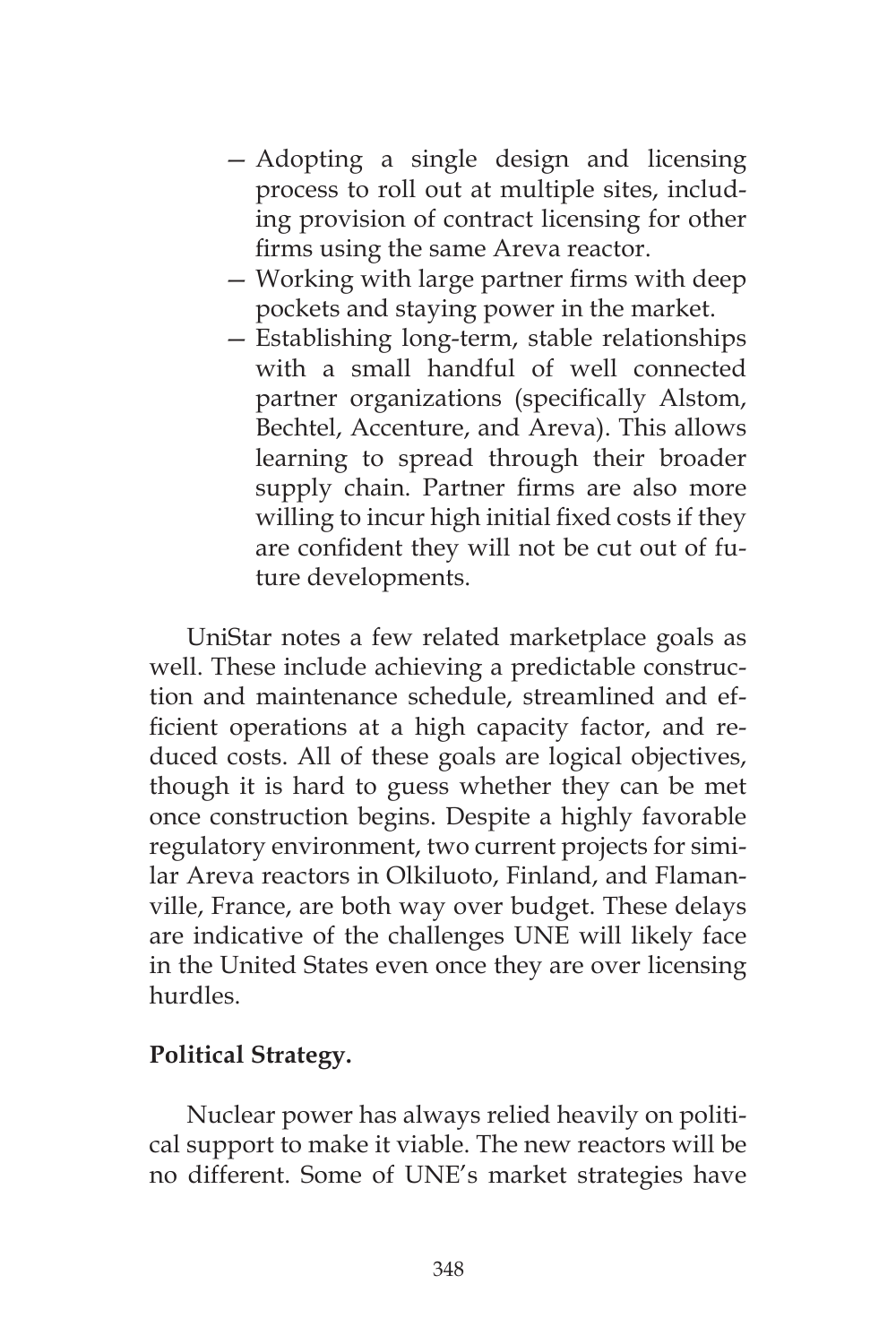ancillary benefits in the political arena. These are supplemented by a variety of direct political initiatives to reshape the political terrain for Calvert Cliffs 3 to one more favorable to the firm.

- Powerful Partners. Members of the UNE venture, as well as the core set of subcontractors, are all large, politically savvy firms with long experience in working with governments to achieve their market goals. Both Areva S.A. and EdF are heavily government owned. The French government also owned more than 26 percent of Alstom through June of 2006, when its stake was sold to Bouygues SA, a firm with close connections with French President Nicholas Sarkozy.14 Nuclear energy is viewed as a strategic industry of France, so aligning the French government with a new reactor at Calvert Cliffs is likely to have significant financial and political dividends for the project sponsor. The firm hopes the French government will provide a project guarantee for 30 percent of the project cost, with an additional 50 percent guarantee from the U.S. Government. Bechtel is a major player in large U.S. construction projects, well versed in the politics these projects often entail. Finally, reactor partner Areva-NP has used Japan Steel Works to produce heavy forgings for similar reactors it is building in France and Finland,<sup>15</sup> and it will benefit from Japanese government support should a similar supply arrangement be used in the United States.
- Suppressing Political Challenge. Past U.S. reactor construction was often heavily contested in the courts and the government. Delays of any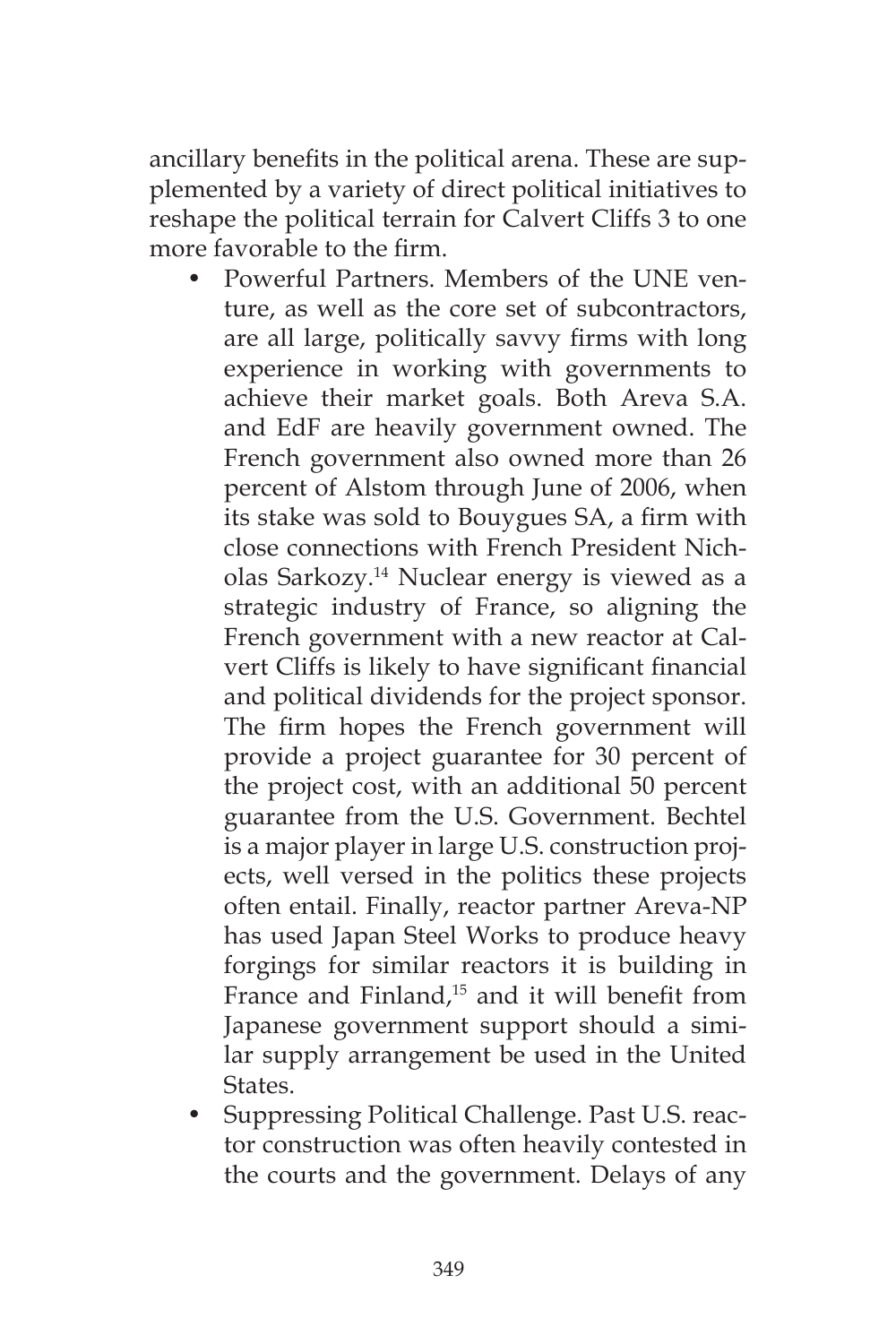sort on a large project can be expensive. They are particularly troublesome if substantial investments have already been made on which interest is accruing, or if the delays boost the risk of missing power supply guarantees. Delays can also increase the overall market risks of the projects, since much can change in the demand pattern and pricing for electricity over a span of a couple of years. UniStar has deployed a number of strategies to minimize the likelihood of their business decisions being challenged:

- Collocating new reactors with old ones. Locating new reactors on the same site as old reactors reduces siting battles as well as allowing the new reactor to share some preexisting ancillary infrastructure investment.
- Lobbying. Constellation spent \$100,000 in the first half of 2007 "to lobby the federal government on the issue [of loan guarantees], disclosure forms show."16 Constellation's total spending on lobbying increased six-fold between 2006 and 2008, to nearly \$3 million.<sup>17</sup>
- Reduce public oversight of environmental impacts. James Curtiss, a director of Constellation and head of the law firm Winston  $\&$ Strawn's energy practice, worked with the NRC to change the definition of construction such that, according to an NRC official Andrew Kugler, it would exclude from NRC oversight "probably 90 percent of the true environmental impacts of construction."18
- Reduce or eliminate public input to licensing. Intervenors must be granted standing to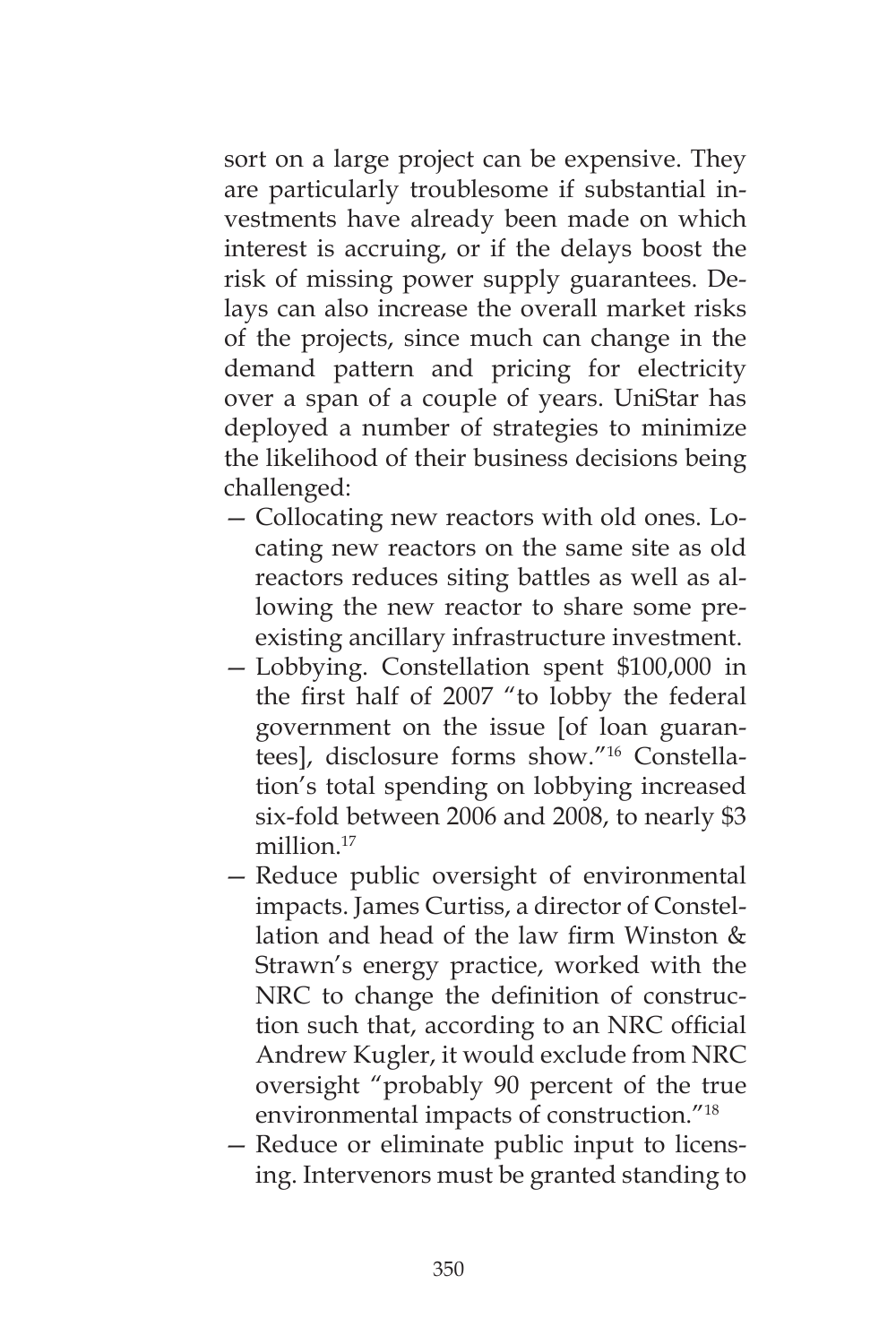have their opinions heard in a licensing case. Historically, proximity to a reactor was sufficient since such parties would be harmed in the case of an accident. UniStar has advocated in NRC filings to replace this with a probabilistic assessment of risk based on modeling of the core damage frequency.<sup>19</sup> Intervenors argue that the new standard would rely on modeling by the applicant, and, if upheld, "no intervention—and thus no meaningful public involvement in the NRC's reactor licensing process—would be possible for any reactor design that could claim similar low risks."20

- Balance Promotion of Reactor as Both "New and Innovative" and "Tested and Low Risk." UniStar faces a challenge in its reactor designs due to conflicting pressures. To be eligible for the most lucrative federal subsidies, the reactor design must be new and innovative. Yet, investors rationally worry that very new technologies have much greater risks of poor performance and cost over-runs. As a result of trying to meet both of these objectives, UniStar's promotional materials tend to be somewhat schizophrenic, describing the reactor as "advanced" and "state of the art" as well as "evolutionary" and employing "technologies that have been licensed in the United States for more than 40 years."21
- Publicize Jobs Creation. All big industrial projects use local job creation as a selling point to garner community support of their project. Calvert Cliffs 3 is no exception. Constellation notes that the project will provide approximately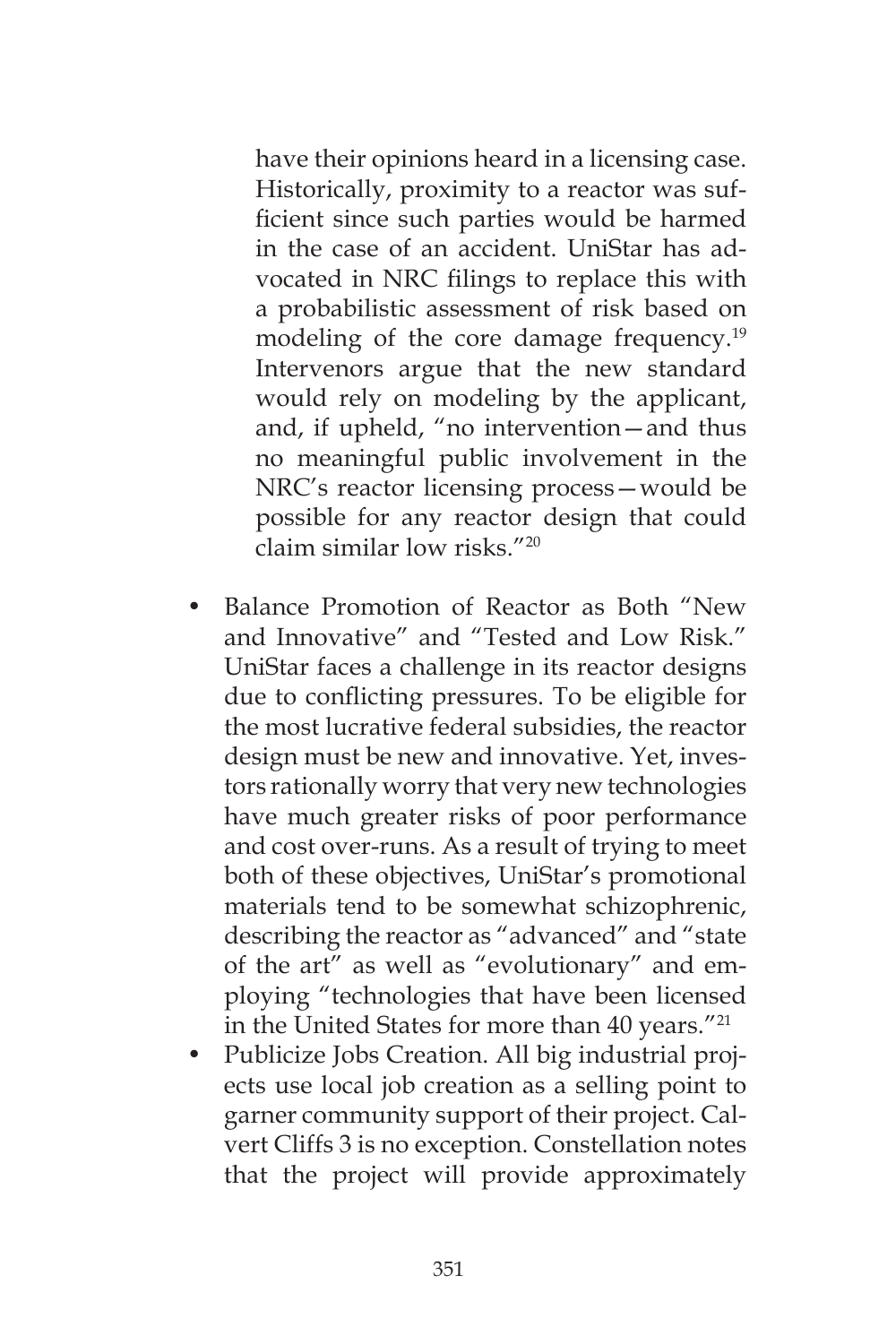4,000 jobs during peak construction, and boost permanent jobs within Calvert County by about 360.<sup>22</sup> While some new jobs will be created, the exact numbers are always tough to benchmark. As of August 2006, Constellation was the fourth largest employer in the Tri-county area of Southern Maryland, with 1,143 jobs.<sup>23</sup> Employment levels in 2004 were flagged at a similar 1,140.<sup>24</sup> The County's "Brief Economic Facts, 2006-2007" notes only 800 jobs for Constellation at the Calvert Cliffs Site.25 The cause of the discrepancy could be measurement error, job shifts, or reduced need for labor—the source does not say. However, it is useful to note that the difference between the two values is almost exactly the number of new permanent jobs the firm says will be created by Calvert Cliffs 3.26

### **SUBSIDIES ARE CENTRAL TO VIABILITY OF CALVERT CLIFFS 3**

Public subsidies have always been a central plank of UniStar's new reactor development program, something the firm has been quite up-front about. Questioning before the California Energy Commission in June of 2007 is a good example:

Associate Member Geesman: "And just to revisit the cap[ital] question again. Your business model is premised on receiving the federal loan guarantee for each of your four projects. Is that correct?"

Dr. Turnage: "That is correct."<sup>27</sup>

Around the same time, Constellation's Co-CEO noted to the *New York Times* that "Without loan guar-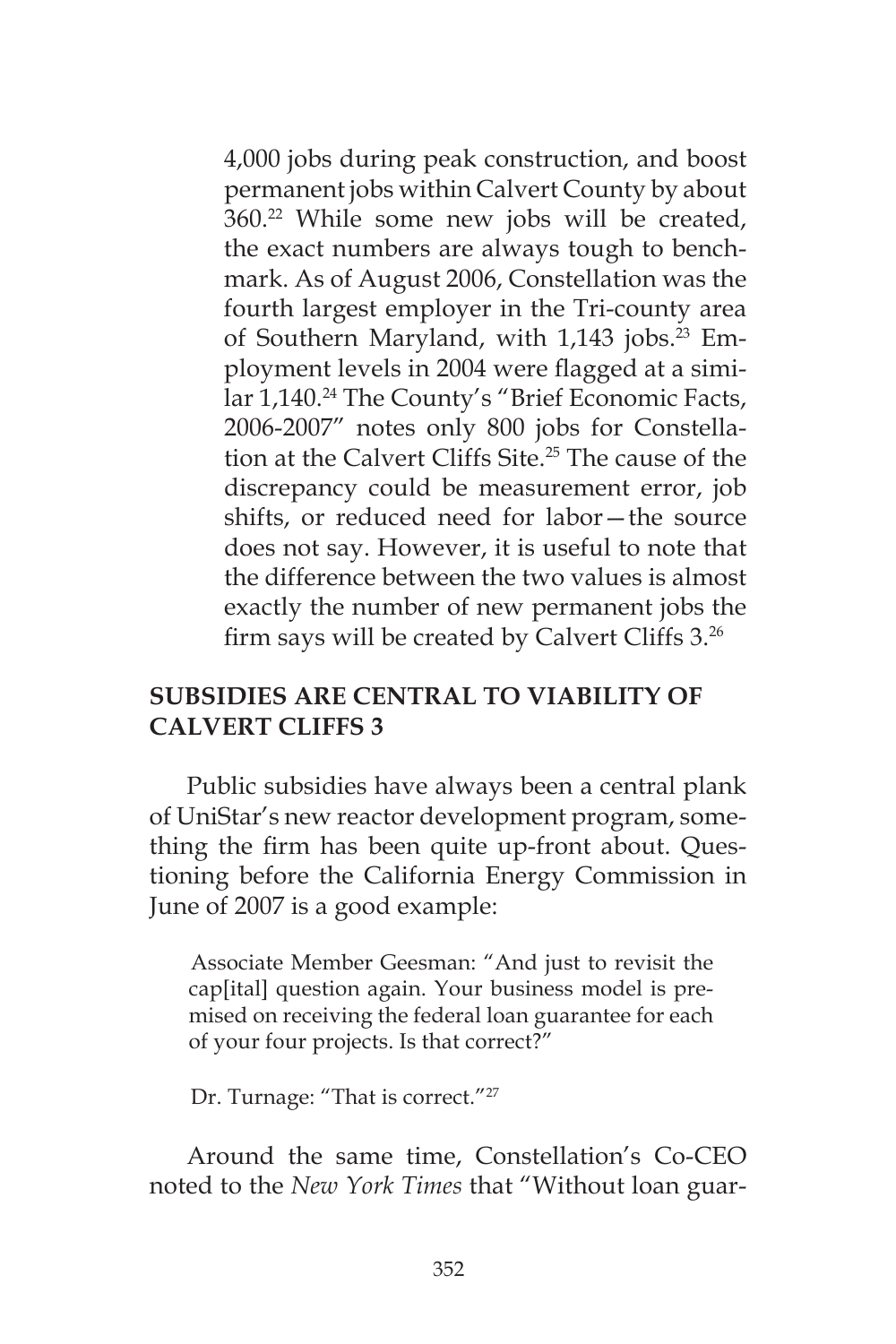antees we will not build nuclear reactors."28 UniStar's President George Vanderheyden notes that "Everywhere else in the world where entities are pursuing advanced new nuclear plants, it is all governments. Only here in the U.S. do we try to make private companies build these plants."29

Nuclear power benefits from more than 20 subsidies, most of which are applicable to the Calvert Cliffs 3 project. These programs, listed in Table 8-2, support all key cost elements in the nuclear fuel cycle, from research and development to plant construction and operations, through closure and post-closure issues. The structure and value of some of these subsidies on plant economics are discussed in the subsequent sections. Many of these subsidy values shown are based on UniStar's own estimates.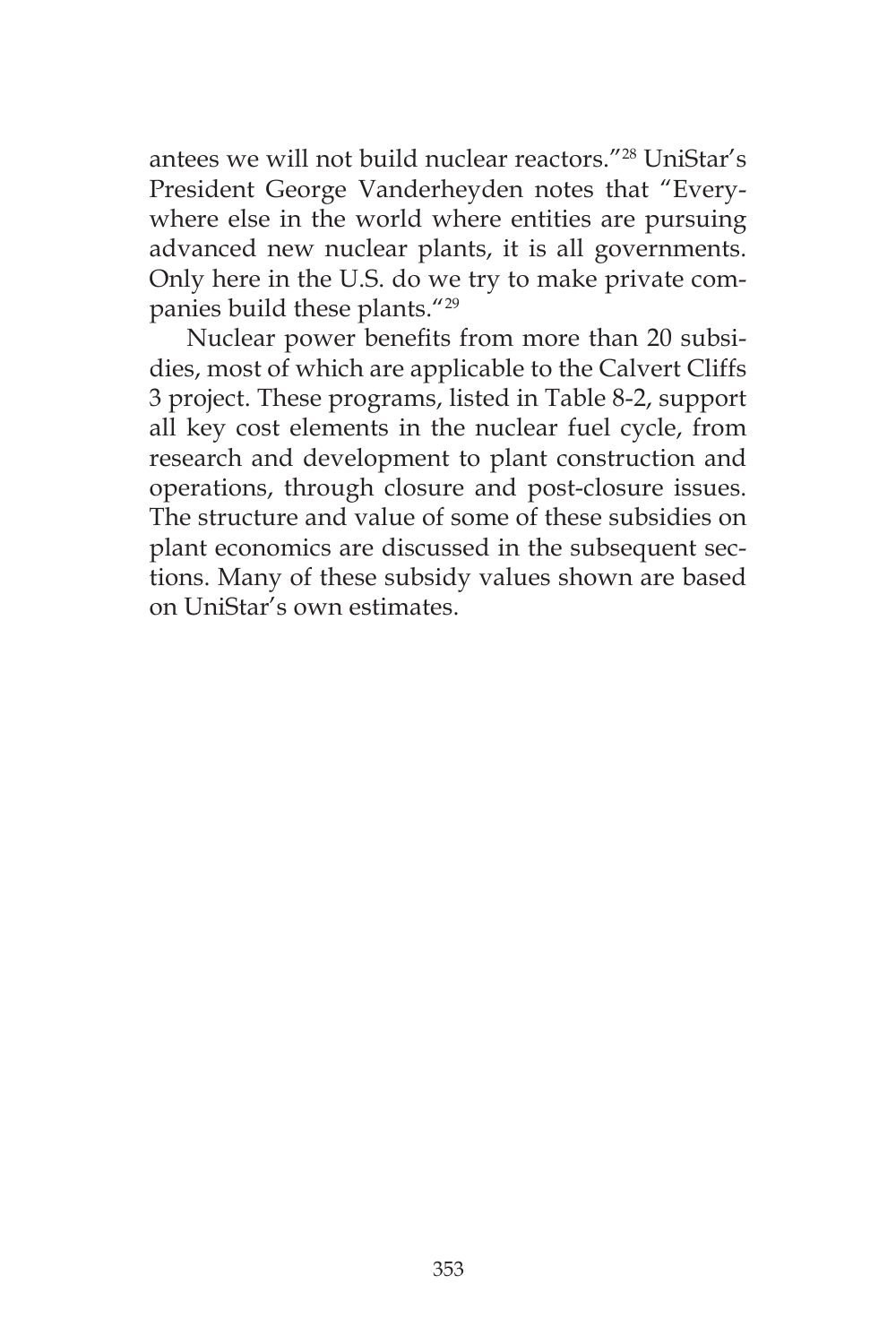|                                                                                      | <b>Revelance to</b><br><b>Calvert Cliffs 3</b>                         | <b>Anticipated Subsidy Magnitude</b>         |  |
|--------------------------------------------------------------------------------------|------------------------------------------------------------------------|----------------------------------------------|--|
| <b>Subsidies to Capital Costs</b><br><b>Cost of Funds</b>                            |                                                                        |                                              |  |
| Federal Ioan guarantees/Clean Energy<br>Bank                                         | Eligible                                                               | Very large                                   |  |
| Advantaged credit, foreign banks                                                     | Eligible                                                               | Large                                        |  |
| Ratebasing of work-in-process                                                        | Merchant plant; not relevant.                                          | Very large for eligible facilities           |  |
| Regulatory risk delay insurance                                                      | Eligible                                                               | Medium                                       |  |
| <b>Cost of Capital Goods</b>                                                         |                                                                        |                                              |  |
| Accelerated depreciation                                                             | Automatic                                                              | Large                                        |  |
| Research and development                                                             | Pro-rata beneficiary                                                   | Low to Medium                                |  |
| <b>Output based subsidies</b>                                                        |                                                                        |                                              |  |
| Production tax credit                                                                | Eligible                                                               | Large                                        |  |
| Market Price support                                                                 |                                                                        |                                              |  |
| Renewable portfolio standard                                                         | Included in OH; under consider-<br>ation elsewhere, but not yet in MD. | Potentially large for eligible<br>facilities |  |
| <b>Subsidies to Operating Costs</b><br><b>Fuel and Enrichment</b>                    |                                                                        |                                              |  |
| Cap on liability: fuel cycle, transport,<br>contractors.                             | Pro-rata beneficiary                                                   | Moderate                                     |  |
| Excess of percentage over cost deple-<br>tion for uranium                            | Pro-rata beneficiary                                                   | Low                                          |  |
| <b>HEU dilution programs</b>                                                         | Pro-rata beneficiary                                                   | Unknown                                      |  |
| Enrichment D&D: LT funding shortfall                                                 | Pro-rata beneficiary                                                   | Low                                          |  |
| Virtually free patenting of federal<br>hardrock mining claims (including<br>uranium) | Pro-rata beneficiary                                                   | Low                                          |  |
| No royalty payments on uranium<br>extracted from federal lands                       | Pro-rata beneficiary                                                   | Low                                          |  |
| Inadequate bonding for uranium mine<br>sites                                         | Pro-rata beneficiary                                                   | Low                                          |  |
| Insurance                                                                            |                                                                        |                                              |  |
| Cap on liability: reactor accidents                                                  | Automatic                                                              | Large                                        |  |
| <b>Regulatory oversight</b>                                                          |                                                                        |                                              |  |
| Incomplete recovery of NRC oversight<br>costs.                                       | Pro-rata beneficiary                                                   | Low; most costs now covered.                 |  |

## **Table 8-2. A Compendium of Government Subsidies for Nuclear Power.**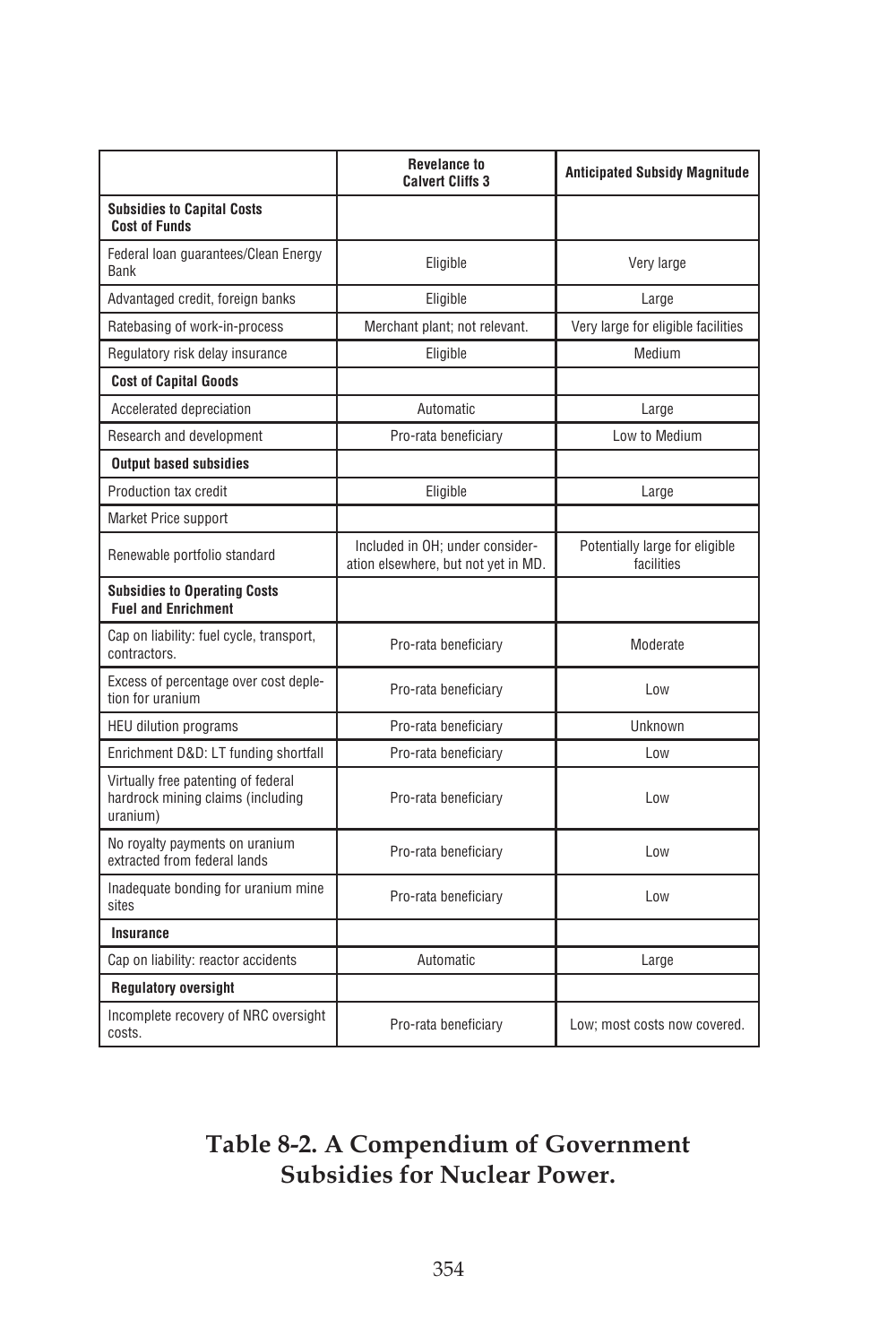|                                                                                         | <b>Revelance to</b><br><b>Calvert Cliffs 3</b>                      | <b>Anticipated Subsidy Magnitude</b>                         |  |
|-----------------------------------------------------------------------------------------|---------------------------------------------------------------------|--------------------------------------------------------------|--|
| Taxes                                                                                   |                                                                     |                                                              |  |
| Calvert County, MD property tax<br>abatement                                            | Specific to plant                                                   | Relatively small                                             |  |
| Depreciated value rather than as-<br>sessed value as MD tax base                        | Automatic                                                           | Relatively small                                             |  |
| <b>Security</b>                                                                         |                                                                     |                                                              |  |
| Low design basis threat for reactors                                                    | Plant designed for higher than<br>standard                          | Unknown                                                      |  |
| Ancillary costs to prevent proliferation                                                | Pro-rata beneficiary                                                | Unknown                                                      |  |
| <b>Emissions and waste management</b>                                                   |                                                                     |                                                              |  |
| Windfall CO <sub>2</sub> credits from grandfather-<br>ing based on energy output.       | Depends on CO <sub>2</sub> control regime.                          | <b>Potentially Large</b>                                     |  |
| Inadequacy of waste disposal fee -<br>spent fuel                                        | Pro-rata beneficiary                                                | Low-Moderate                                                 |  |
| Payments for late delivery of disposal<br>services                                      | Not relevant since new reactor not<br>covered by old agreement.     | Litigation likely to result in vey<br>high federal payments. |  |
| <b>Subsidies to Closure/Post-Closure</b>                                                |                                                                     |                                                              |  |
| Decommissioning trusts: preferential<br>tax rates, special transfers; under<br>accrual. | Only preferential tax rates would be<br>relevant for a new reactor. | Relatively small                                             |  |

### **Table 8-2. A Compendium of Government Subsidies for Nuclear Power. (cont.)**

### **FEDERAL LOAN GUARANTEES**

Capital markets provide funds to finance new investments. The most common forms of capital are equity and debt. With equity, an investor owns a slice of the firm, and the value of that ownership interest varies with the fortunes of the company. Debt is a contract in which the lender provides cash to a borrower in return for a set of pre-defined payments of the amount lent, plus interest. Because the return to investors through equity (via dividends or a growing value for the shares owned) is not contractually guaranteed, investors normally require a higher return on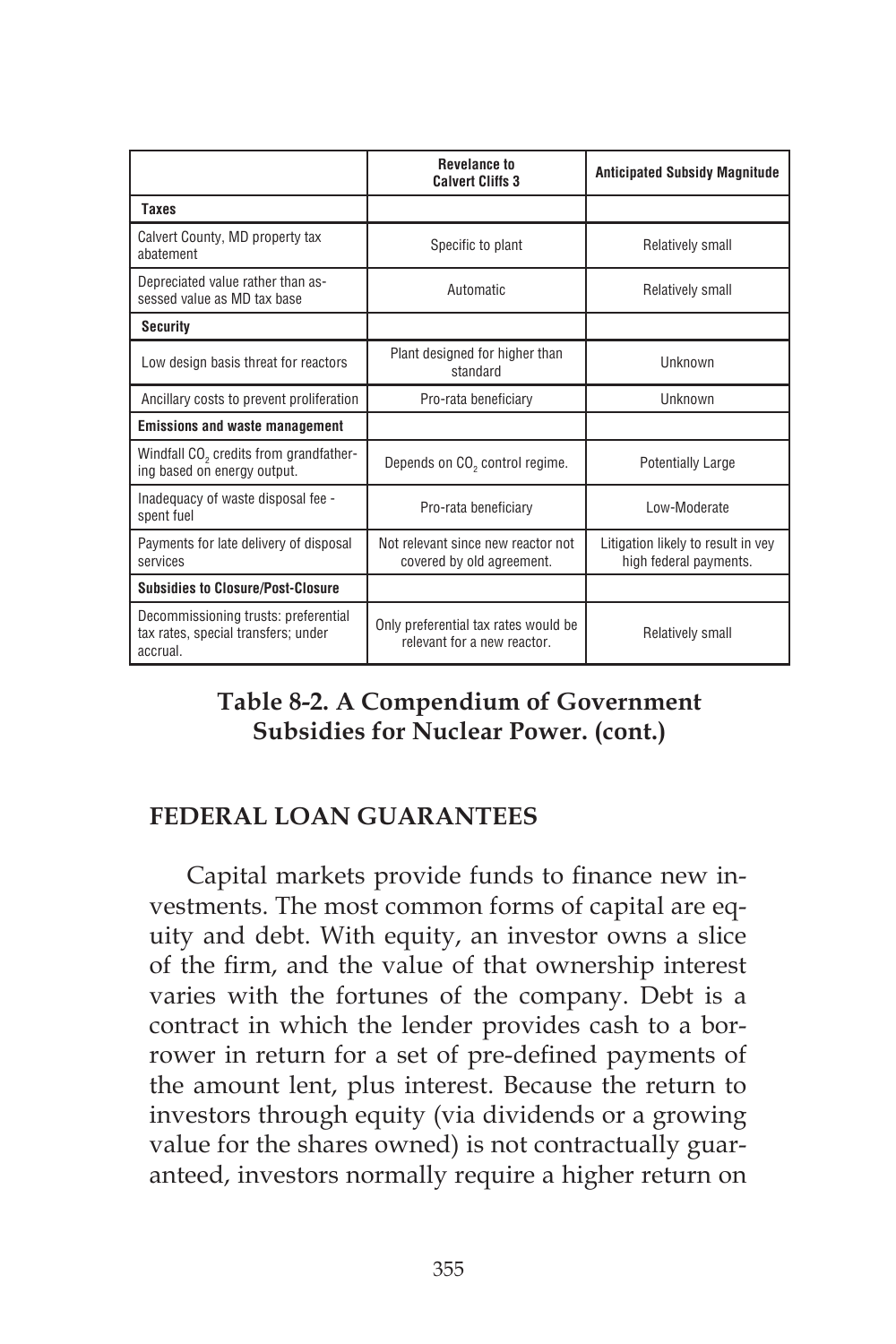equity than on debt. For both classes of instruments, the higher the perceived risk of the venture, the higher the rate of return investors will demand.

An important distinction must be made between the risk level of the firm versus the risk level of the project. Firm-level information on the cost of capital is often used as a benchmark for the financing assumptions for a new nuclear power plant. Large coal projects may be used as proxies as well. In both cases, costs are tweaked upward slightly to allow for the greater uncertainty of nuclear. This approach tends to understate the appropriate return targets for the nuclear project because nuclear power is considered a much higher financial risk than either the firm or alternative large power plant proxies.

The perception of greater risk is well placed, derived in large part from the actual historical performance of the industry. Historical cost overruns for the construction of the existing fleet of reactors topped \$300 billion (in 2006 dollars); and sunk costs in reactor projects that were abandoned prior to completion added another \$40 to \$50 billion.<sup>30</sup> Another roughly \$100 billion (in 2007 dollars) was deemed uneconomic at the time the electric industry was deregulated and was shifted to ratepayers as "stranded costs."31

The historical performance of these investments was, in large part, driven by market characteristics and risks that remain concerns today. The very large scale of reactors, their high fixed costs, and their long construction period create significant investment risks associated with misestimating what the market will look like when the plant construction finally enters production. The financial penalties from being wrong are quite large, as even with good market conditions, the economics of reactors require that they operate at a high capacity utilization to be profitable.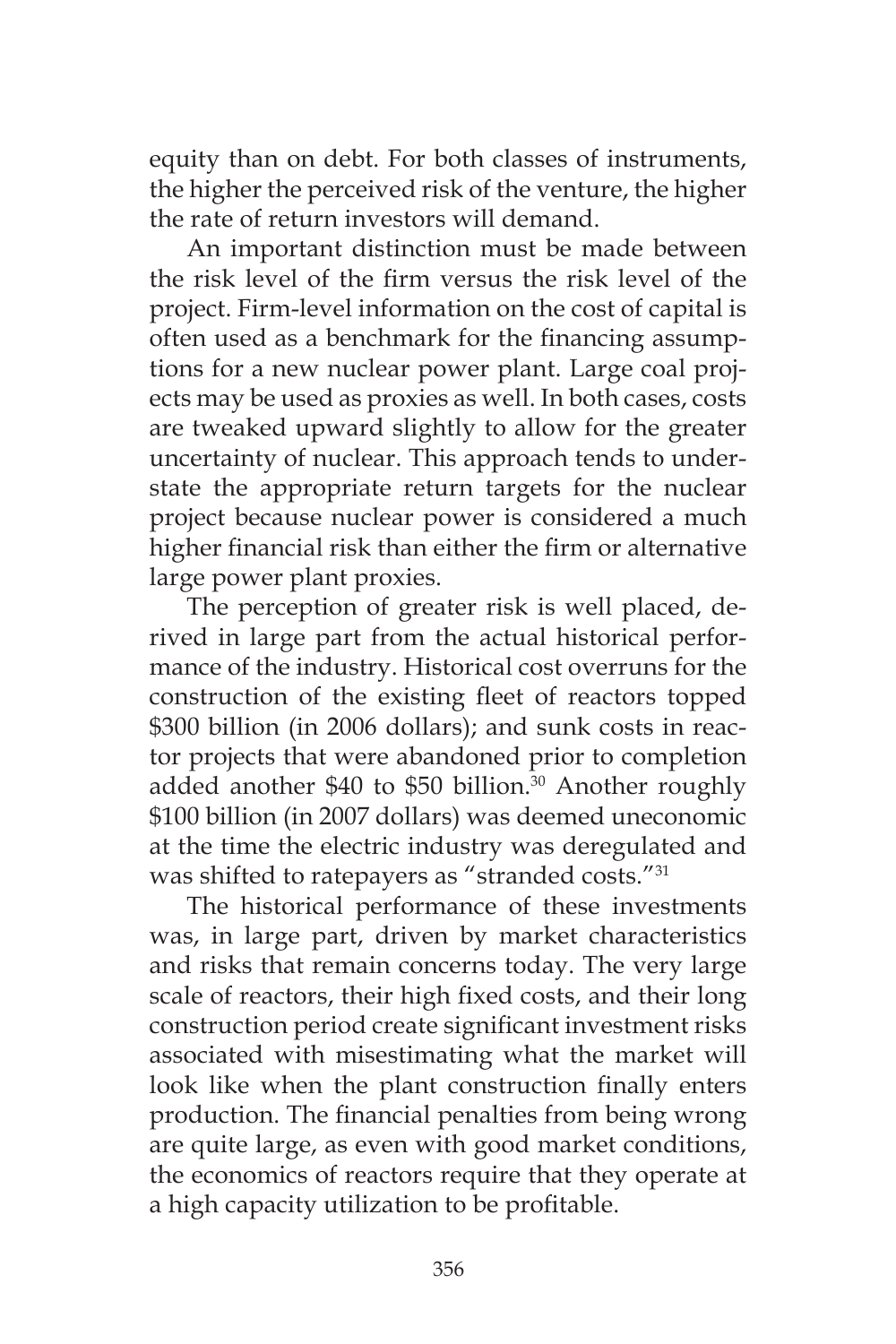Absent federal intervention, the risk profile of new plants suggests that debt providers would require a high share of equity in the plant. They would also require returns on both debt and equity that would be too high for the energy produced to compete in the marketplace. While the industry views this as a negative outcome, it is actually a core function of capital markets, and quite a useful role for society. By requiring higher returns on higher risk ventures, capital markets provide strong incentives to find smaller scale or more rapidly deployable solutions that pose lower financial and market risks, yet still address the problem (e.g., creating more electricity) in comparable ways.

In this case, however, the federal government has on offer large loan guarantees. For eligible nuclear reactors or enrichment facilities, the high risk of default is shifted from their investors to taxpayers. The sums are significant: \$20.5 billion has thus far been authorized for the nuclear sector, all but \$2.0 billion earmarked for reactors. The industry is pushing for much higher levels, approaching \$100 billion. Much of the debate has focused on the high default risk of the federal guarantees. These are real: both the Congressional Budget Office and the Government Accountability Office expect 50 percent of the loans to default.<sup>32</sup>

Often overlooked is the fact that the guarantees have tremendous value regardless of the default. There are two main reasons for this. First, they allow the plants to use a much higher share of debt (which is lower cost) than would otherwise be possible. The guarantees under present law will cover a project structure up to 80 percent debt. Second, the guarantees bring down the cost of that debt dramatically, since investors care only about the federal government's risk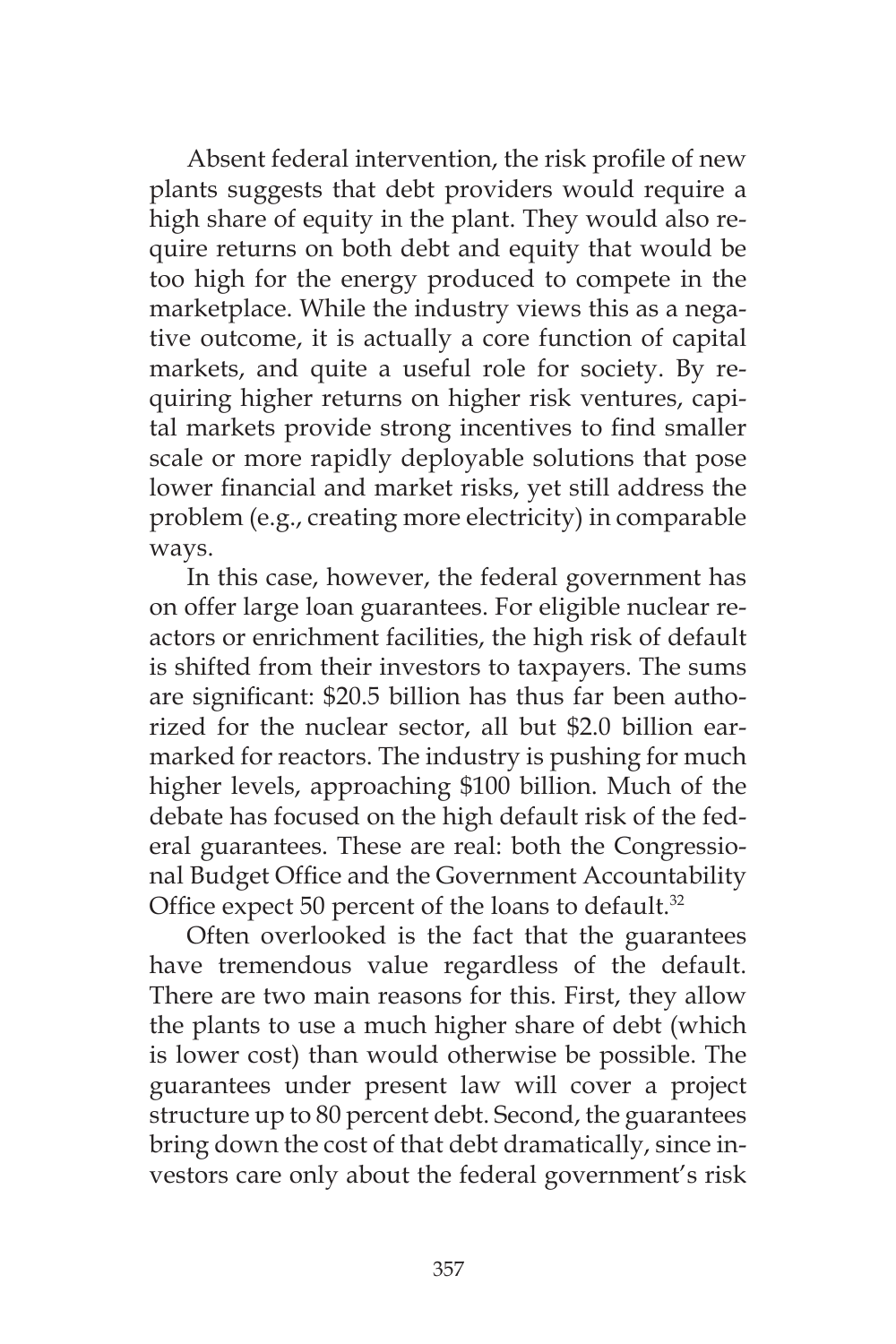of default (close to zero) rather than the chance that the nuclear reactor will go bust.

Together these factors greatly reduce the cost of financing a new nuclear plant. UniStar estimates the program will save them 3.7 cents per kilowatt hour (kWh) on a levelized cost basis, a cost reduction of nearly 40 percent.<sup>33</sup> As shown in Table 8-3, this translates to nearly \$500 million per year in savings per reactor. The authorizing statute allows the guarantees to stay out for a maximum of 30 years—which a rational owner will do since the cost of funds is so low. This translates to a public investment of nearly \$13 billion for a single nuclear reactor, an astonishing amount of public support for a single private facility.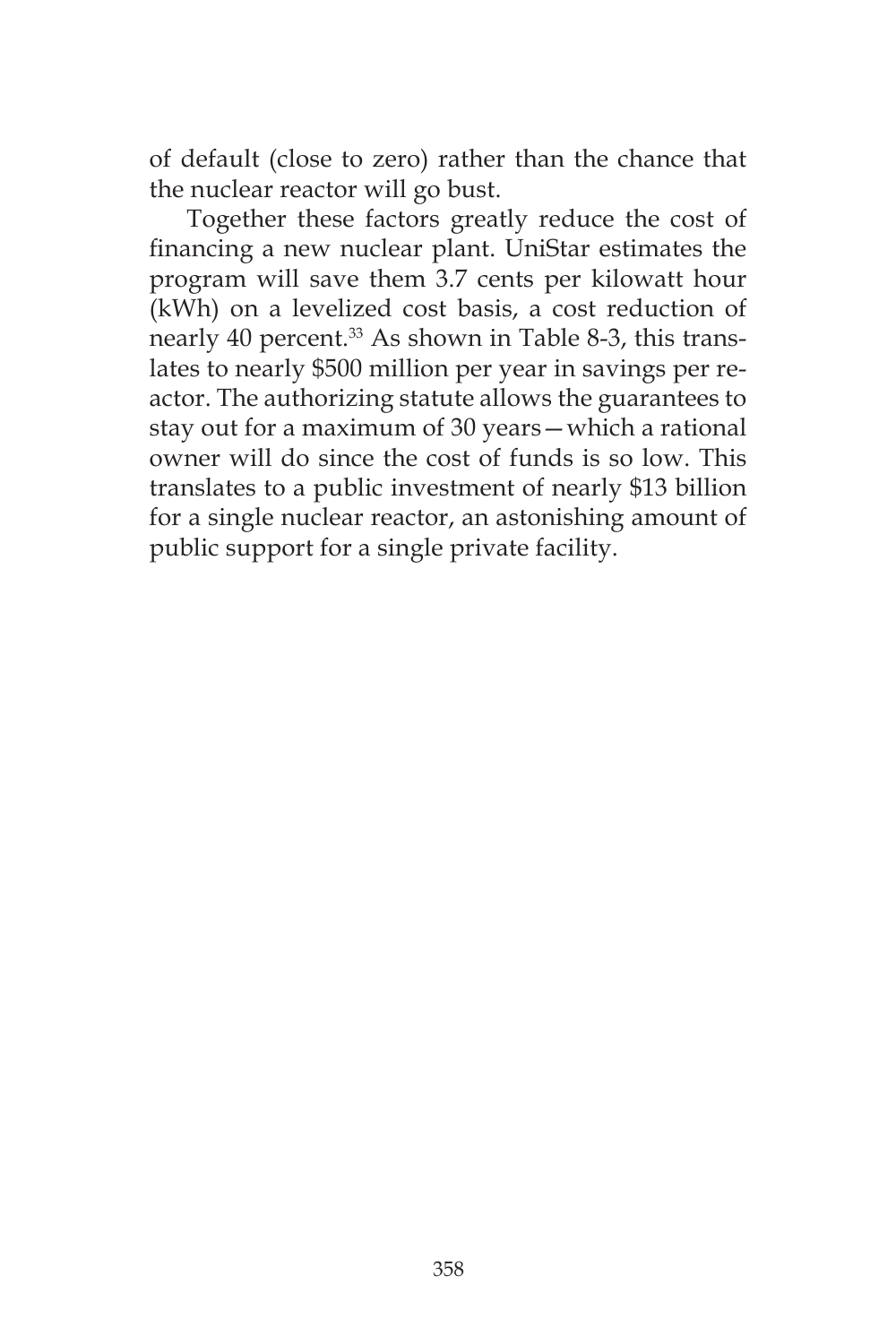| Value of Energy Subsidies to a UniStar EPR Nuclear Reactor |                                                                                                                                                                                                                                                                                                 |            |                     |  |  |
|------------------------------------------------------------|-------------------------------------------------------------------------------------------------------------------------------------------------------------------------------------------------------------------------------------------------------------------------------------------------|------------|---------------------|--|--|
|                                                            |                                                                                                                                                                                                                                                                                                 |            |                     |  |  |
|                                                            |                                                                                                                                                                                                                                                                                                 | Value      | <b>Source/Notes</b> |  |  |
|                                                            |                                                                                                                                                                                                                                                                                                 |            |                     |  |  |
| 2008b)                                                     | 1) Constellation Energy Core Inputs (embedded in levelized cost estimates in Turnage,                                                                                                                                                                                                           |            |                     |  |  |
|                                                            | Reactor size (MW)                                                                                                                                                                                                                                                                               | 1,600      | (1)                 |  |  |
|                                                            | Overnight cost (2007\$/kW)                                                                                                                                                                                                                                                                      | 3,500      |                     |  |  |
|                                                            | Reactor delivery date                                                                                                                                                                                                                                                                           | 2,016      |                     |  |  |
|                                                            | Capacity Factor (avg).                                                                                                                                                                                                                                                                          | 0.953      |                     |  |  |
|                                                            | <b>ROF</b>                                                                                                                                                                                                                                                                                      | 0.15       |                     |  |  |
|                                                            | D/E with guarantees                                                                                                                                                                                                                                                                             | 80/20      |                     |  |  |
|                                                            | D/E no guarantees                                                                                                                                                                                                                                                                               | 50/50      | (1)                 |  |  |
|                                                            | Duration of debt                                                                                                                                                                                                                                                                                | 30         |                     |  |  |
|                                                            |                                                                                                                                                                                                                                                                                                 |            |                     |  |  |
|                                                            | 2) UniStar estimated savings from LG/MWhr (2007\$/MWhr)                                                                                                                                                                                                                                         |            |                     |  |  |
|                                                            | Base case break-even                                                                                                                                                                                                                                                                            | 57         | (1)                 |  |  |
|                                                            | Break-even, no loan guarantees                                                                                                                                                                                                                                                                  | 94         | (2)                 |  |  |
|                                                            | Incremental savings from LG                                                                                                                                                                                                                                                                     | 37         |                     |  |  |
|                                                            |                                                                                                                                                                                                                                                                                                 |            |                     |  |  |
|                                                            | 3) Convert MWhr values to annual savings                                                                                                                                                                                                                                                        |            |                     |  |  |
|                                                            | MWh/year                                                                                                                                                                                                                                                                                        | 13,357,248 | (3)                 |  |  |
|                                                            | LG savings/year (\$millions)                                                                                                                                                                                                                                                                    | 494        |                     |  |  |
|                                                            | Duration of loan guarantee                                                                                                                                                                                                                                                                      | 30         |                     |  |  |
|                                                            | PV of savings from LG (\$millions)                                                                                                                                                                                                                                                              | 14,827     | (4)                 |  |  |
|                                                            |                                                                                                                                                                                                                                                                                                 |            |                     |  |  |
| <b>Sources and Notes</b>                                   |                                                                                                                                                                                                                                                                                                 |            |                     |  |  |
| (1)                                                        | Joe Turnage, "New Nuclear Development: Part of the Strategy for a Lower Carbon Energy<br>Future," International Trade Administration, Nuclear Energy Summit, October 8, 2008, pp.<br>24.25.                                                                                                     |            |                     |  |  |
| (2)                                                        | Note that this still includes other subsidies                                                                                                                                                                                                                                                   |            |                     |  |  |
| (3)                                                        | Hours per year x capacity factor                                                                                                                                                                                                                                                                |            |                     |  |  |
| (4)                                                        | Because the cost scenarios represent levelized costs, converting to a PV does not require<br>discounting, as doing so would simply be reinflating the values already in their cost<br>model over the operating life, then discounting them back to 2007 dollars with the same<br>discount rate. |            |                     |  |  |

# **Table 8-3. Value of Energy Subsidies to a UniStar EPR Nuclear Reactor.**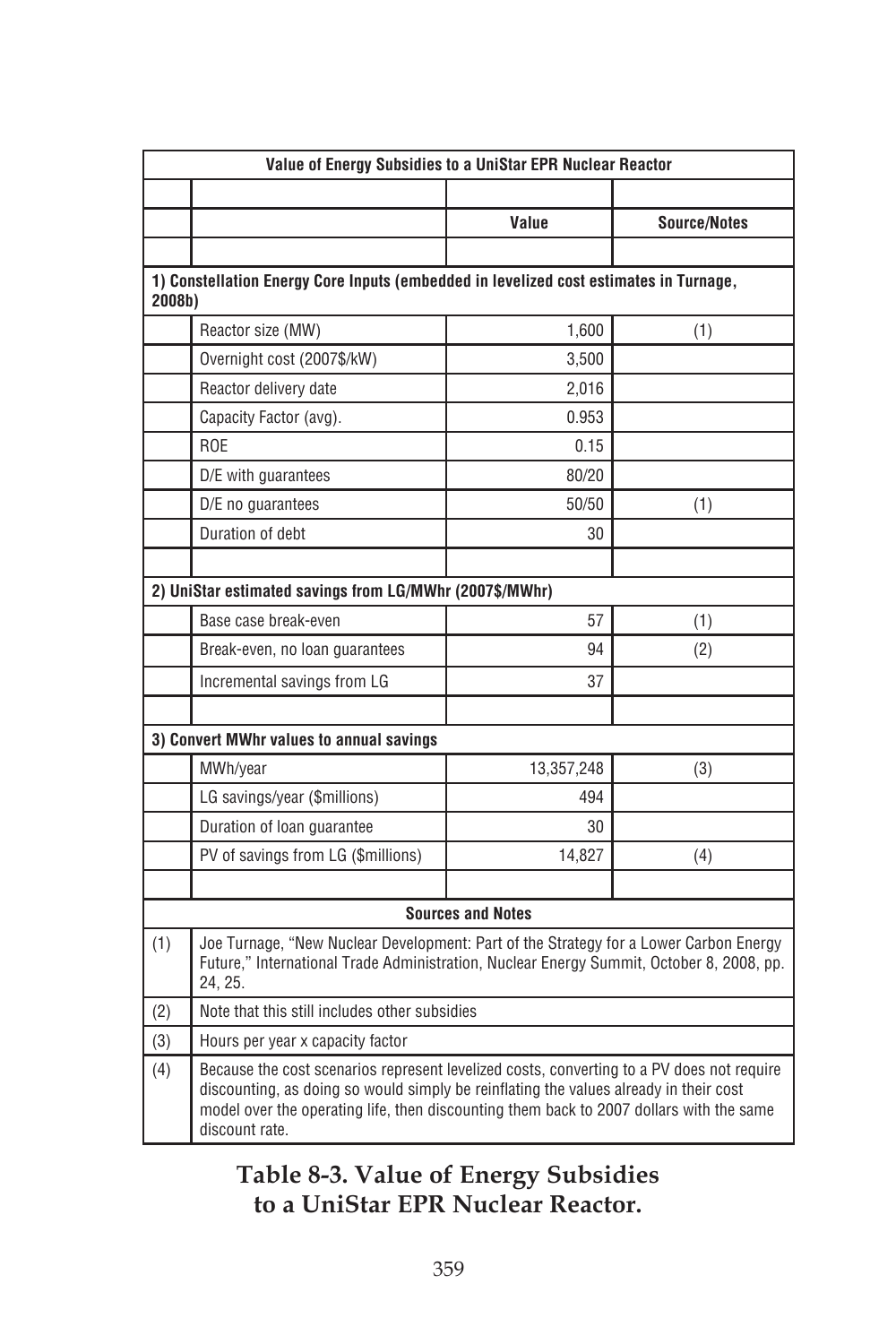These savings are not "free" money, as the industry likes to portray them. Quite the contrary: the savings to a specific industrial facility arise because their business risk is being moved from the investors who will profit from the new reactor to generally taxpayers. It is clearly a good deal for the nuclear industry; far less clear is how the taxpayer is benefiting.

#### **PRODUCTION TAX CREDITS**

The Energy Policy Act of 2005 introduced a 1.8 cent/kWh production tax credit for new nuclear power plants. The nuclear production tax credit (PTC) is limited in two ways. First, no single plant can claim more than \$125 million per year in credits; or claim the credit for more than 8 years. Second, current statutes stipulate that a maximum of 6,000 megawatts (MW) of capacity will be able to claim the credit.

Although the Department of Energy has discretion in how the eligible capacity to receive the PTC is allocated across projects, it is reasonable to assume that each plant will get a smaller share of the total available subsidy the larger the number of new reactors that get built. UniStar's early cost estimates assumed they would get full access to the PTC; newer cost estimates assume they will get half of what they are eligible for. Politically, however, the energy-related PTCs are frequently tinkered with. Thus, it is plausible that if many plants are queued up to be built, Congress would simply increase the allowable number of credits. Senator Lisa Murkowski (R-Alaska), for example, has proposed doubling the cap to 12,000 MW.34 EIA projections assume 8,000 MW of capacity will ultimately tap into the credit, $35$  indicative of this possibility.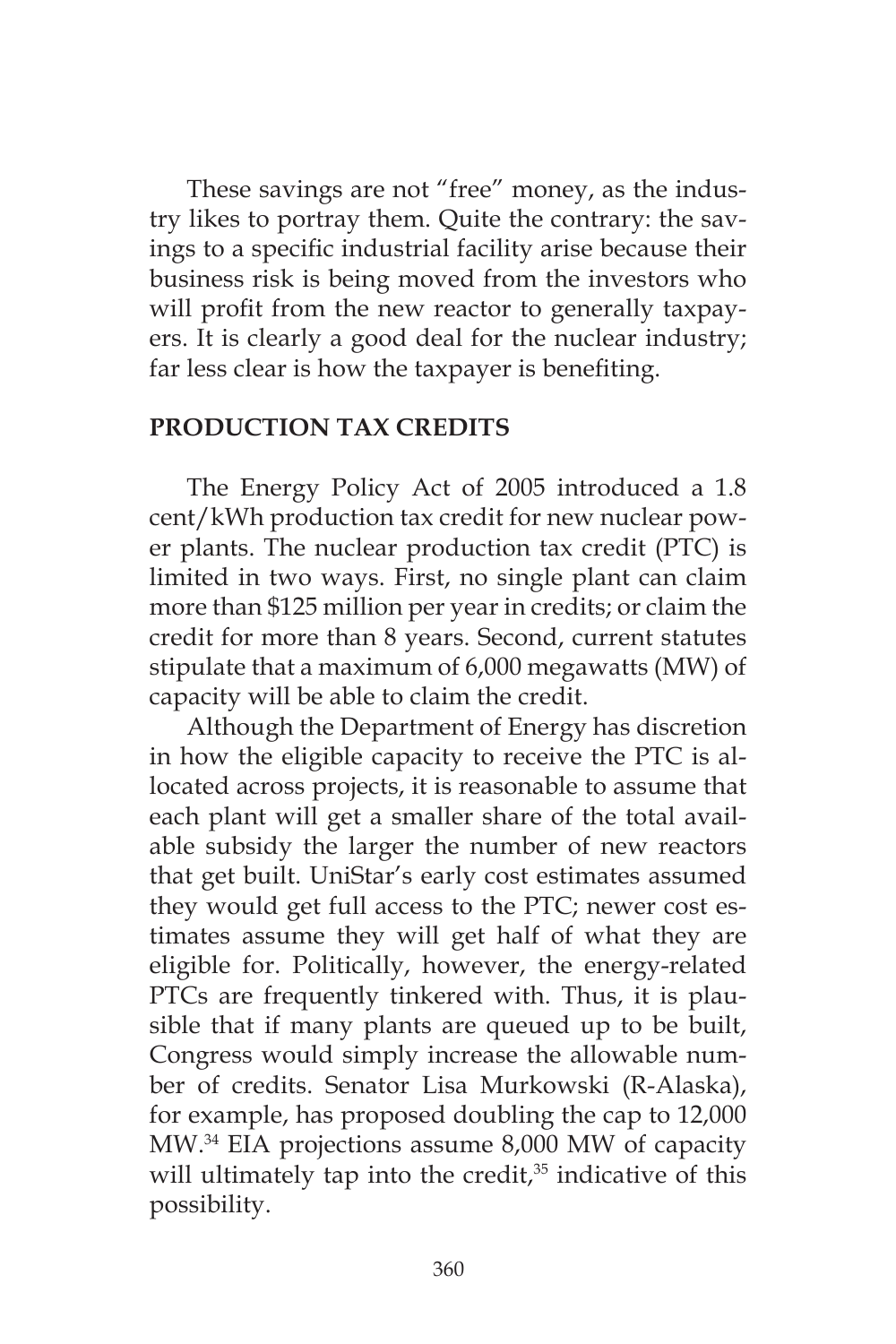### **ADDITIONAL SUBSIDIES ASSUMED PART OF UNISTAR'S BASELINE COSTS**

While UniStar's cost models do explicitly include the federal loan guarantees and production tax credits, the \$57/MWH levelized cost base case scenario also includes many other subsidies that help keep costs down. Were these subsidies to be removed, the delivered cost of power would rise even further. Due to the large number of subsidies for the nuclear fuel cycle (see Table 8-2), the following discussion only addresses a handful that are considered to be significant.

### **Accelerated Depreciation.**

Normal accounting rules allow capital investments to be deducted from taxable income over the service life of the investment. When deductions are accelerated, corporations receive higher than normal deductions in the early years of the investment. Funds that would have otherwise gone to the taxing authority are retained as additional cash within the firm, and can be used for other purposes. The provision acts as an interest-free loan. Towards the end of the asset life, the allowed deductions actually go below the baseline (since total deductions are capped at 100 percent of the investment), accelerated depreciation still provides net subsidies on a present-value basis.

The larger the investment, and the more rapid the write-off relative to actual service life, the larger the subsidy will be. Nuclear reactors, which can last 40-60 years, can be written off from taxes entirely in only 15 years. This generates a reduction in levelized power costs of roughly 0.3 to 0.6 cents per kWh. Price escalation in plant costs suggest the actual levelized value of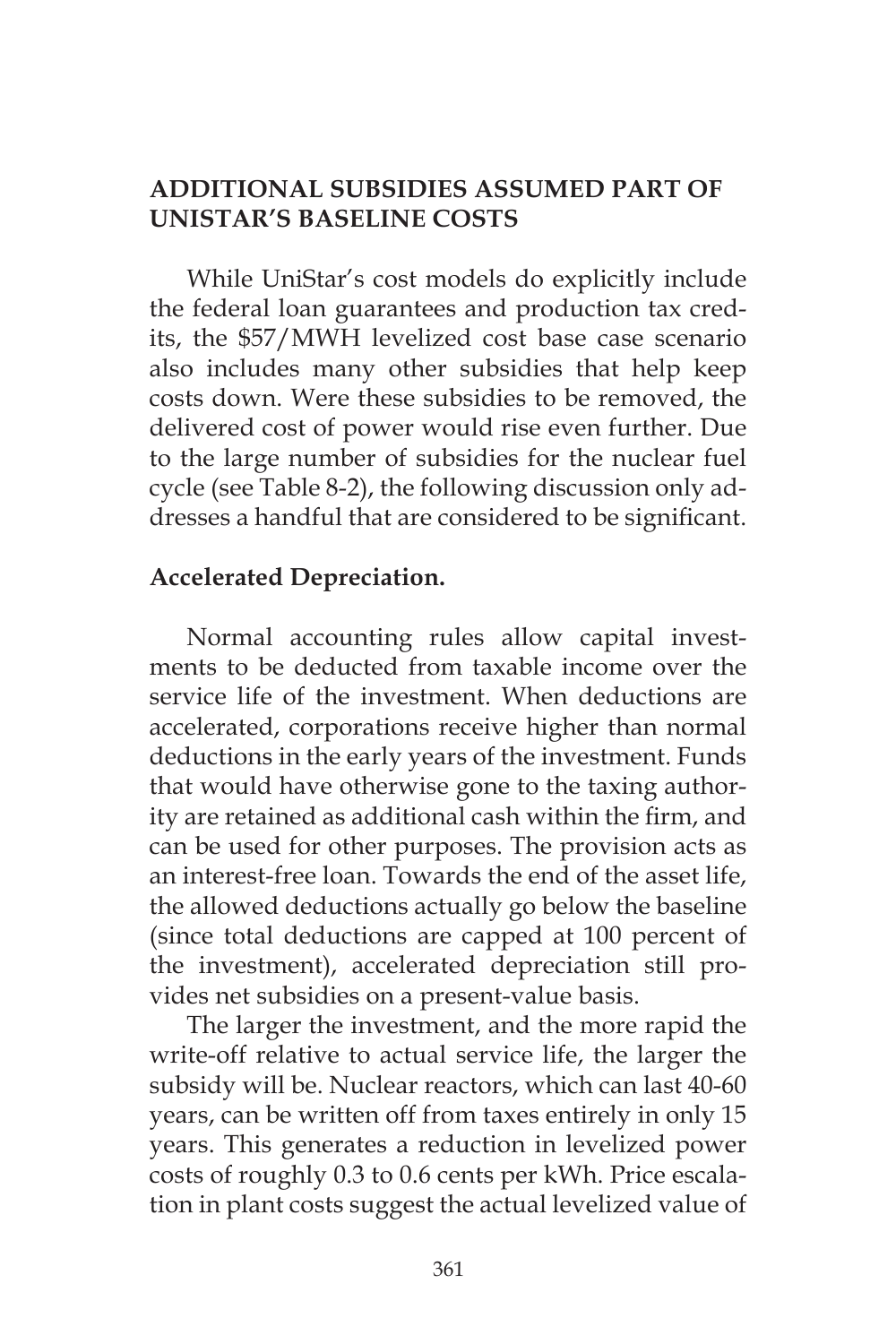accelerated depreciation may end up higher than this figure.

## **Accident Liability.**

Most industrial enterprises face accident risks. What makes nuclear energy different is the potential for much larger scale damage through the release and dispersal of high-level, long-lived, radioactivity. Thankfully, the probability of a major accident at a U.S. reactor is very low. However, the potential damages should one occur would be extremely high.

The Price-Anderson Act (P-A), first passed in 1957 and renewed multiple times since then, caps the liability of a reactor owner for damages they cause to people and property outside their plant walls in the case of an accident. Under P-A in its current form, a primary tier of insurance (presently \$300 million per reactor) must be purchased by the firms. A secondary level of insurance has been created through retrospective pooling of payments from all reactors should an accident at any single reactor exceed the available primary coverage. This second tier coverage provides, in aggregate, more than \$10 billion nationwide.

As shown in Table 8-4, while the size of the total pool seems large, it is not. Payment of retrospective premiums is capped at \$15 million per reactor per year, resulting in a delay of more than 6 years from the accident until final payment. Converting the P-A pool to a present value is appropriate given the long payment period, and the fact that most of the damage is caused immediately upon the accident. On a present value basis, the pool coverage is about 30 percent lower—roughly \$7.7 billion. This level of damages is exceeded on a routine basis in storm events such as hurricanes.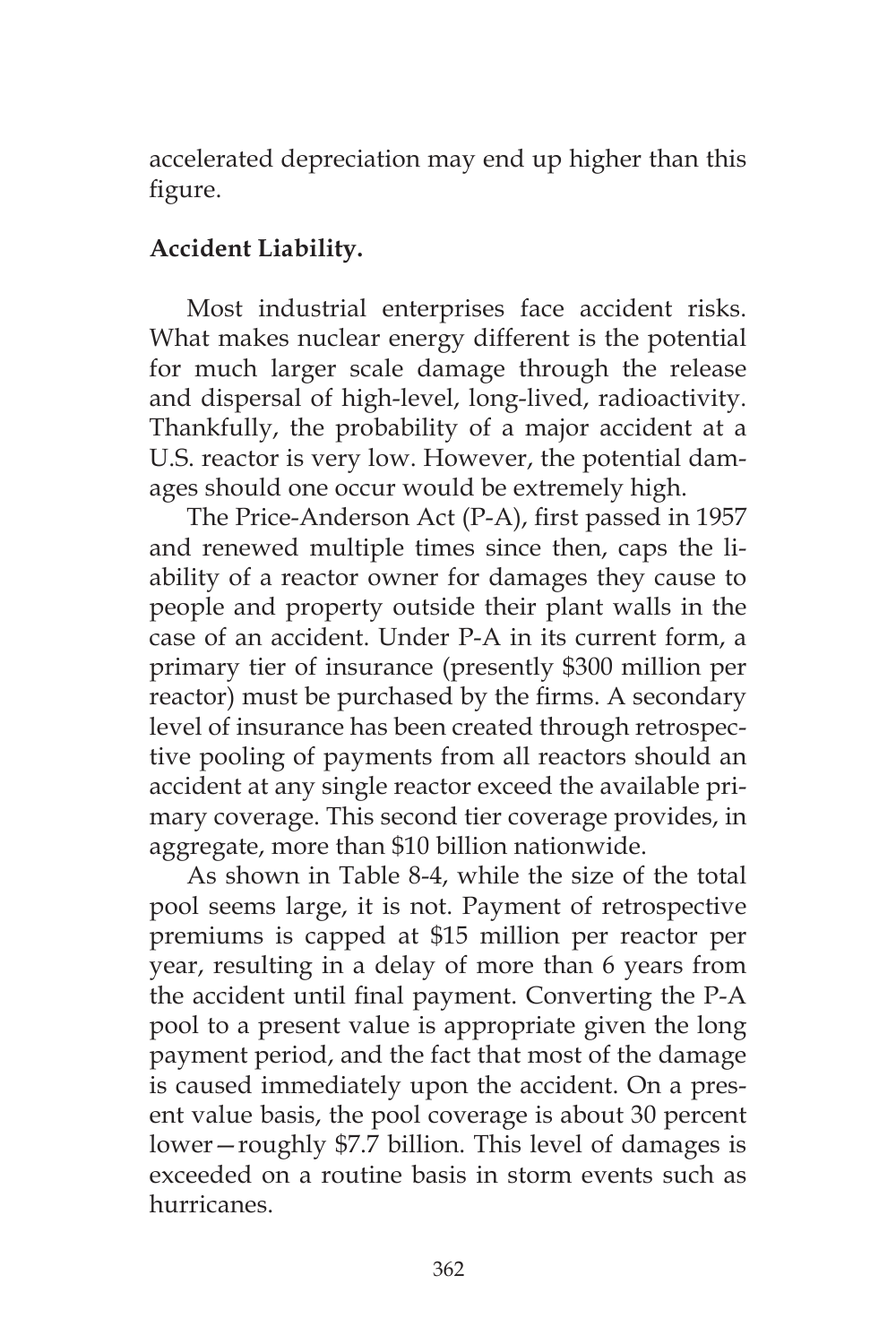|                                                         | <b>Nominal</b> | <b>Present Value</b> | <b>Notes</b> |
|---------------------------------------------------------|----------------|----------------------|--------------|
| <b>Total payments from Calvert 3 to offsite parties</b> |                |                      |              |
| Primary Insurance, \$mils                               | \$300.0        | \$300.0              | (1)          |
| Retrospective premiums, \$mils                          | \$100.6        | \$66.5               | (2), (3)     |
| Total liability for Calvert 3                           | \$400.6        | \$366.5              |              |
| Additional resources from other reactors                |                |                      |              |
| Retrospective premiums, \$mils                          | \$10,462.4     | \$6,920.7            |              |
| Total available to offsite parties                      | \$10.863.0     | \$7,653.8            |              |
| <b>Adequacy of Coverage</b>                             |                |                      |              |
| Balt/WDC MSA 2000 Population, millions                  |                | 7.6                  | (4)          |
| Total insurance available, \$/person                    |                | \$1,007              | (5)          |
| Calvert 3 coverage, \$/person                           |                | \$48                 | (5)          |

#### **Notes and Sources:**

(1) P-A coverage requirements were last revised in the Energy Policy Act of 2005.

(2) Retrospective premiums are capped at \$15 million/year, so each reactor will need more than 6 years of payments to fully pay in their amount due. Calculations assume 105 reactors, 104 currently in operation plus Calvert Cliffs 3. Statutory retrospective premia of \$95.8m per reactor can have a 5 percent surcharge levied, upping the total to \$100.6m/reactor. Multiyear payments have been discounted at 12 percent real.

(3) This reflects UniStar financing assumptions of 50 percent debt at 12 percent and 50 percent equity at 18 percent, less 3 percent assumed inflation rate.

(4) "Ranking Tables for Metropolitan Areas: 1990 and 2000," U.S. Bureau of the Census, April 2, 2001, available from *www.census.gov/population/www/cen2000/briefs/phc-t3/tables/tab03.txt*.

(5) Aggregate coverage available per person before P-A cap reached; and Calvert Cliffs 3 portion of that coverage per person in the surrounding region.

### **Table 8-4. Insurance Coverage for an Accident at Calvert Cliffs 3.**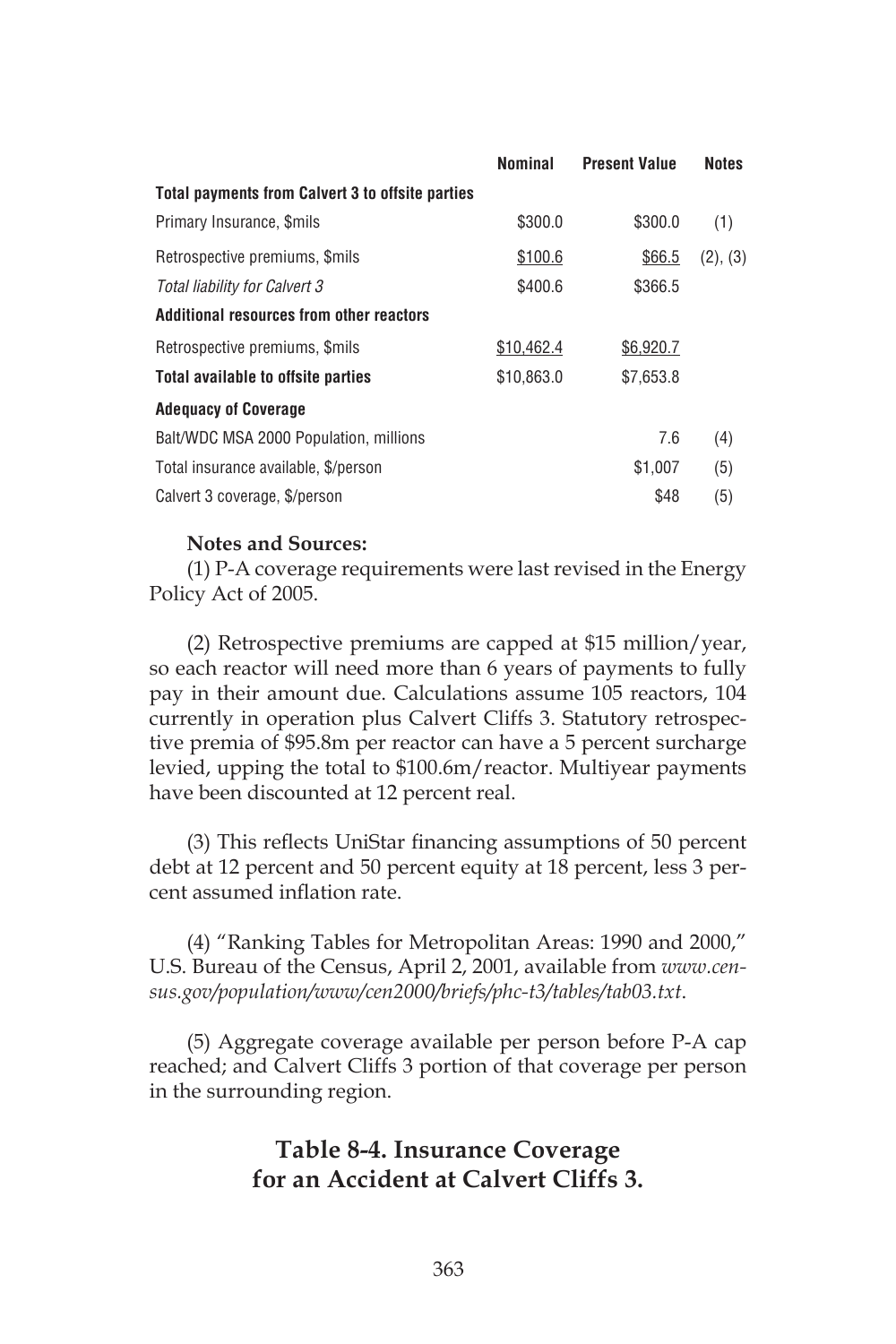In addition, the pool of coverage has grown much more slowly than the population density surrounding the plants, the value of real estate and infrastructure in the potentially affected areas, or court recognition (via jury awards) of ancillary damages in accidents, such as environmental damages and lost wages for injured workers. In the case of Calvert Cliffs 3, total coverage in the related Baltimore/Washington combined statistical area barely tops \$1,000 per person before the private coverage maxes out. This small amount would need to cover loss of property as well as morbidity or mortality from an accident. The portion paid by Calvert Cliffs 3 directly to cover the off-site accident risk from its own operations (Tier 1 coverage plus its share of Tier 2) would be less than \$50 per person affected.

While the original plan on P-A was for it to last roughly 10 years—at which point private insurance would be available, primary coverage levels have increased little on a real basis. Industry continues to claim that accident coverage remains highly constrained, and that increased requirements for them to internalize the accident risks from their operations would be unworkable. Surprisingly, however, there seem to be fewer constraints on the policies the utilities want to protect themselves from risk rather than third parties.

For example, Calvert Cliff 3's Tier 1 and 2 responsibilities under P-A force them to cover damages only up to \$370 million present value. In contrast, based on a review of financial filings with the Security and Exchange Commission, Constellation Energy's insurance coverage at existing locations indicate that they would carry more than ten times as much insurance cover (\$4.2 billion) for damage to their own property and interruption of service.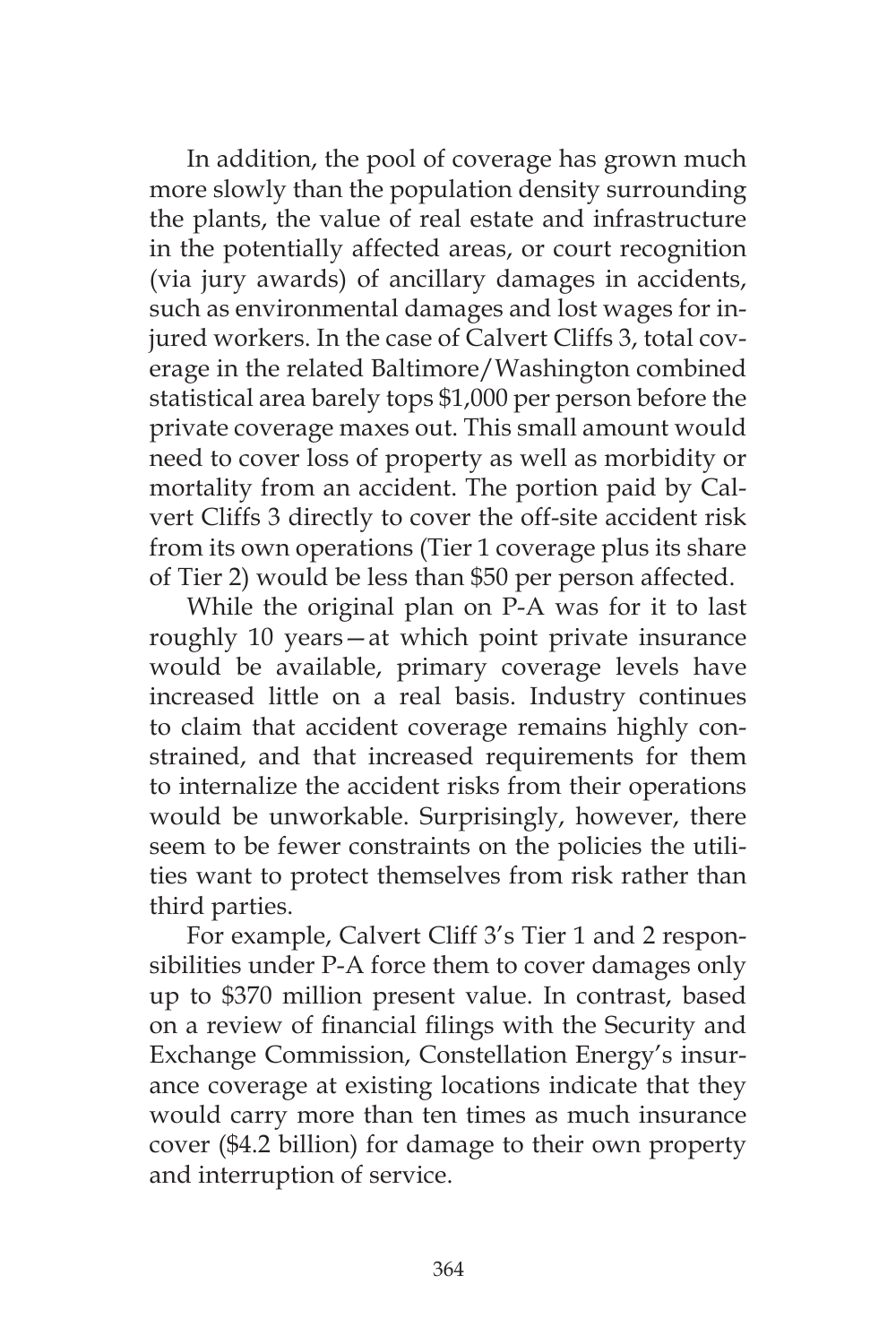Any time there are statutory caps on liability below reasonably expected damages, a subsidy is conferred on the recipient industry. Quantitatively, this subsidy is equal to the premiums that would be required to purchase full coverage, less the premiums actually paid for the partial coverage under P-A. Valuing this amount is not easy, since it requires some data on the probability distribution of both accidents and damages. The subsidy estimates shown in Table 8-5 are based on work by Heyes.<sup>36</sup> They should be viewed as indicative rather than precise, as even he believes additional work is needed to develop more accurate values.<sup>37</sup>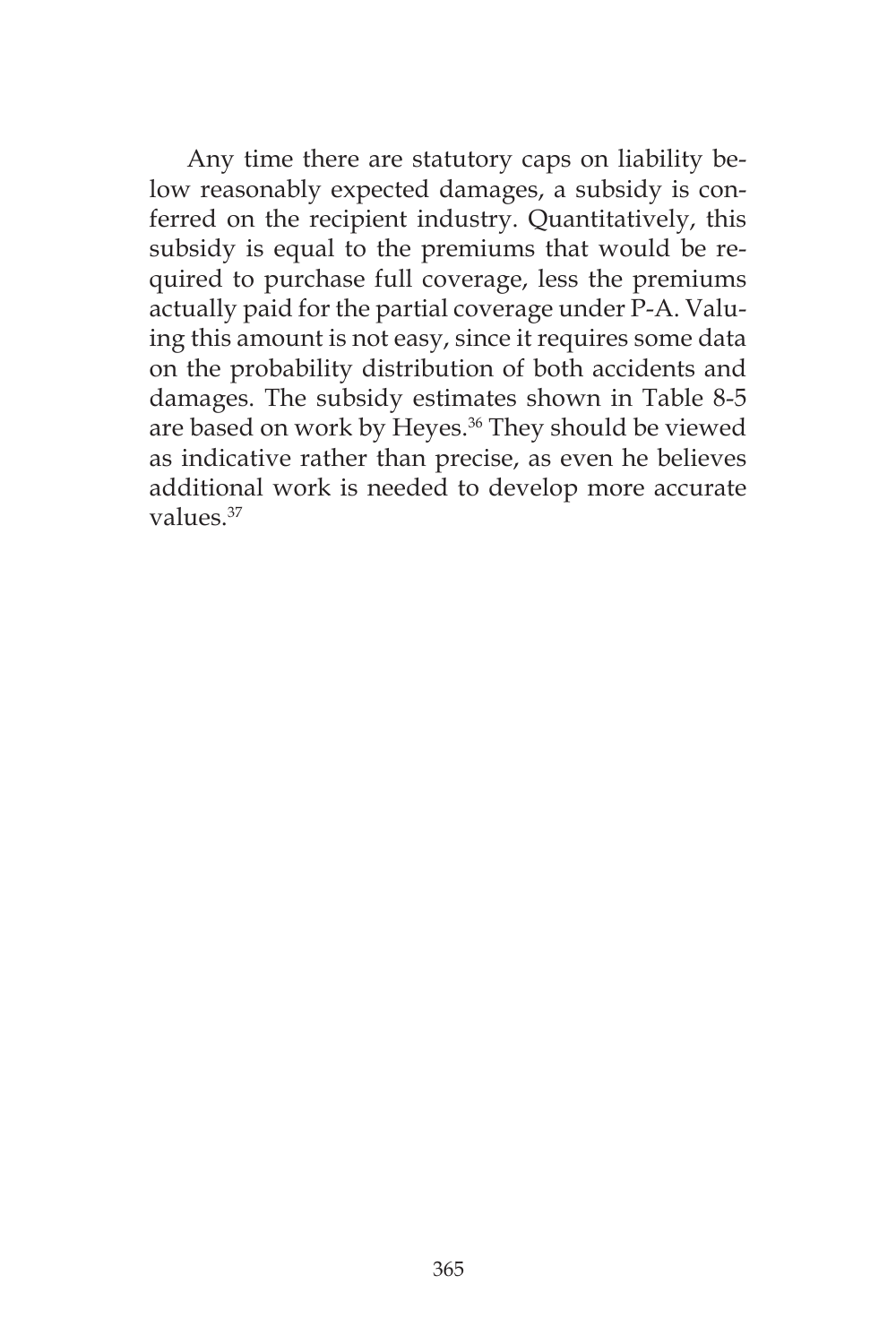|                                                                       | Low            | <b>High</b> | <b>Notes</b>                                          |
|-----------------------------------------------------------------------|----------------|-------------|-------------------------------------------------------|
|                                                                       | Cents per kWh  |             |                                                       |
| I. Private investment in Calvert Cliffs 3                             |                |             |                                                       |
| <b>Base case of Calvert Cliffs</b>                                    | 5.7            | 5.7         | Constellation estimate, Oct. 2008                     |
|                                                                       |                |             |                                                       |
| II. Public investment in Calvert Cliffs 3                             |                |             |                                                       |
| A. Selected EPACT subsidies                                           |                |             |                                                       |
| Production tax credits                                                | 0.5            | 0.5         | Constellation estimate assuming<br>50% access to PTCs |
| Loan Guarantees, 100% of debt                                         | 3.7            | 3.7         | Constellation estimate, Oct. 2008                     |
| Industry total estimated cost                                         | 9.9            | 9.9         |                                                       |
|                                                                       |                |             |                                                       |
| B. Additional subsidies ignored in<br><b>Constellation models</b>     |                |             |                                                       |
| Accelerated depreciation                                              | 0.3            | 0.6         | 15 yr 150% DB vs. service life.                       |
| Price-Anderson cap on reactors                                        | 0.5            | 2.5         | Based on Heyes (2002); values<br>uncertain.           |
| Waste fund short-fall                                                 | $\overline{a}$ | 0.2         | Based on Rothwell (2005).                             |
| Calvert Co. property tax<br>abatement                                 | 0.0            | 0.0         | \$20m/year, but not visible on a<br>per kWh basis.    |
| Reduced cost of capital from de-<br>lay insurance, first two reactors | ÷,             | 0.8         | High estimate based on Bradford<br>(2007).            |
| Add-in missing subsidies                                              | 0.8            | 4.1         |                                                       |
|                                                                       |                |             |                                                       |
| III. Total cost of nuclear power                                      |                |             |                                                       |
| Public subsidy                                                        | 5.0            | 8.3         |                                                       |
| Public/private share                                                  | 87%            | 145%        |                                                       |
| Subsidy/avg. wholesale rates,<br>2002-06                              | 113%           | 189%        |                                                       |
| Full cost of power                                                    | 10.7           | 14.0        |                                                       |

## **Table 8-5. Public Subsidies to Calvert Cliffs 3 Approach Private Capital at Risk and Exceed Value of Power Produced.**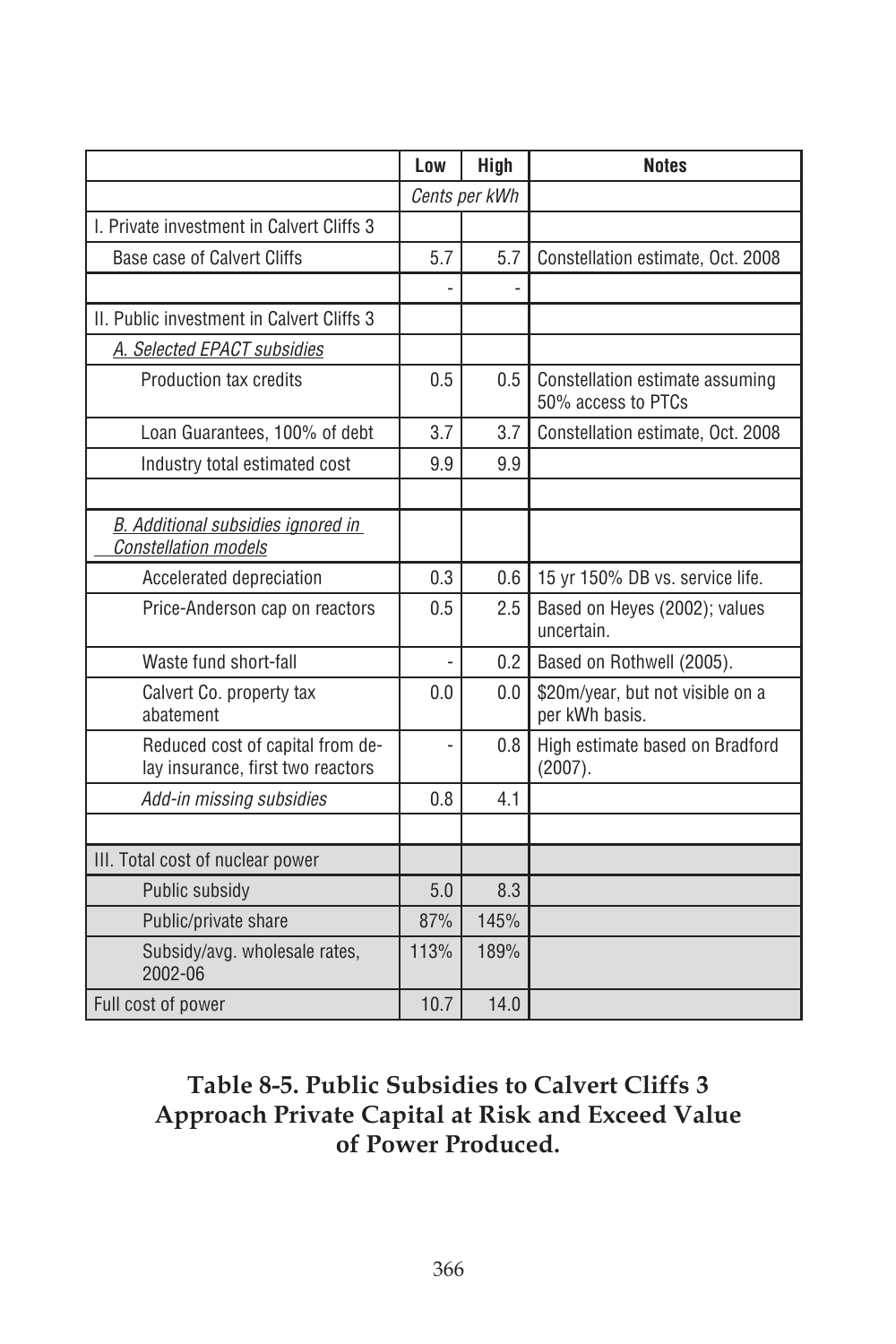More recent estimates contained within a CBO report estimate the subsidy value of P-A caps at less than \$600,000 per reactor year. This estimate is not considered realistic, and therefore not included.38 As there is not much resolution on the origin of this value, it is difficult to pinpoint the drivers behind such a low number. However, politically it would be highly unlikely for the industry to fight so fiercely for more than half a century to retain this subsidy if the value to them really was so insignificant.

One common issue with these lower estimates is that they estimate subsidy costs for a handful of scenarios, rather than for a much bigger universe of accident scenarios. For example, the probability of an accident with damages in excess of \$12 billion may be low, but if one sums the probability of an accident for the entire range of \$300 million through tens of billions, the numbers turn out larger. It is not clear whether this specific limitation applied to the CBO work or not.

### **Management of Long-Lived Nuclear Waste.**

High level radioactive waste must be isolated and managed for thousands of years. At any point during this period, accident or theft can happen, bringing with it potential liabilities to the waste generator and site manager, should they still be in operation. A suitable waste repository is quite difficult to site and build, and faces severe risks for cost escalation.

The combination of technical complexity and difficult, though long-lived, risk exposure is not one that investors or owners like very much. These factors could well have made civilian nuclear power uninvestible. Even if the waste management concerns did not block investment entirely, it is clear that they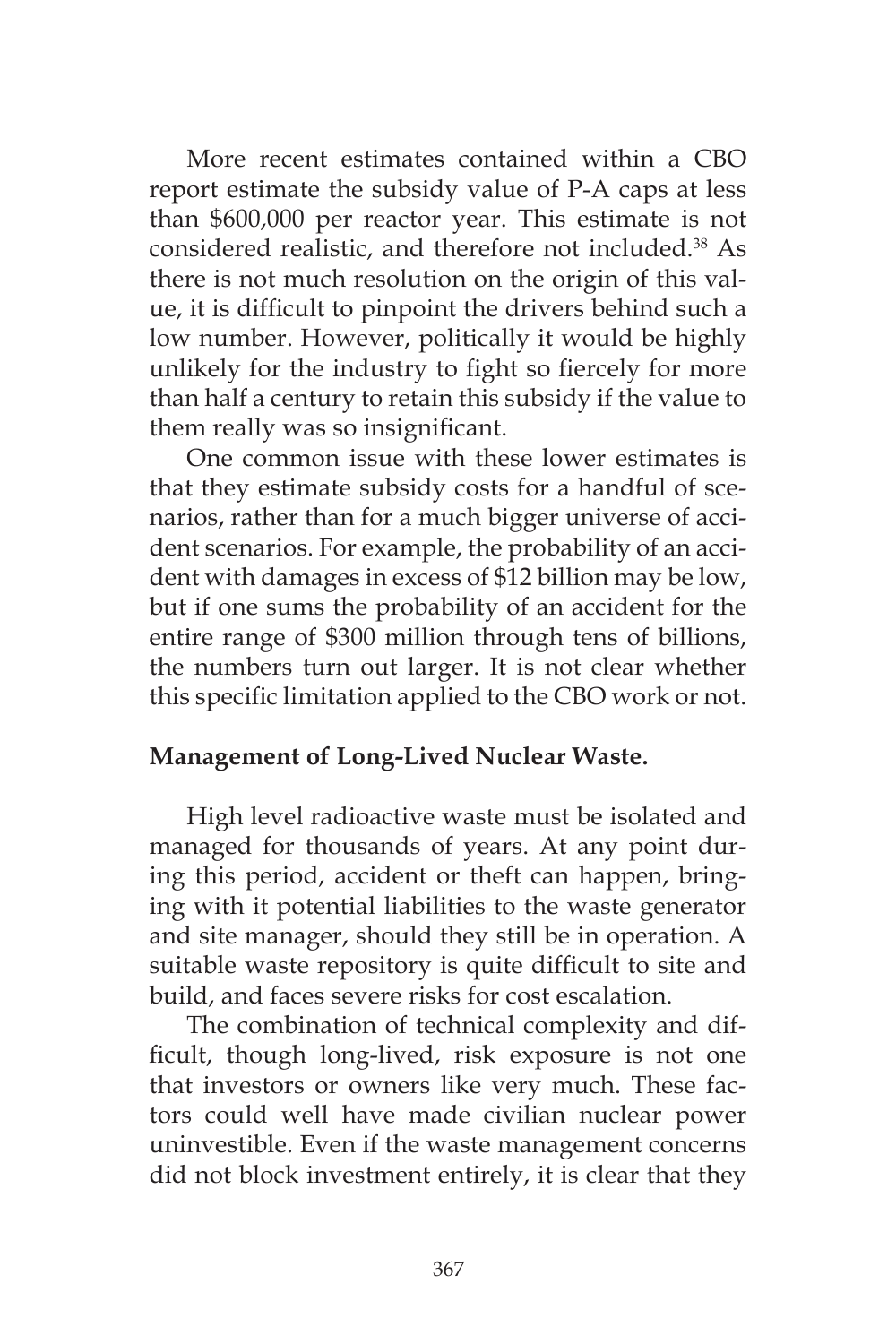would have further worsened the already challenging economics of nuclear power.

Federal subsidies have solved this problem for the industry. First, the government stepped in and agreed to take on full ownership of the waste from the plant owners, eliminating uncertain and very long-term liabilities. Given the technical risks and political concerns related to a high level repository, the government's contractual obligations were very poorly structured, containing no risk sharing on delays. Second, the fact that the government agreed to take on this liability in return for a small fee per kWh that is passed through to consumers is also quite important. In so doing, a very large and uncertain fixed cost has been shifted to a very small and predictable variable cost. Both of these factors generate subsidies: the former through reduced sector risk, bringing down cost of capital; and in the latter, if the federal collections underestimate the funds that will ultimately be needed.

This structure has turned out quite badly for the taxpayer. The federal government has been unable to meet its promised deadlines, and therefore has been subjected to breach of contract litigation by the industry and has lost. Payments are already going to utilities to cover on-site storage, and are expected to escalate sharply over time. The tax liabilities have a present value according to the U.S. Department of Energy of at least \$7 billion,<sup>39</sup> and ranging as high as \$80 billion.<sup>40</sup> For a new reactor, economist Geoffrey Rothwell estimates per kWh surcharges would need to be at least 0.2 c/kWh higher to cover waste disposal costs taken on by the government.<sup>41</sup>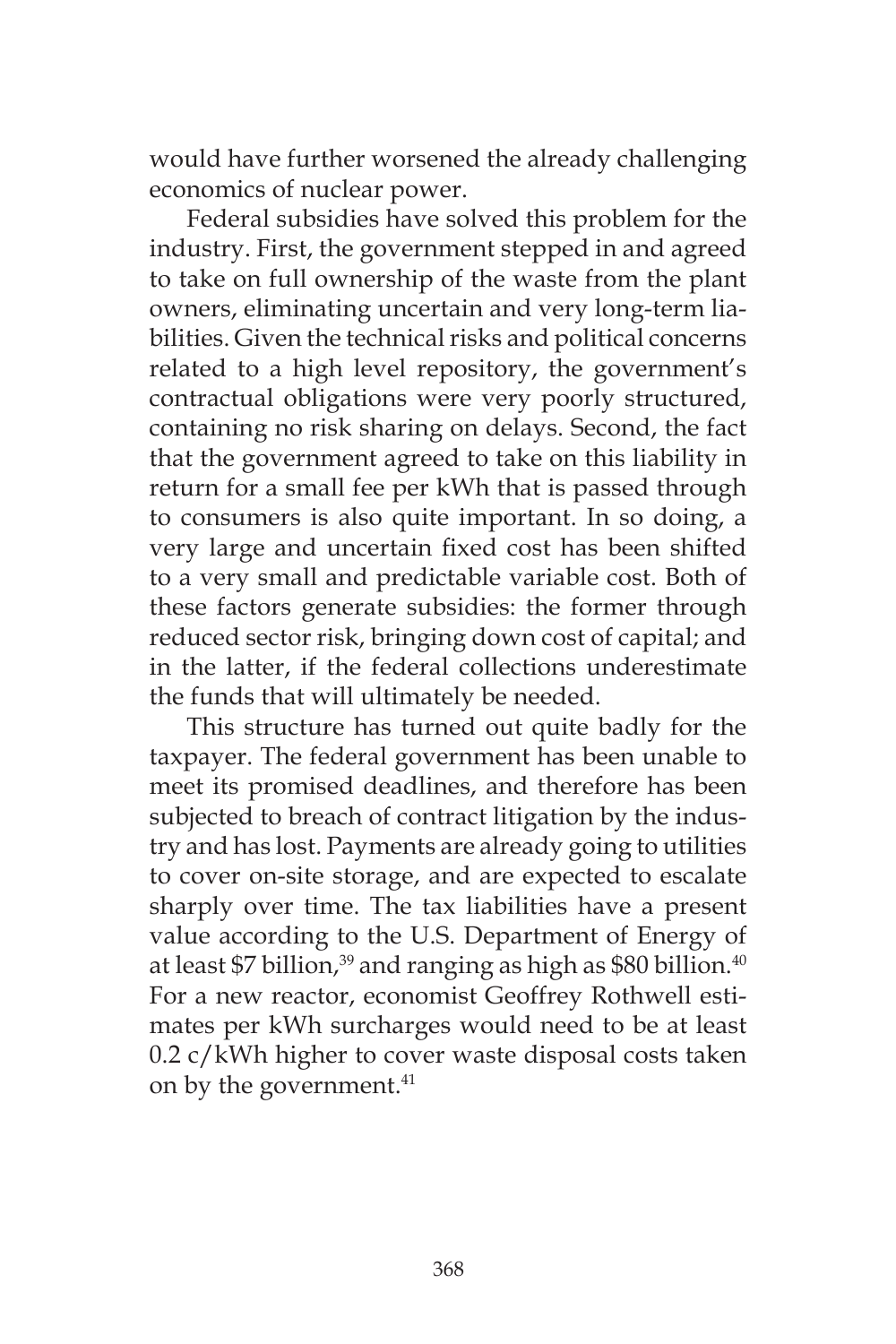### **Calvert County Property Tax Abatement.**

In an effort to increase the chances of getting a new reactor at Calvert Cliffs, the Calvert County Board of Commissioners approved a 50 percent reduction in property taxes over the first 15 years of plant operations. This is expected to save the company \$20 million per year. The company currently pays \$15.5 million in annual property taxes.42 While too small to even register on a per kWh basis, this is a very sizeable subsidy for a county-level government to offer. The property tax abatement to the new reactor is equivalent to roughly 7 percent of the County's 2009 budget of \$296 million, and larger than their entire annual debt service<sup>43</sup>

### **INTEGRATING UNISTAR COST ESTIMATES AND ADDITIONAL SUBSIDY DATA**

In an effort to sell the idea of a new reactor at Calvert Cliffs and to educate people about what such an effort would entail, Constellation staff have provided many briefings over the past 4 years on the venture. Most of them have been conducted by Joe Turnage, a Senior Vice President in the Constellation's Generation Group. His presentations provide a valuable resource for understanding the economics of the new reactors based on an industry view of the market and their cost of capital. One can also see how core assumptions have changed over time as market realities demonstrated problems with original assumptions. This section reviews specific information on the value of subsidies to Calvert Cliffs, then provides some additional contextual information on the subsidy value of federal loan guarantees.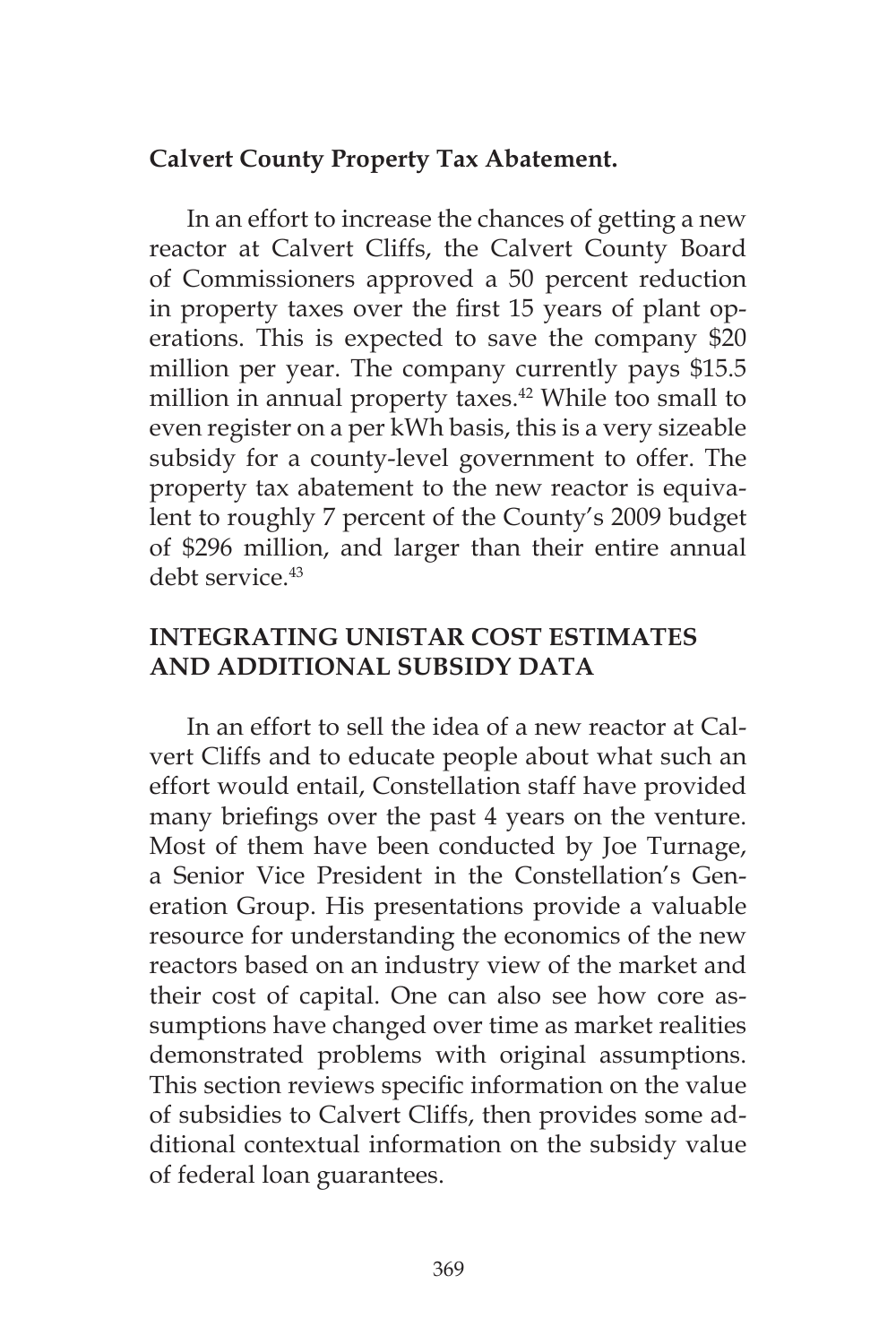### **Value of Government Subsidies Clear From Constellation Cost Models.**

Running through the results from Constellation's own cost models (the models themselves are not public) clearly illustrates why the firm has focused so heavily on government support. The models calculate the levelized cost per MWh of delivered energy from a new reactor, based on the firm's internal assumptions regarding financing, cost of capital and equipment, and operating parameters. Levelized costs represent the average price they expect to be able to deliver electricity to the wholesale market during the life of the plant and pay back their full investment, including financing costs.

As of October 2008, Turnage projected the breakeven price for their firm at \$57/MWH.<sup>44</sup> In an earlier presentation, he noted that "at \$80/MWH, these plants would not likely be built."45 Higher delivered costs increase the risk that when the plant finally comes on line, its cost structure will be too high to enable Uni-Star to recoup its investment and earn a profit.

Interestingly, without the government subsidies, UniStar's own models illustrate there is no way they would be competitive. Without loan guarantees for all of the project debt (assumed at 80 percent of the project cost), the levelized cost from Calvert Cliffs 3 would spike from \$57/MWH up to \$94/MWH. This scenario appears still to assume that the plant would receive lucrative production tax credits worth roughly \$5/MWH; the price of power without either of these two programs would be almost \$100/MWH.<sup>46</sup>

As a frame of reference, U.S. average wholesale power prices in 2007—a time of surging energy pric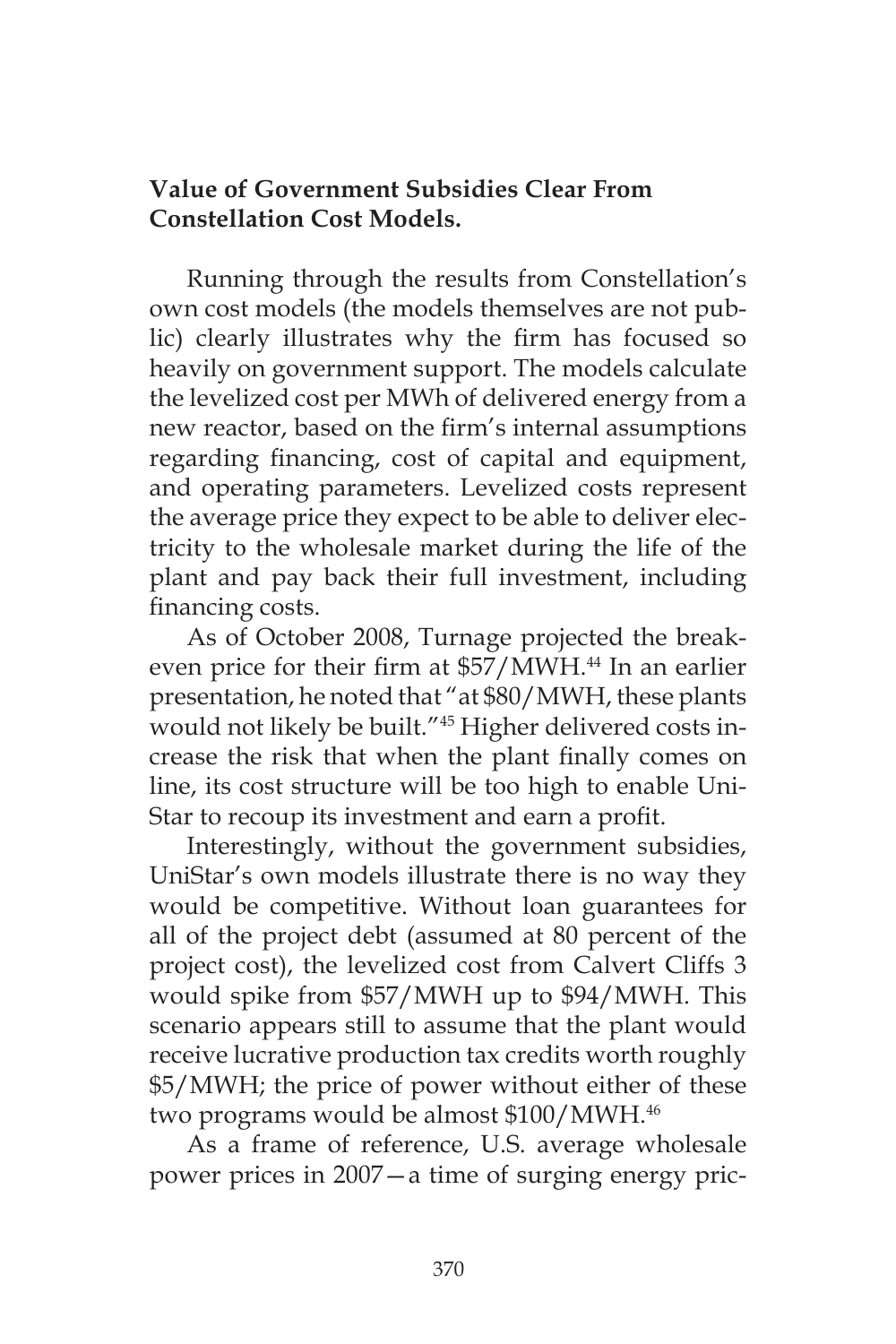es-were roughly \$57/MWH.<sup>47</sup> UniStar's new reactor would just about have broken even, assuming everything on construction and operation went according to plan. The average wholesale electricity price for the U.S. during the 2001-2007 period was only \$47/MWH.

Table 8-5 provides a more detailed summary of the public and private costs associated with the Calvert Cliffs 3 reactor. Some key conclusions:

- Full Levilized Cost of Power Is Not Competitive Based on Unistar's Own Data. The largest cost elements (net of subsidies levelized cost of new EPR reactor, production tax credits, and loan guarantees) take Turnage's own inputs as given. These factors alone, which put the levelized cost of nuclear power at \$99/MWH, render the resource uncompetitive.
- Public Sector Investment Nearly Equal To, or Larger Than, Private Capital Put at Risk. Under the high cost estimate, the public sector investment in Calvert Cliffs 3 is nearly 150% that put in by the plant owners themselves. Should the investment pay off, the public sector would have no direct stake in the venture's profits.
- Subsidies Are Worth More Than the Power. The concept of "value added" measures how much more a product is worth than the sum cost of its inputs. Striking in Table 8-5 is the fact that Calvert Cliffs appears to be a value subtracting enterprise, where input costs are actually worth more than the power one gets out at the other end. Subsidies are 113 to nearly 190 percent of the wholesale value of power, even assuming in the low estimate that there are no subsidies to waste management or from delay insurance. A 5- year average was used to prevent single-year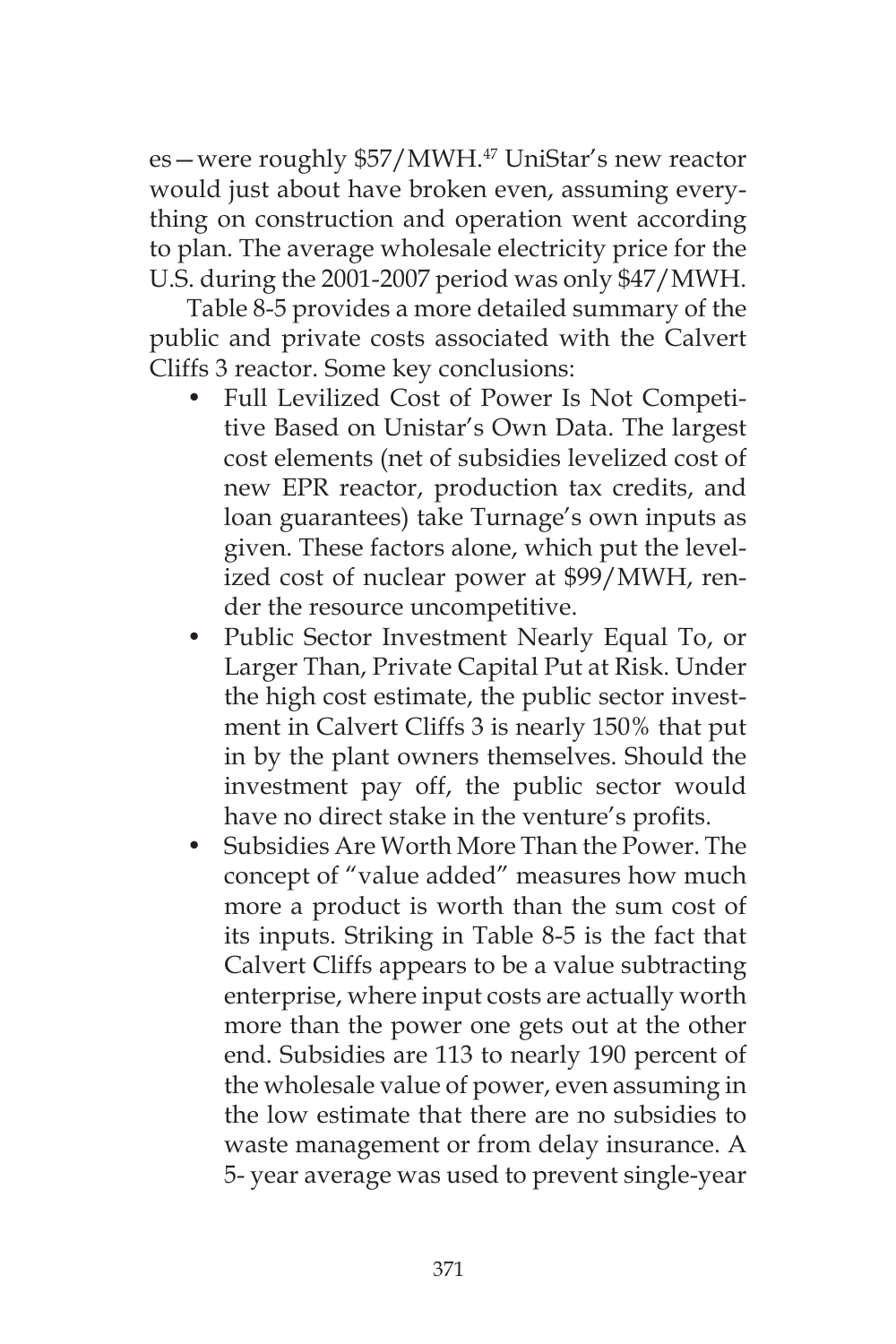price fluctuations from skewing the results. Value-subtracting businesses do not normally survive in market economies because investors bleed cash. With nuclear power, public subsidies drive this anomaly.

As discussed below, however, some of Turnage's assumptions are not realistic; and their "net-of-subsidies" values still include some important subsidies to nuclear power. Correcting these assumptions can be expected to further worsen the economics of the proposed Calvert Cliffs reactor.

- Levelized Cost of Reactor Likely too Low. Turnage assumes an overnight capital cost of a new reactor at \$3,500/kW of capacity. The overnight value estimates the cost if the plant could be built in one day; "all-in" costs reflect the need to finance the plant, as well as incur costs to integrate it with the grid.
	- The value used in the Turnage cost models is well below the \$5,746/kW overnight cost for this same reactor estimated by the Congressional Research Service.<sup>48</sup> This shift alone would bring the levelized cost well above \$72/kW, even with loan guarantees and the PTC.
	- Turnage's estimate assumes equity providers would want a return on equity of 15 percent (down from 18 percent in earlier iterations). As noted above, however, investment hurdle rates are driven by the riskiness of the project, not the firm. A new-build nuclear reactor is viewed as quite high risk, and would therefore require a higher-than normal return on equity in order for investments to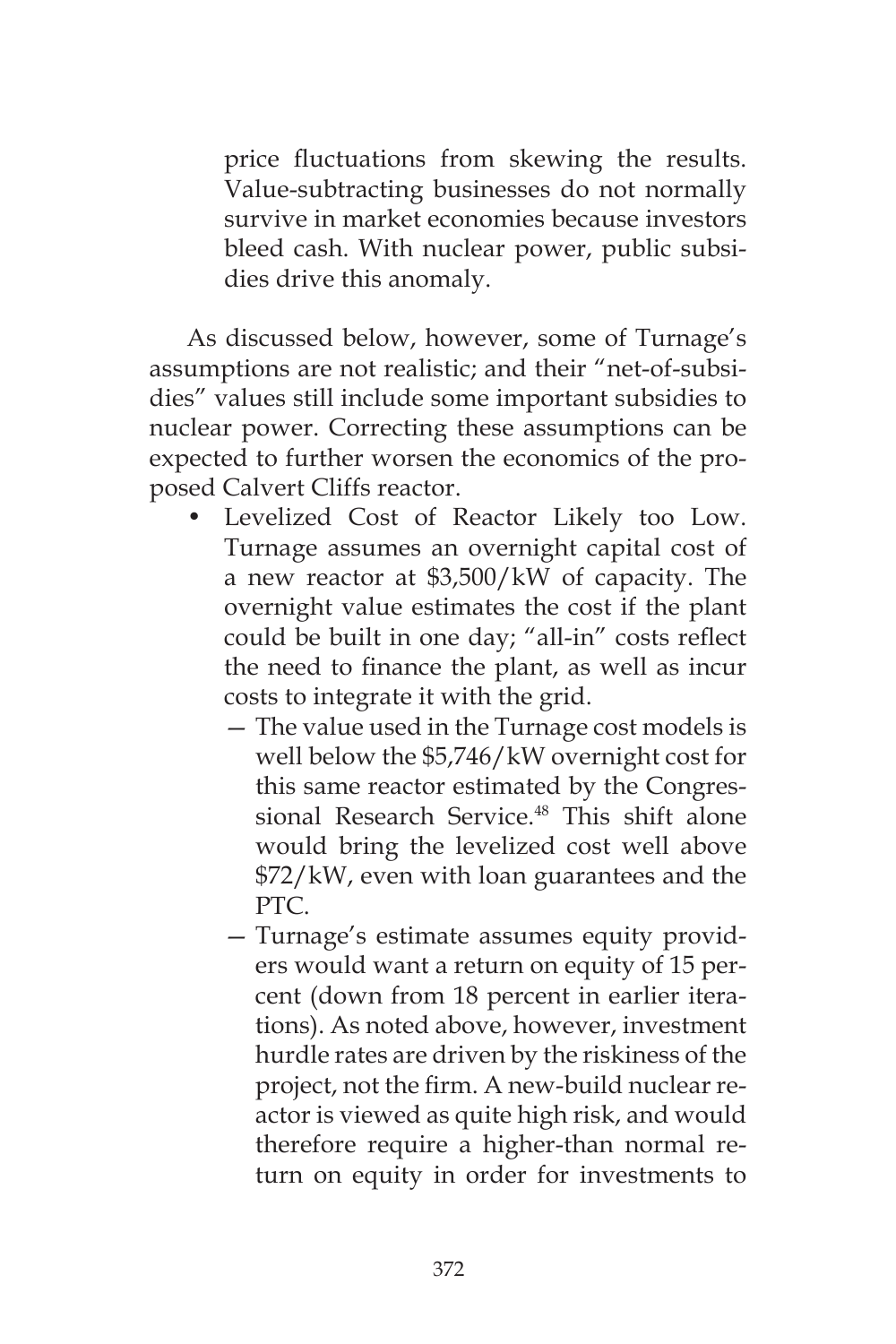proceed. It is useful to note that the return on equity for Exelon Corporation, a large U.S. utility with many nuclear reactors for which it did not bear the construction risks, has averaged more than 20 percent over the trailing 5 years.<sup>49</sup> It is hard to imagine investors accepting a lower return for a higher risk project in the case of UniStar. Thus, without federal guarantees on the debt, the cost of equity should be expected to rise well above Turnage's 15 percent target. There is much higher to go: risks commensurate with early stage venture capital can have hurdle rates of 30 percent or higher.

- "Stress" Cases also understate likely reactor costs. To evaluate how well the venture would succeed if certain conditions were worse than expected, Turnage estimated levelized costs assuming no federal guarantees were available; and that the lifetime capacity factor dropped from 95.3 percent to 85 percent.
	- Under a merchant model, Turnage assumes UniStar could still finance 50 percent of the venture with debt, at a 12 percent interest rate. Yet, Constellation's 5-year debt-tototal capital ratio has averaged only slightly above 50 percent for existing facilities for the 5 years prior to October 2007.<sup>50</sup> Higherrisk new projects would be expected to have higher equity requirements than the existing plant fleet in a merchant environment.
	- The non-partisan Keystone study of nuclear economics, issued in June 2007, estimated equity ratios even for non-nuclear merchant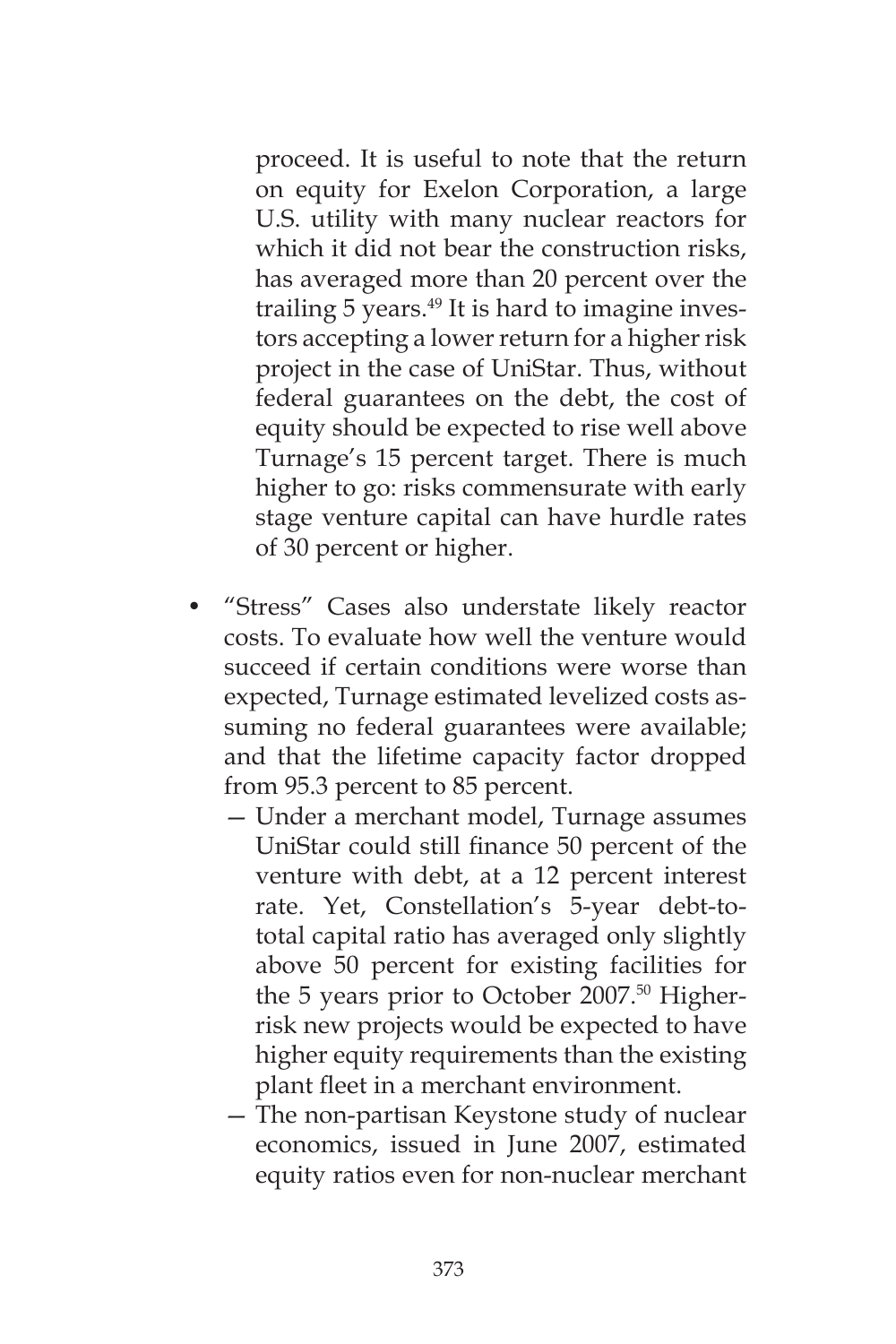plants would need to be at 65-70 percent.<sup>51</sup> However, the recent collapse of credit markets suggests even higher equity ratios might be needed.

— Jim Harding, a main author of the Keystone report, also views lifetime capacity factors for new plants deploying new technologies at 75-85 percent.<sup>52</sup>

### **EVALUATING THE SOCIAL BENEFITS OF CALVERT CLIFFS 3**

In return for billions of dollars in subsidies for Calvert Cliffs 3, the taxpayer is expected to get two main social benefits: energy security and reduced emissions of greenhouse gases. Both of these claims begin to erode under closer scrutiny.

On the energy security front, proponents argue the nuclear power can reduce or replace our reliance on oil imports from unstable regions. This line of reasoning has a number of weaknesses. First, it will be many years before electricity and oil are substitutes, and electrical power on the grid provided by nuclear power stations would be able to fuel our transport fleet. At present, these two markets are almost unrelated. Even hybrid vehicles, which do rely on some electrical motive energy, get that energy from onboard combustion of fossil fuels, not from the grid. Second, nuclear power is an increasingly international venture, with key components produced abroad. Key plant components such as heavy forgings are a good example, and are not made in the United States. Enrichment services and uranium are also provided by international markets with some U.S. presence, but also with heavy reliance on foreign firms and mines.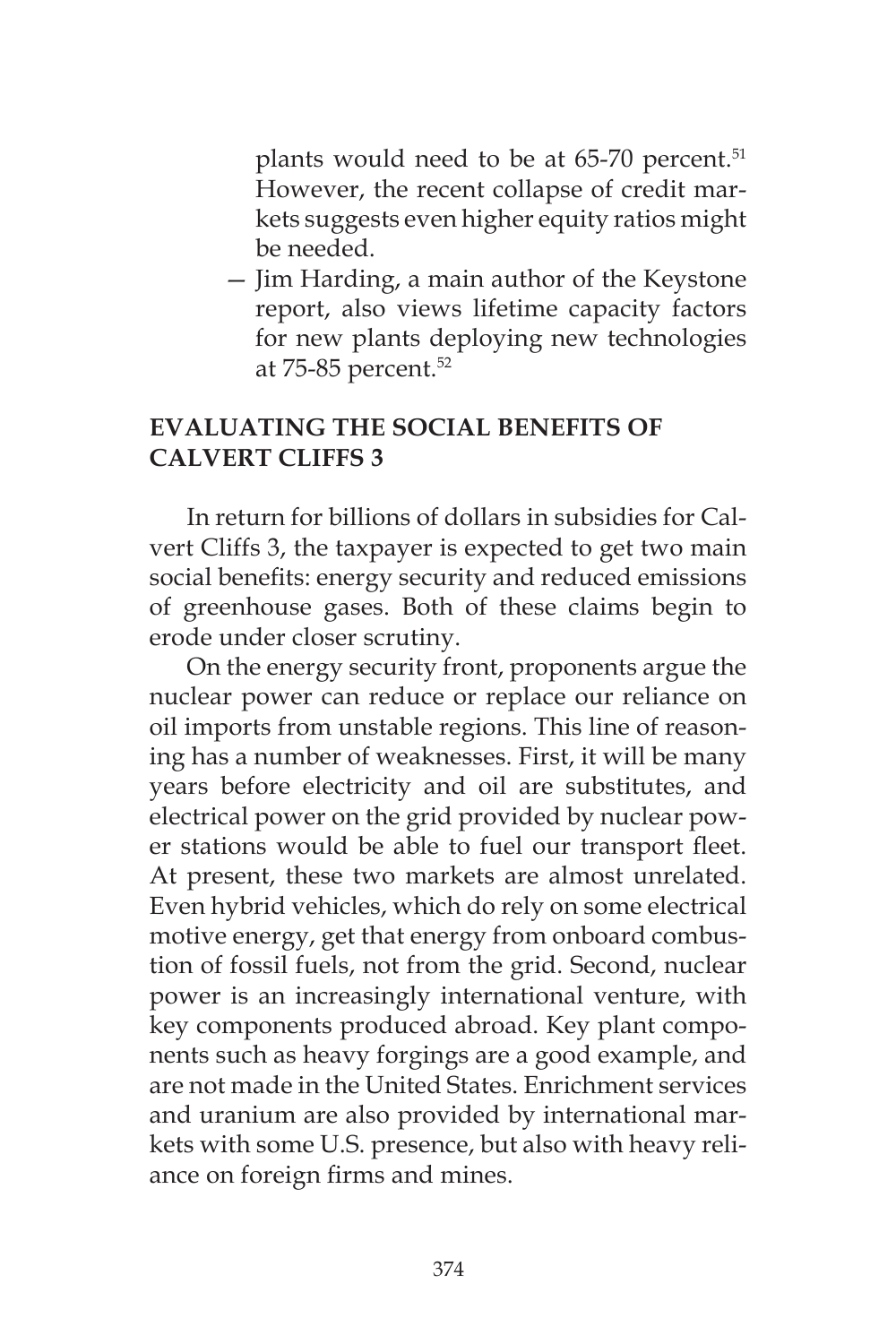Finally, there is the link between reactors and terror risks. This can arise through attacks on plants, or through the linkage between the civilian power sector and weapons proliferation. With respect to the former, the NRC ruled unanimously in January 2007 that nuclear plants don't need to protect themselves against attacks using airplanes.<sup>53</sup> However, Constellation has said their design basis is harder, and could withstand a direct hit from a civilian or military jet aircraft. With regards to proliferation, it is unlikely that a single new reactor at Calvert Cliffs will have a material impact on proliferation risks. However, reactor construction on the order projected to mitigate any sizeable portion of global GHG emissions clearly would.

The climate change picture is even more interesting, as this has been a major push behind public subsidy to new reactors. While it is true that nuclear power does have quite low emissions of greenhouse gases (GHGs) per unit of energy produced, those figures are not zero. In addition, the economic costs for the reactors are quite high once both the public and the private investments are taken into account. As a result, the cost per unit of  $CO<sub>2</sub>$  equivalent removed through the nuclear fuel cycle turns out to be significantly higher than many other options with shorter implementation periods and much lower market and financial risks.

Figure 8-2 illustrates this graphically, integrating data on the marginal cost of abatement from evaluative work done by McKinsey with estimates of subsidies to new build nuclear reactors done by Earth Track. As can be seen, the lower cost options tend to be in improved efficiency, systems management, and land use modifications. Subsidies alone to nuclear power exceed the costs of many of these other alterna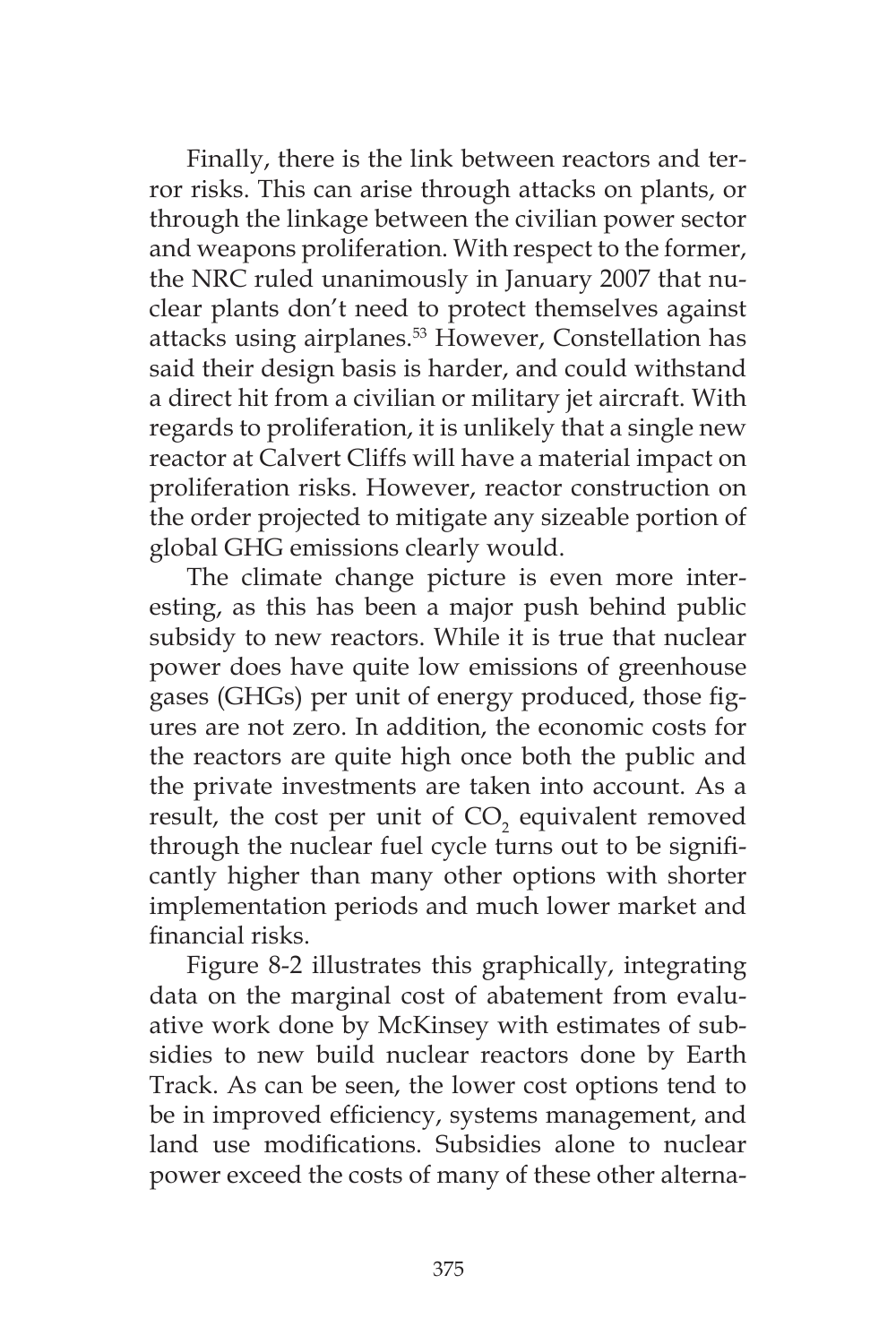tives and greatly exceed the market value of the offsets on the carbon market. Many scientists believe we have a limited window to address climate change concerns, and it is quite important that our investments into GHG reduction are done efficiently, targeting the lowest cost, lowest risk options first.



#### Sources:

*Abatement technologies*: McKinsey & Company (2007), midrange case.

*Offset prices*: Average of contract values from CCX (2008-10) and ECX (2008-12).

*Subsidy data*: Earth Track, Inc. Chart prepared by Earth Track, Inc. for Greenpeace Solutions, 2008.

#### **Figure 8-2. Subsidizing Nuclear Energy Is an Expensive Way to Address Climate Change.**

#### **CONCLUSIONS**

Calvert Cliffs 3 is one of a number of projects around the world to restart nuclear energy through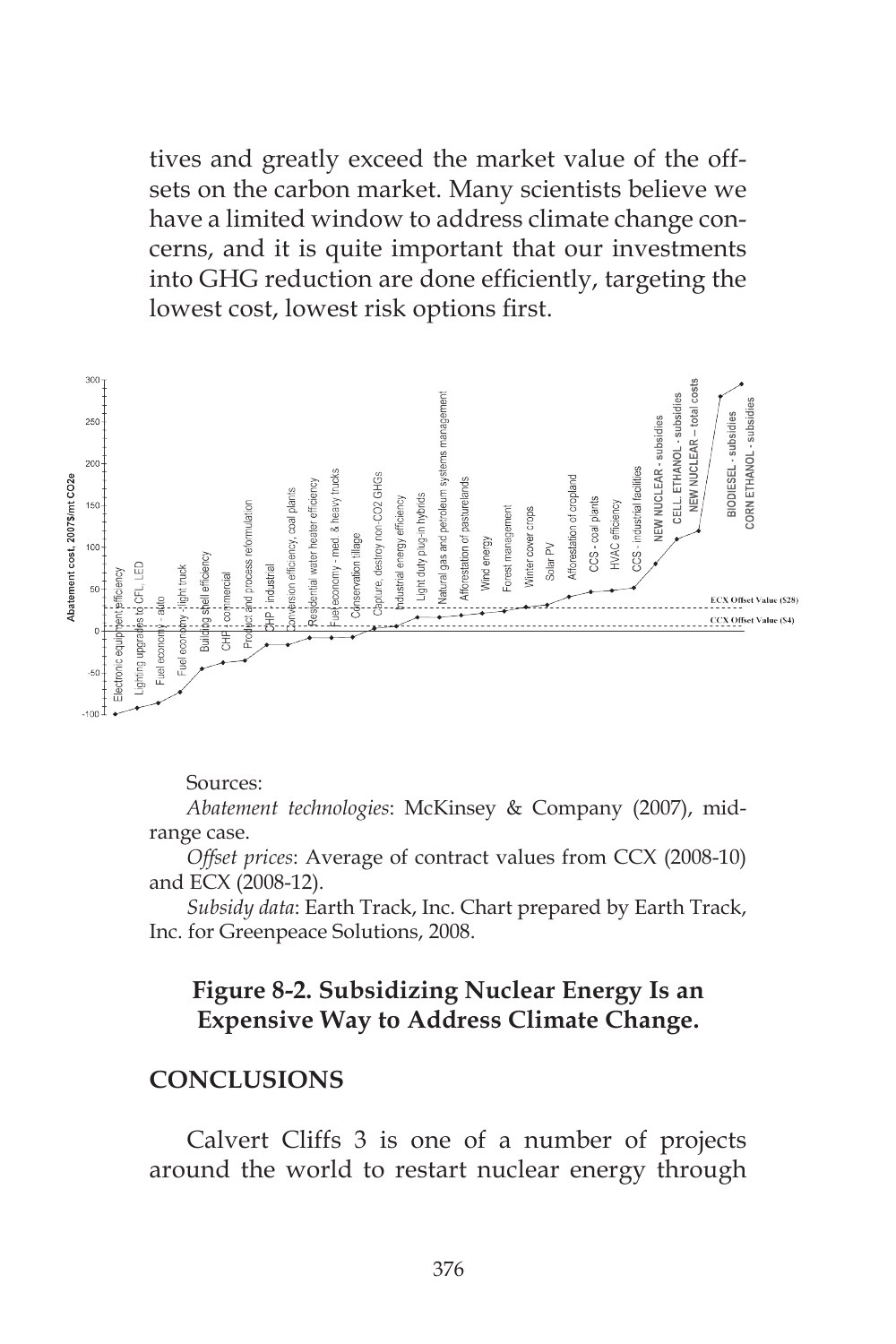the construction of many new reactors. A close review of the corporate structure and public support to this initiative indicates that much of the financial and operating risks are being shifted from investors to the taxpayer and the surrounding population. Smaller scale, emerging power sources are also likely to be hurt in two ways. First, subsidies will enable uneconomic reactors to be built. Second, even if the massive capital investments in the reactors are lost entirely due to bankruptcy or restructuring, the reactors would continue to function. Their low operating costs would squeeze the margins of many alternative resources that had not been so heavily subsidized.

Once subsidies are added to private investment costs at the reactors, Calvert Cliffs 3 would not be commercially competitive. Public subsidies alone are likely to exceed the value of the power that the facility produces. Public investment is nearly equal to (low estimate), or greatly exceeds (high estimate), the private investment into the new plant. Nonetheless, the taxpayer will not share in the "upside," should the plant be financially successful.

Even from a greenhouse gas perspective, nuclear power is an expensive solution. Once reductions are normalized to the cost per metric ton of  $\mathrm{CO}_2$  equivalent reduced, it is evident that there are a variety of other technologies and options that are far less expensive, as well as having lower financial risks, smaller unit sizes, and more rapid deployment schedules. The availability of these other options can be seen by how much lower the market value of carbon offsets is relative to the cost of abatement via the nuclear fuel cycle.

While the United States faces real energy security and climate change challenges, this does not mean that earmarking tens or hundreds of billions of dollars in subsidies to the nuclear sector is a worthwhile or effec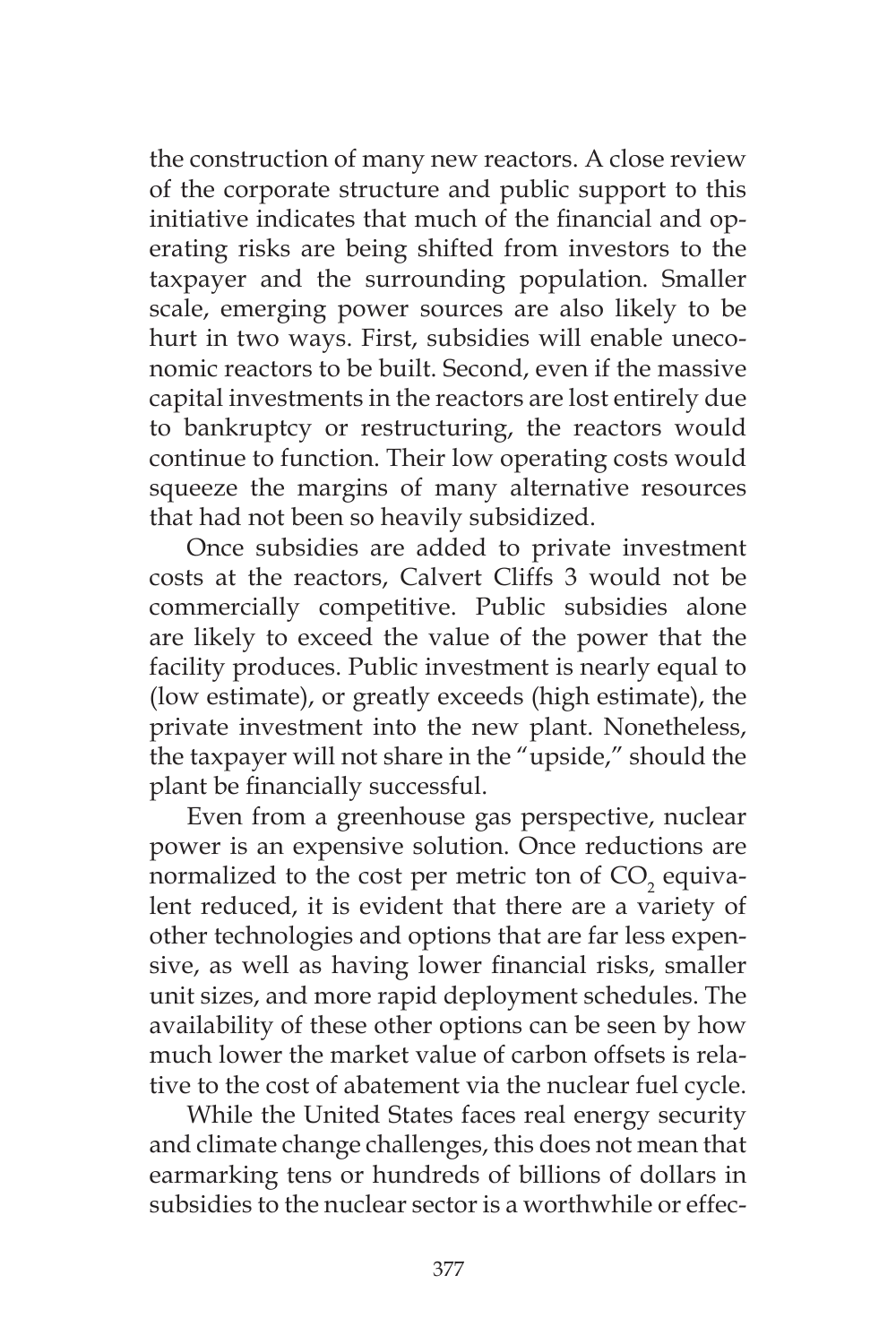tive strategy. Any subsidies that are to be deployed to reach these policy end-goals should be competitively tendered, forcing nuclear to compete on an efficiency basis with alternative energy pathways.

The federal government's foray into large scale subsidization of energy credit, both through loan guarantees and more recently, via clean energy "banks" is particularly worrying. There is little evidence that the federal government has the technical skills to manage programs on these scales, or the ability to shelter decisions from being politicized. Oversight structures and the alignment of incentives to increase the chance of project success are both lacking. Once these deals are approved, there will be little that can be done in terms of mid-course corrections to reduce the size of taxpayer losses or the competitive impediments that widescale subsidization of large, baseload nuclear capacity will create for smaller-scale alternatives.

### **ENDNOTES - CHAPTER 8**

1. General Electric Advertisement, *National Geographic Magazine*, January 1954.

2. Linda Vasallo, "Calvert County, MD, Board of County Commissioners Support Expansion at Calvert Cliffs Nuclear Power Plant," 2007.

3. Peter Bradford, "Recent Developments Affecting State Regulation of Nuclear Power," *Regulatory Assistance Project Issues Letter*, July 2008.

4. California Energy Commission (CEC), Transcript to the Committee Workshop before the California Energy Resources Conservation and Development Corporation in the matter of "Preparation of the 2007 Integrated Energy Policy Report," Sacramento, CA, June 28, 2007, p. 273.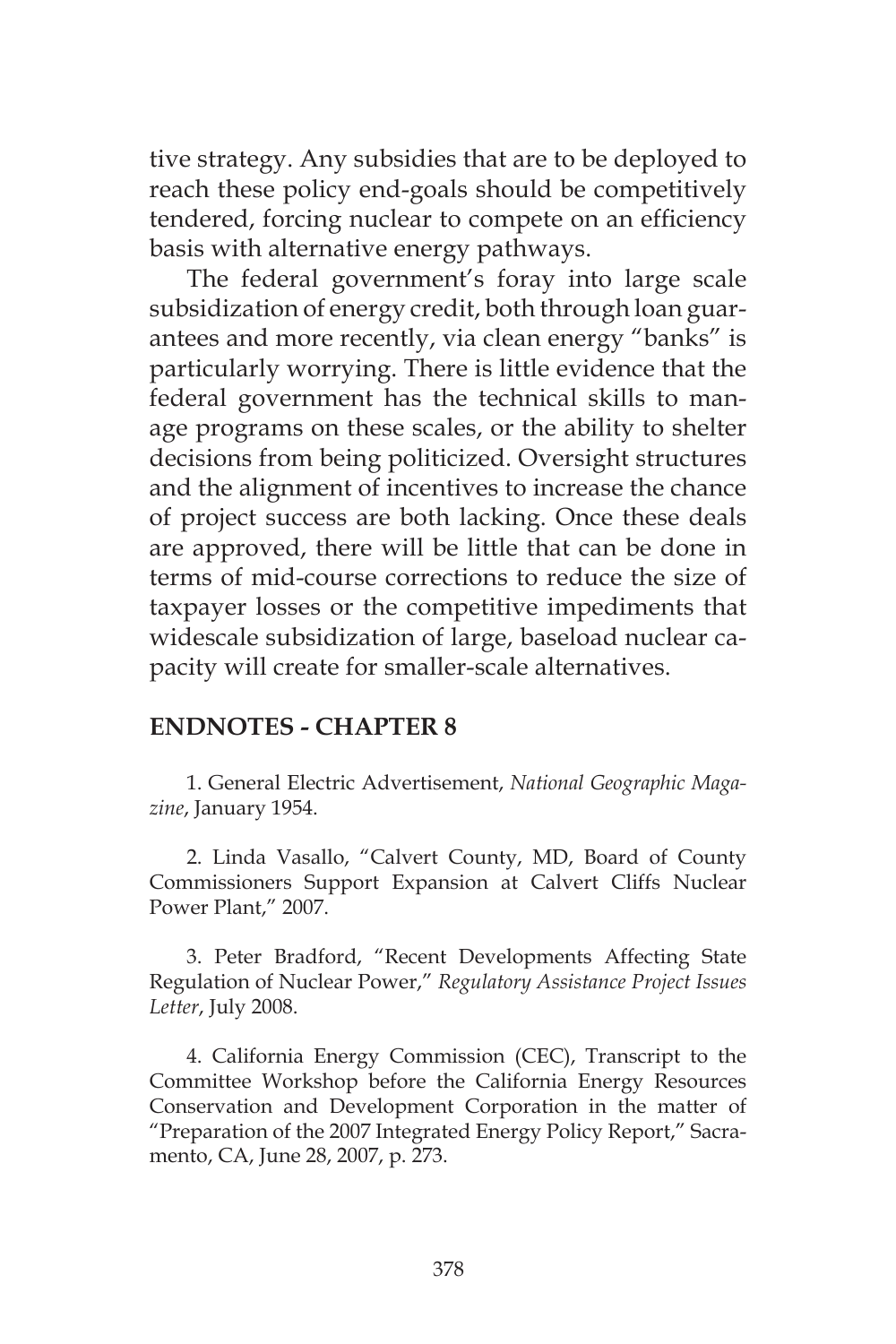5. Siemens, "Siemens to divest its state in Areva NP joint venture," Press Release, January 26, 2009.

6. "French Utility Areva Q4 Sales Up, Eyes More Growth," *Reuters*, January 29, 2009.

7. Electricite de France (EdF), "Shareholding structure at December 31st, 2008," available from *www.shareholders.edf.com*.

8. U.S. Federal Energy Regulatory Commision (FERC), "FERC Approves EDF Purchase of Constellation Energy Stake," Press Release, February 19, 2009.

9. Michael Mariotte, "Joint Intervenors Reply to NRC Staff's Answer to Petition to Intervene and Applicants' Answer to Petition to Intervene," *Nuclear Information and Resource Service*, 2008, p. 20.

10. Matthew Wald, "French-American Venture Plans New Reactors in the U.S.," *The New York Times*, July 21, 2007.

11. Mariotte, p. 20.

12. Accenture, "Consumers Warm to Nuclear Power in Fight Against Fossil Fuel Dependency, Accenture Survey Finds," Corporate Press Release, March 17, 2009.

13. Eileen O'Grady, "Five U.S. nuclear plants make DoE loan short-list," Update 1, *Reuters*, February 18, 2009.

14. Alstom, "Ownership of Alstom Shares," *Alstom-Annual Report 2007/08*, p. 223; Mycle Schneider, Mycle Schneider Consulting, e-mail communication with Doug Koplow, March 19, 2009.

15. Steve Kidd, "New nuclear build-sufficient supply capacity?" *Nuclear Engineering International*, March 3, 2009.

16. Paul Adams, "Economics of nuclear power are rethought: Loan guarantees could transform energy industry," *Baltimore Sun*, September 4, 2007.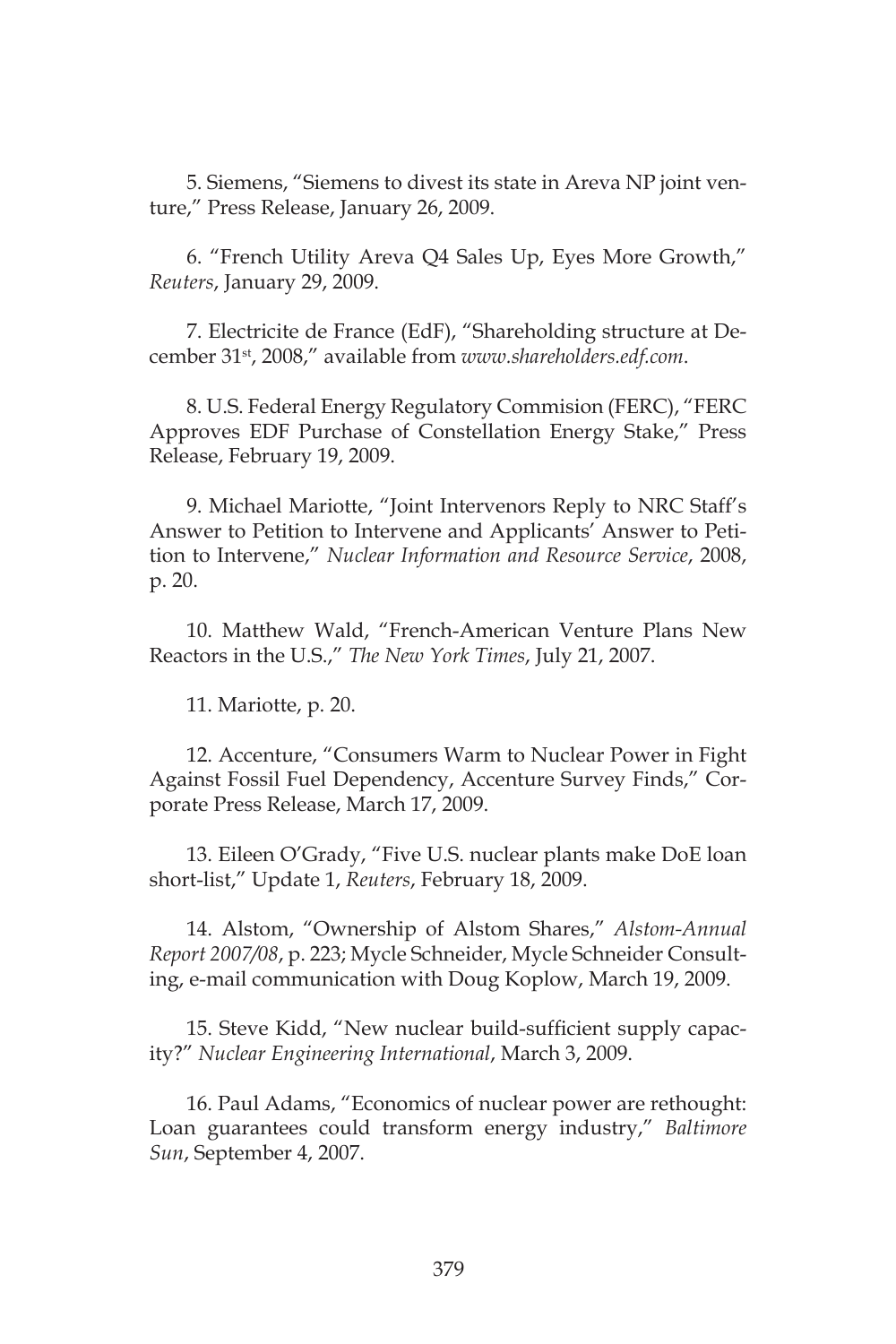17. "Annual Lobbying for Constellation Energy," compiled by the Center for Responsive Politics, available from *www.OpenSecrets.org*.

18. Elliot Blair Smith, "Nuclear Utilities Redefine One Word to Bulldoze for New Plants," *Bloomberg*, September 27, 2007.

19. UniStar, "Calvert Cliffs 3 Nuclear Power Plant: Powering the Mid-Atlantic's Economic Future," 2008; available from *www. unistarnuclear.com/projects/cc3\_econ.html*.

20. Mariotte, p. 8.

21. "French Utility Areva Q4 Sales Up, Eyes More Growth," *Reuters*, January 29, 2009; UniStar EPR, UniStar Nuclear Energy, "The U.S. Evolutionary Power Reactor," September 15, 2005, available from *www.unistarnuclear.com/press/091505-press.html*.

22. UniStar, "Calvert Cliffs 3 Nuclear Power Plant."

23. Tri-County Council, *Growth, Southern Maryland*, August 2006, p. 4.

24. *Ibid*.

25. Calvert County, MD, "Brief Economic Facts, 2006-2007," 2007.

26. MD DBED, Maryland Department of Business & Economic Development, "Calvert County, Maryland: Brief Economic Facts," 2007, available from *www.ChoseMaryland.org*.

27. CEC, Transcript to the Committee Workshop, p. 302.

28. Wald.

29. Peter Behr, "Nuclear Power: A key energy industry nervously awaits its 'rebirth'," *E&E*, April 27, 2009.

30. David Schlissel, Michael Mullett, and Robert Alvarez, *Nuclear Loan Guarantees: Another Taxpayer Bailout Ahead?*, Union of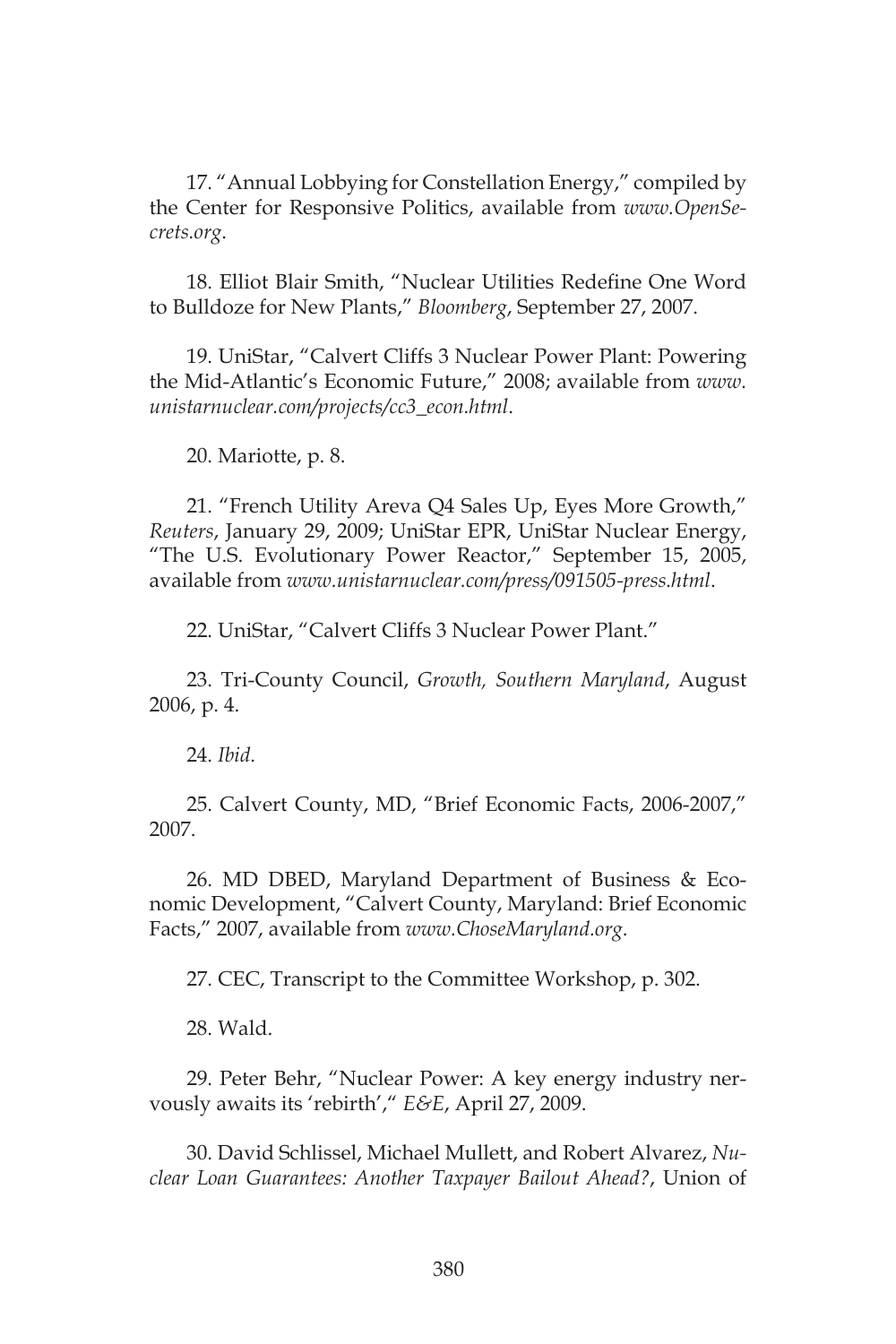Concerned Scientists, March 2009, p. 11.

31. Christopher Seiple, "Stranded Investment: The Other Side of the Story," *Public Utilities Fortnightly*, March 15 1997.

32. U.S. Congressional Budget Office (CBO), "Cost Estimate for S. 14, Energy Policy Act of 2003," May 7, 2003. U.S. Government Accountability Office (GAO), "Department of Energy: New Loan Guarantee Program Should Complete Activities Necessary for Effective and Accountable Program Management," *GAO-08- 750*, Washington, DC, July 2008.

33. Joe Turnage, "New Nuclear Development: Part of the Strategy for a Lower Carbon Energy Future," presentation at the International Trade Administration Nuclear Energy Summit, Washington, DC, October 8, 2008, pp. 24-25.

34. Katherine Ling, "Nuclear Power: Senate GOP to offer plan for industry incentives, reprocessing," *E&E*, May 5, 2009.

35. Mark Holt, "Nuclear Energy Policy," *CRS Report to Congress*, updated September 2, 2008, p. 5.

36. Anthony Heyes, "Determining the Price of Price-Anderson," *Regulation*, Winter 2002-03.

37. Anthony Heyes, E-mail correspondence with Doug Koplow, Earth Track, October 27, 2005.

38. Justin Falk, *Nuclear Power's Role in Generating Electricity*, Washington, DC: U.S. Congressional Budget Office (CBO), May 2008, p. 29.

39. Kim Cawley, "The Federal Government's Liabilities Under the Nuclear Waste Policy Act, " Testimony before the Committee on Budget, U.S. House of Representatives, Washington, DC: U.S. Congress, October 4, 2007.

40. Dave Berlin, "Nuclear Waste Storage," *Citizens Against Government Waste*, September 23, 2004.

41. Geoffrey Rothwell, E-mail correspondence with Doug Ko-